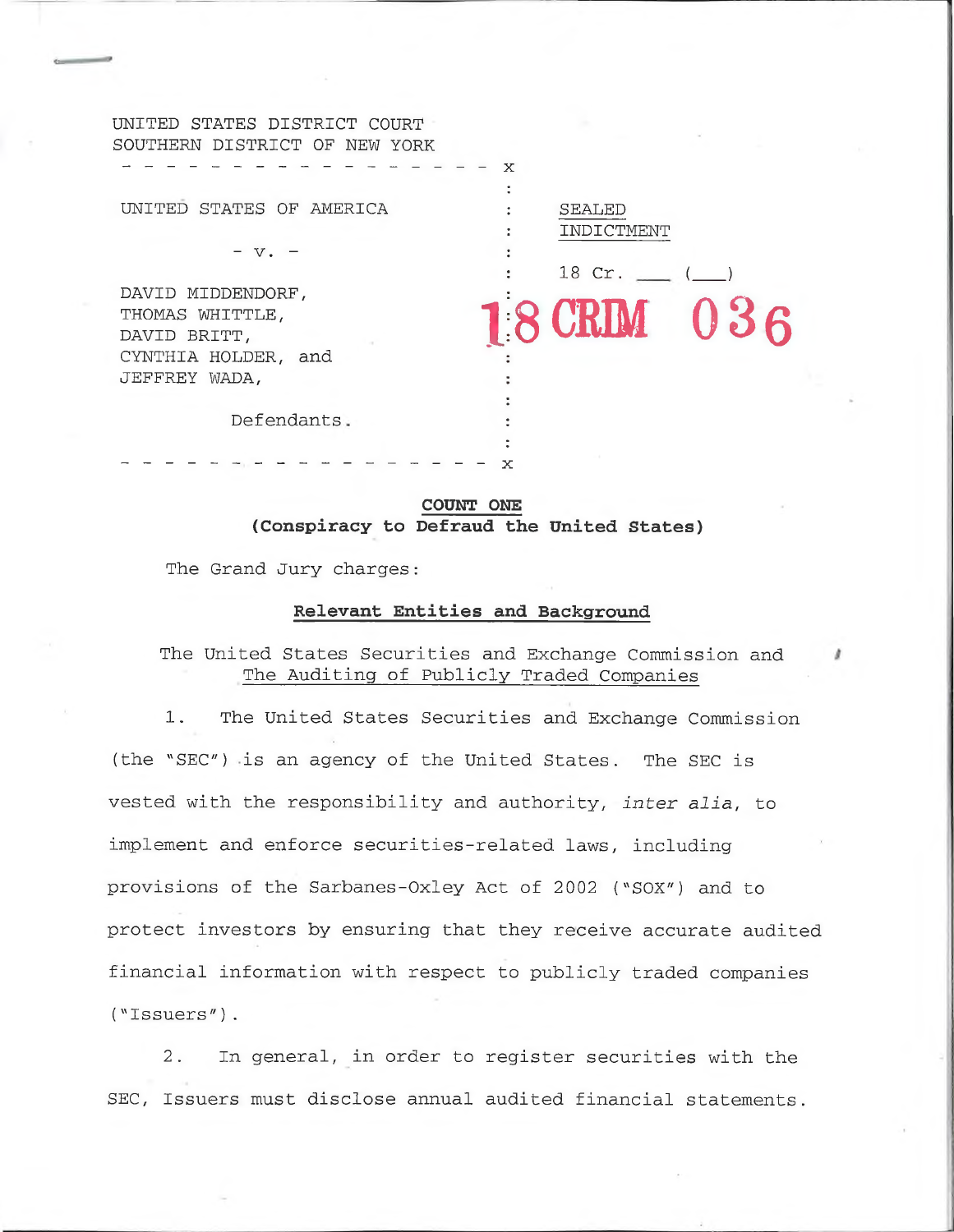These financial statements are audited by a registered public accounting firm (an "Auditor") that examines the Issuer's financial statements and other documentation in order to ascertain whether the financial statements are accurate, truthful, and complete in accordance with Generally Accepted Accounting Principles ("GAAP") and (in the case of larger public companies), whether the Issuer maintained effective internal controls over financial reporting. After completing an examination of an Issuer's financial statements, an Auditor issues a written audit report, opining as to whether the financial statements are fairly stated and comply in all material respects with GAAP, and (in the case of larger public companies) whether the Issuer maintained effective internal controls over financial reporting.

3. Pursuant to relevant accounting standards, and with limited exceptions, an Auditor must complete its review of the financial statements prior to issuing its audit report, but may document previously completed work within the 45-day period following the issuance of the audit report (the "Documentation Period"). After the conclusion of the Documentation Period, an Auditor is generally prohibited from altering or adding to its work papers for a given audit. In the event that an Auditor must perform additional audit work following the issuance of the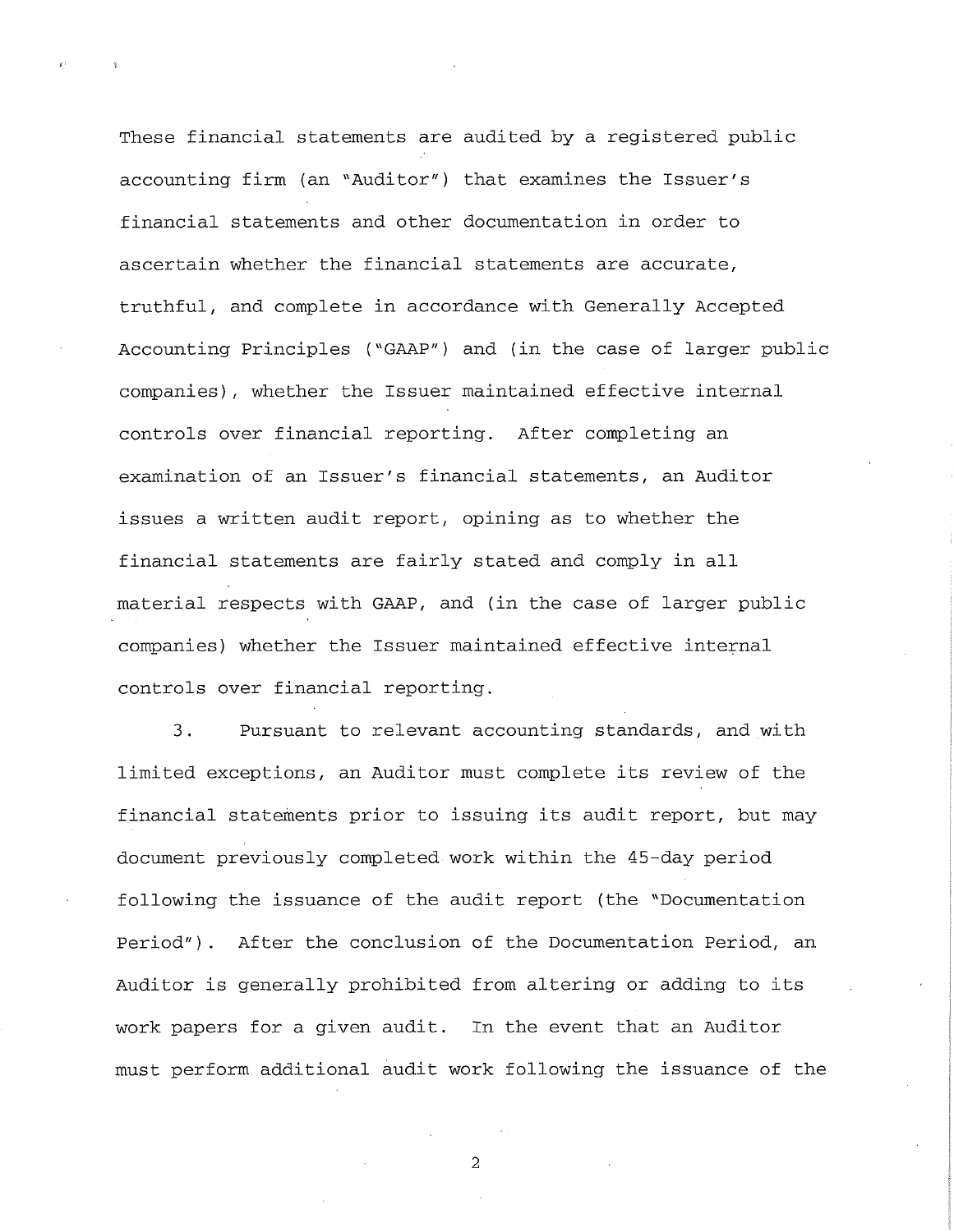audit report, an Auditor is required to clearly document the date and nature of any such additional work.

*<sup>s</sup>* ■>

## The Public Company Accounting Oversight Board and The Auditor Inspection Process

4. The Public Company Accounting Oversight Board (the "PCAOB*"* or the "Board") is a nonprofit corporation created by SOX and modelled after self-regulatory organizations in the securities industry that regulate and discipline their own members. Among other responsibilities, the PCAOB conducts a continuing program of inspections of Auditors in order to ensure that such firms comply with SOX, SEC and PCAOB rules, and professional standards, in connection with their performance of audits and the issuance of audit reports of Issuers. These inspections usually entail the PCAOB examining the work that the Auditor has performed with respect to particular audits of Issuers, or brokers or dealers.

5. The PCAOB conducts inspections of Auditors pursuant to two programs: (i) the Global Network Firm ("GNF") program, which annually inspects the six largest United States accounting firms and their global affiliates; and (ii) a second program for all other firms. The PCAOB maintains a dedicated team of inspectors for each of the firms in the GNF program. Each firm in the GNF program, is required to provide information to the PCAOB on an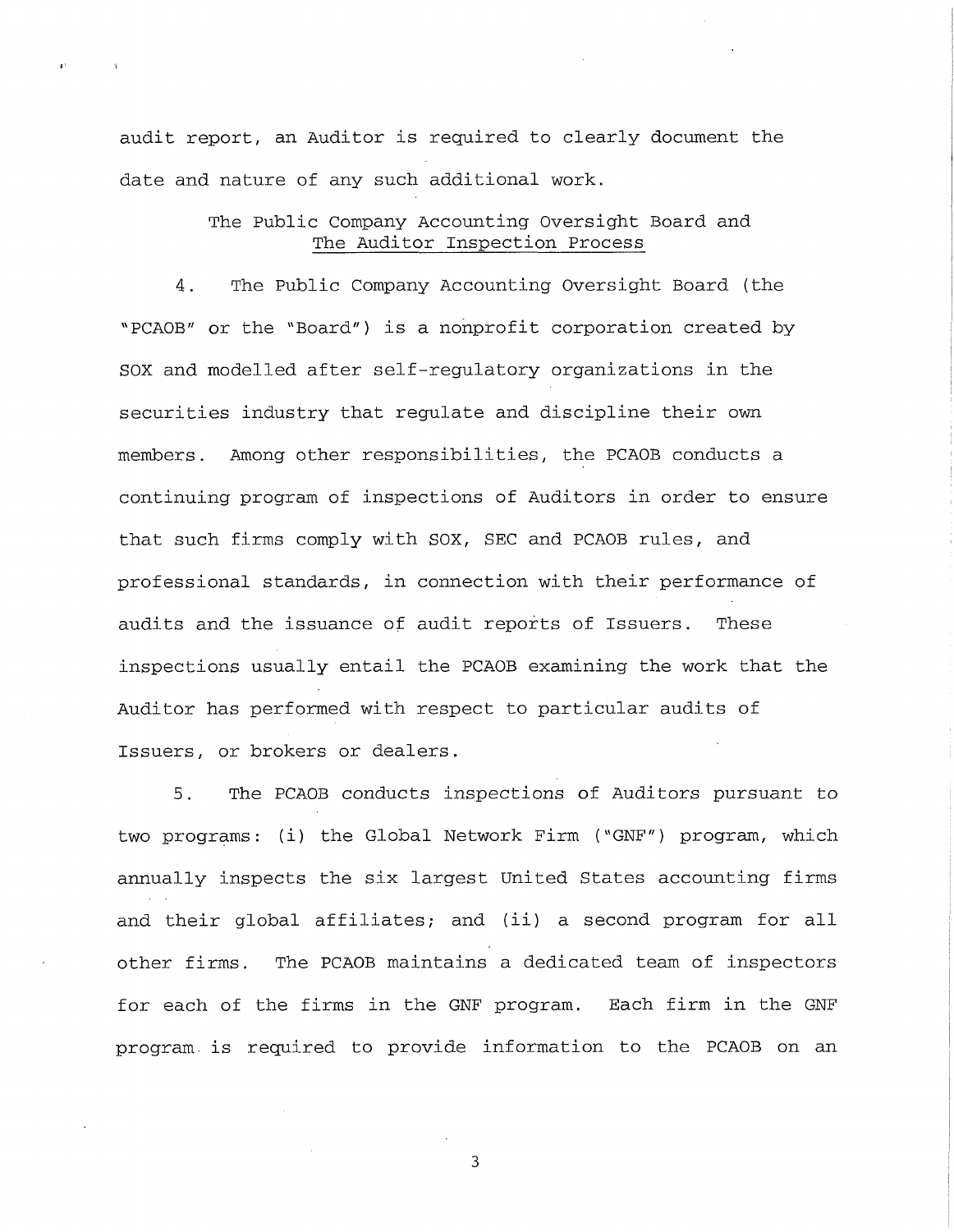annual basis, including about each audit of an Issuer conducted by the firm during the year.

6. Typically, in the winter of each year, the PCAOB selects which of a GNF firm's audits will be closely reviewed as part of the annual inspection of that GNF firm. Issuers whose audits are selected for review by the PCAOB are colloquially referred to as having themselves been selected for inspection. The PCAOB's selection is based on information provided by the GNF firms and months of analysis of a variety of factors, including how long it has been since an audit of a particular Issuer was inspected, the risk factors for the audit, and an interest in including some randomly selected engagements, among others.

7. In order to track the various factors considered in making inspection decisions, as well as to track which engagements have been selected for inspection, the PCAOB maintains a planning spreadsheet, often referred to as the "GNF Planning Spreadsheet," for each GNF firm. The GNF Planning Spreadsheet is updated throughout the inspection planning process.

8. The PCAOB treats as highly confidential its internal list of audits selected for inspection. To that end, the PCAOB will generally only inform an Auditor of an upcoming inspection, after the Documentation Period has closed, so that the work papers for each audit will have already been finalized, and

 $\overline{4}$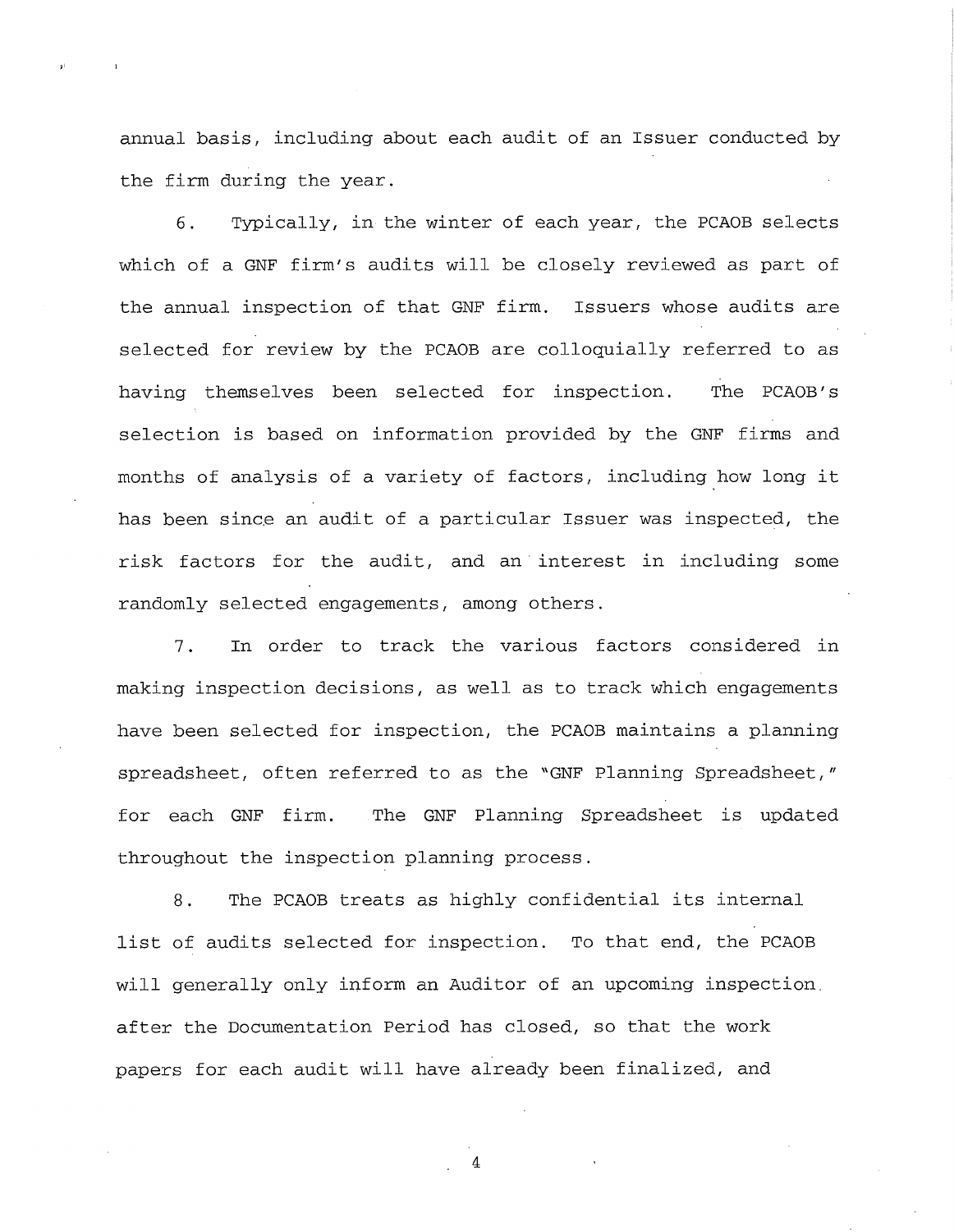cannot be edited or improved upon in anticipation of a scheduled PCAOB inspection.

9. As required by SOX, once the PCAOB inspection of an accounting firm is completed, the PCAOB prepares a written inspection report (the "Inspection Report") containing the findings of the PCAOB. An Inspection Report contains two sections. Part I of an Inspection Report summarizes the PCAOB's "comments" or findings with respect to individual audits for which deficiencies were identified. Barring appeal by an accounting firm, Part I of an Inspection Report becomes public 30 days after it is issued. Part II of an Inspection Report generally addresses systemic deficiencies in the accounting firm's overall system of quality control. Accounting firms are given a one-year period to remedy any deficiencies identified in Part II of the Inspection Report. Part II of an Inspection Report becomes public only if an accounting firm fails to remedy any deficiencies to the PCAOB's satisfaction within the one-year period.

## The SEC's Oversight of the PCAOB and the SEC's Reliance on PCAOB Inspection Reports in Performing its Duties

10. The SEC directly oversees the operations of the PCAOB, which itself oversees various individuals and entities, including Auditors. In addition to overseeing the PCAOB inspections process, the SEC maintains the authority and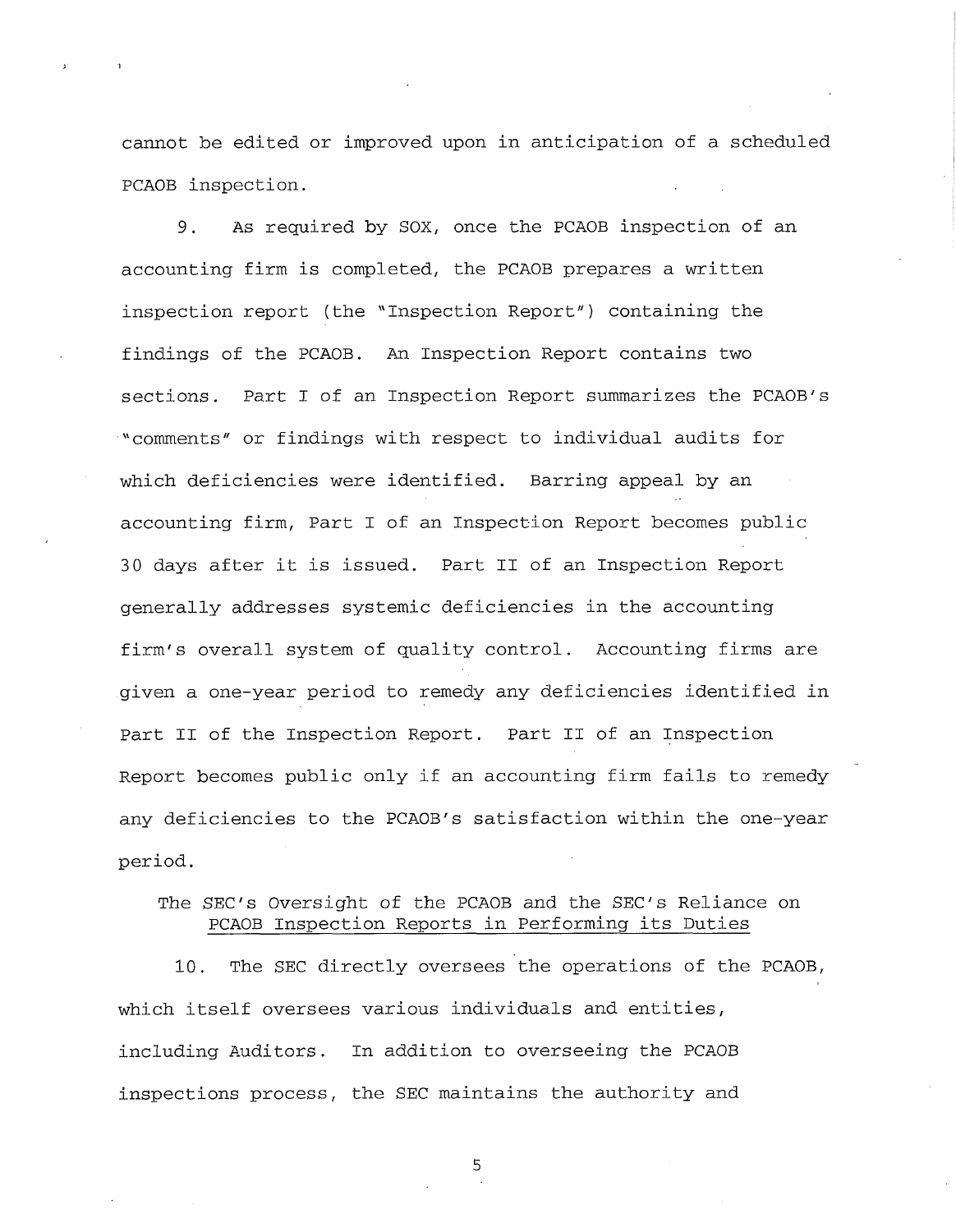responsibility to appoint and remove Board members, approve the PCAOB's budget and rules, and entertain quasi-appeals resulting, from the PCAOB's issuance of Inspection Reports and disciplinary actions.

11. Pursuant to SOX, the SEC also receives from the PCAOB all Inspection Reports at the time of issuance. The SEC, in turn, utilizes these Inspection Reports to carry out its regulatory, oversight, and enforcement functions. For example, the SEC Office of the Chief Accountant ("OCA") reviews Inspection Reports to monitor Auditor quality. Negative inspection results carry various consequences for accounting firms. OCA also reviews Inspection Reports to identify any comments revealing weaknesses with respect to the financial statements of particular Issuers and refers such matters to the SEC's Division of Corporation Finance and the SEC's Division of Enforcement.

### PCAOB Rules Relating to Confidentiality

12. SOX commands that the PCAOB establish rules (the "PCAOB Rules"), subject to the rulemaking procedures and approval by the SEC. The PCAOB must establish, among other rules, ethics rules and standards of conduct for Board members and staff. SOX also provides that a violation of the PCAOB Rules shall be treated as a violation of rules promulgated pursuant to the Securities Exchange Act of 1934 (the "Exchange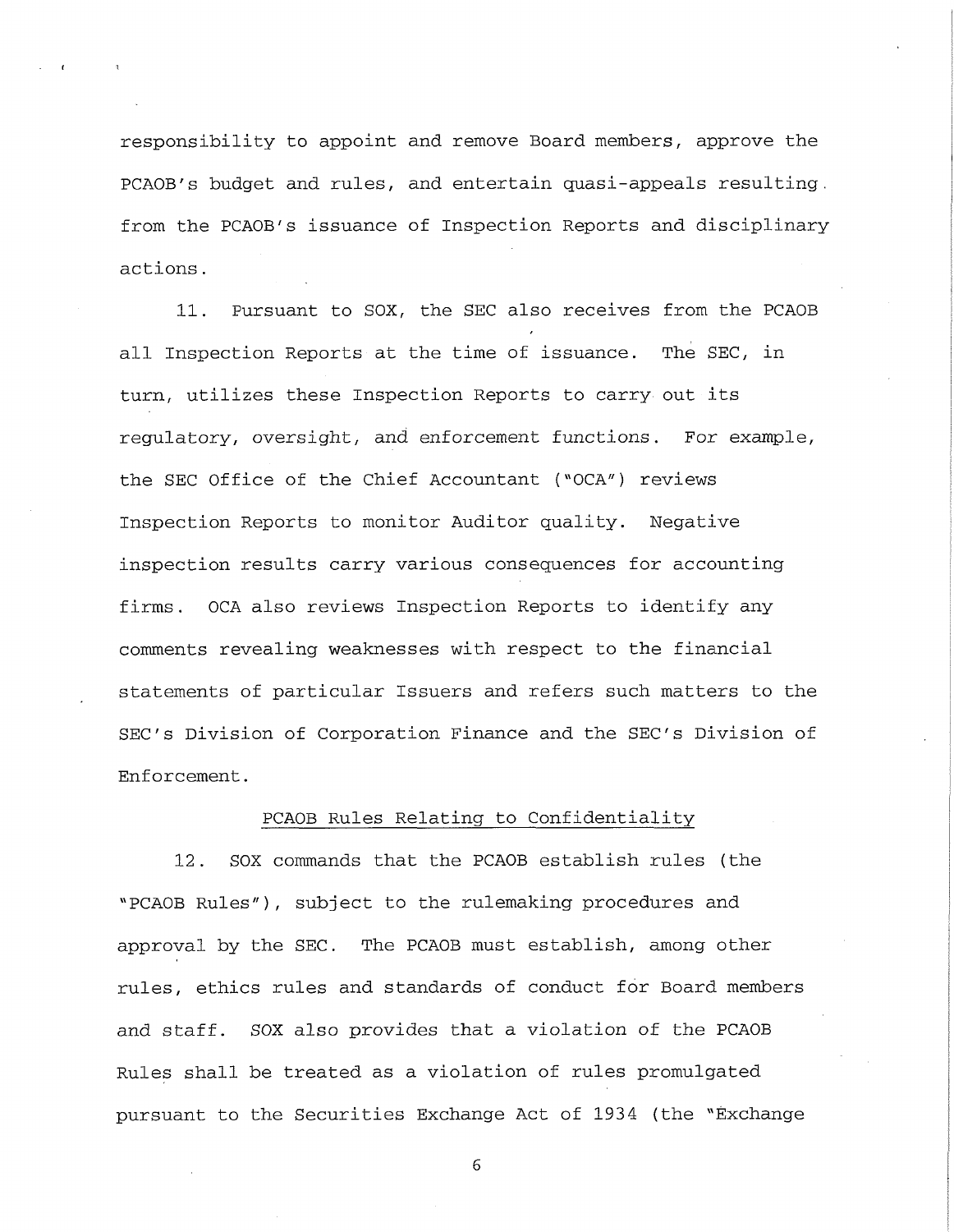Act"), and that any person violating SOX or the PCAOB Rules will be subject to the same penalties applied to a violation of the Exchange Act or the rules promulgated thereunder.

13. As part of its Ethics Code, the PCAOB promulgated, and the SEC approved, Ethics Code 9 ("EC 9"), entitled "Nonpublic Information." EC 9 imposes a lifetime prohibition on current or former PCAOB employees sharing confidential PCAOB information gained during the course of their employment at the PCAOB. EC 9 states:

Unless authorized by the Board, no Board member or staff shall disseminate or otherwise disclose any information obtained in the course and scope of his or her employment, and which has not been released, announced, or otherwise made available publicly. The provisions of this Section shall continue in effect after the termination of employment or Board membership.

14. Prior to the commencement of employment at the PCAOB, employees are required to sign a formal offer letter, which states that employment is contingent on compliance with the PCAOB Ethics Code. Upon commencement of employment, and at regular intervals thereafter, PCAOB employees are required to attend ethics trainings which, among other things, emphasize the importance of protecting confidential PCAOB information, and make clear that information about which Issuers' audits are to be inspected is unequivocally confidential. In addition to attending ethics trainings, PCAOB employees must sign annual certifications affirming their compliance with the Ethics Code.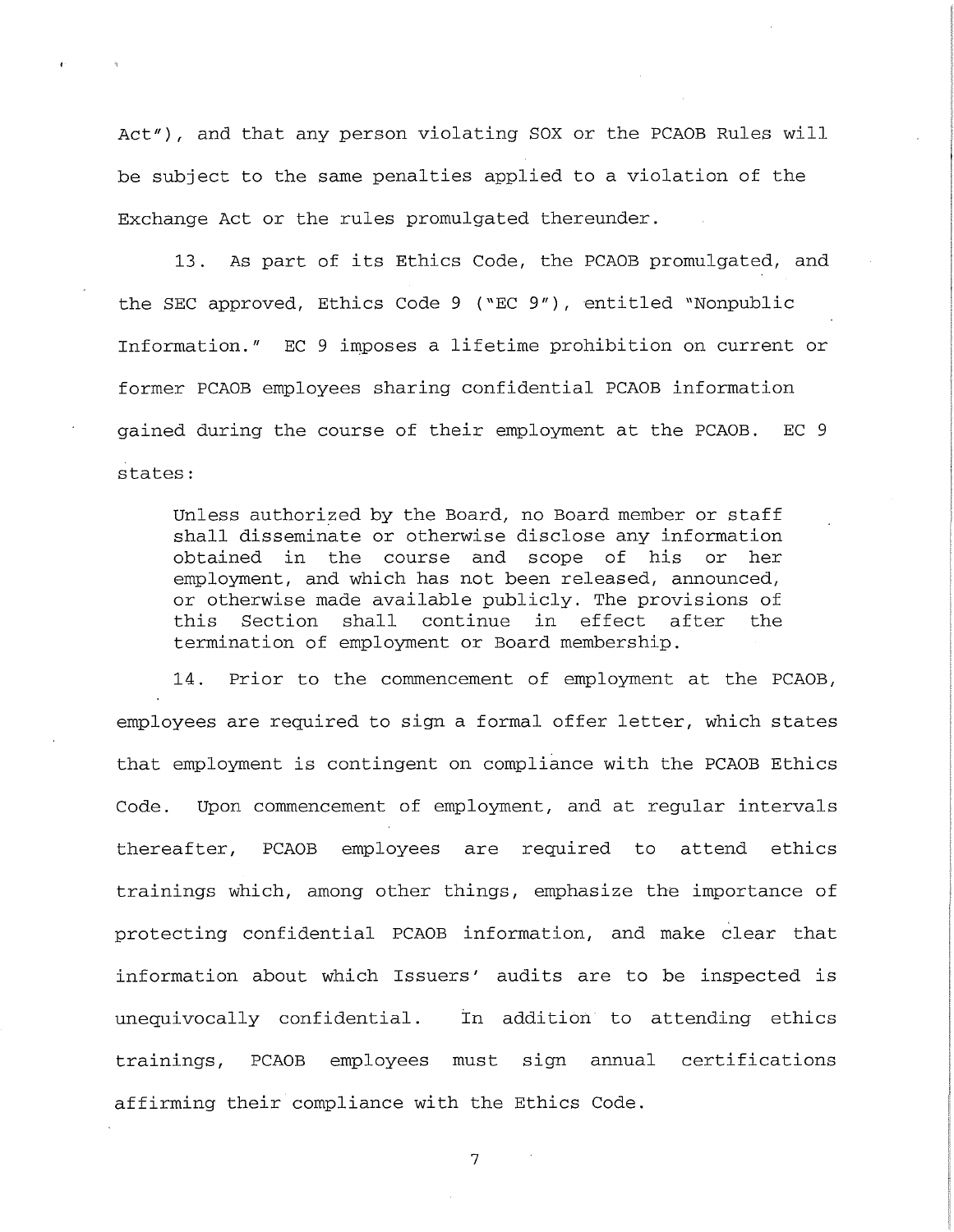KPMG

15. KPMG is a professional service company and accounting firm providing audit, tax, and advisory services and is headquartered in Manhattan, New York. In its audit practice, KPMG serves as the auditor for more than 600 Issuers each year. Because KPMG is among the six largest auditors in the United States, KPMG is inspected as part of the PCAOB's GNF program.

16. KPMG fared poorly in its PCAOB inspections in or about 2013 and 2014. In or about 2014, KPMG received approximately 28 comments in connection with the approximately 51 audits inspected by the PCAOB that year. This was approximately twice as many comments as the average number of comments received by KPMG's competitors. A significant percentage of the comments pertained to KPMG's banking clients and, in particular, to the treatment of allowance for loan and lease losses ("ALLL"). ALLL, which is a calculated reserve maintained by financial institutions for estimated credit risks within an institution's assets, is often a critical issue in the auditing of a financial institution, as it implicates a bank's earnings and implicates its safety and soundness and impacts earnings.

17. Inspection results for the largest U.S. accounting firms, among others, affect the firms' abilities-to attract and maintain audit clients and are routinely reported and discussed in the financial press. Inspection results were therefore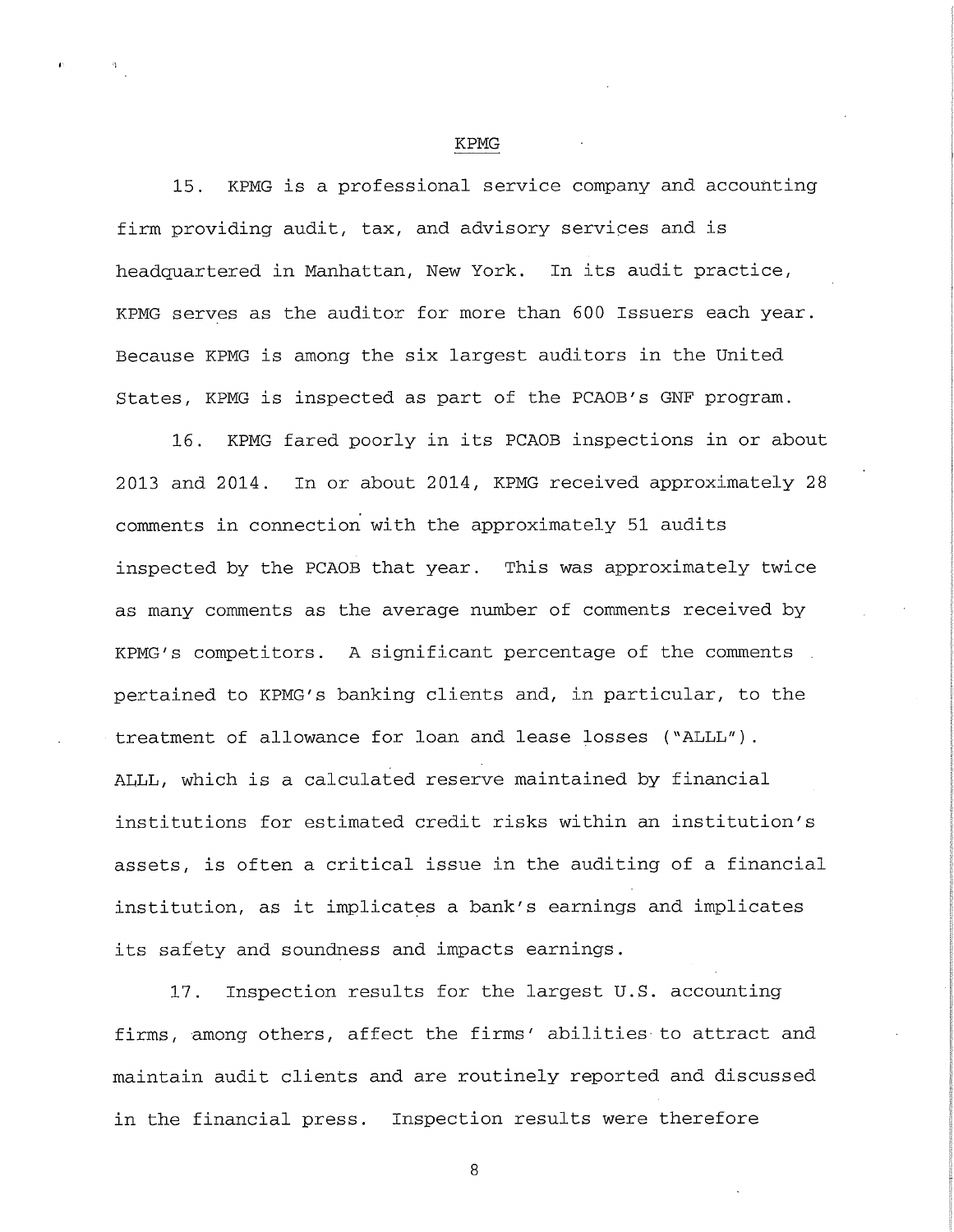closely tracked by, and important to, KPMG. Indeed, KPMG routinely touted positive inspection results in new client pitches.

18. Accordingly, by at least in or about 2015, KPMG was engaged in efforts to improve its performance in PCAOB inspections. Among other steps, KPMG (i) recruited and hired former PCAOB personnel, including but not limited to CYNTHIA HOLDER, the defendant, and Brian Sweet; (ii) retained a data analytics firm (the "Data Firm") to assist in predicting which of KPMG's engagements would be inspected by the PCAOB; (iii) implemented a financial incentive system that awarded bonuses to members of engagement teams that received no comments during an inspection; and (iv) implemented internal monitoring programs to oversee certain audit areas, including ALLL. Of. note, the ALLL monitoring program was designed principally to provide real-time assistance to engagement teams working on ALLL issues during a live audit, with only limited additional assistance as needed in the Documentation Period.

19. KPMG's audit practice was supervised by the Vice Chair of Audit. Within the audit practice, the Department of Professional Practice ("DPP") was responsible for maintaining audit quality at KPMG.

20. Several subsidiary groups fell under DPP, including the DPP Audit Group and the DPP Inspections Group. The DPP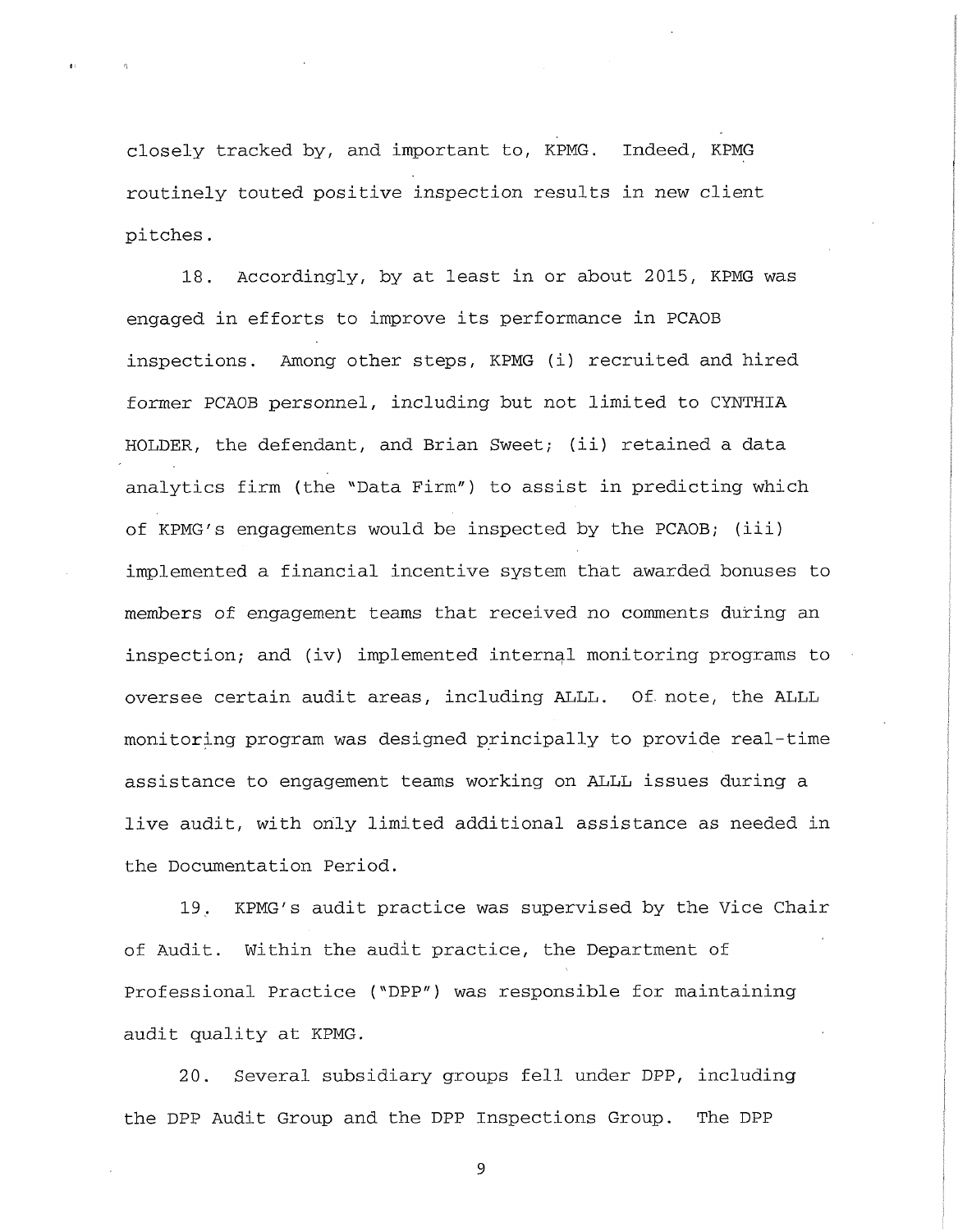Audit Group was responsible for setting audit policy and training KPMG personnel on new and existing audit standards. The DPP Inspections Group was responsible for conducting internal quality control inspections as well as for overseeing external inspections by the PCAOB.

### **Relevant Individuals**

21. Between approximately 2009 and approximately April 24, 2015, Brian Sweet was an employee of the PCAOB, and was, for much of that time, assigned to the team tasked with inspecting KPMG, where he had expertise in the inspection of banking Issuers. Throughout his tenure at the PCAOB, Sweet received regular ethics trainings concerning, among other things, EC9 and the prohibition on sharing confidential PCAOB information. While at the PCAOB, Sweet signed annual certifications attesting to his compliance with the PCAOB Ethics Code. At the time Sweet left the PCAOB, Sweet was an Associate Director. Beginning in or about 2014, KPMG began attempting to recruit Sweet from the PCAOB. On or about May 4, 2015, Sweet began working at KPMG as an Audit Partner in the DPP Inspections Group, where Sweet reported to THOMAS WHITTLE, the defendant. While employed at KPMG, much of Sweet's work focused on banking clients. Sweet was separated from KPMG in or about March 2017.

22. Between approximately December 2011 and approximately July .2015, CYNTHIA HOLDER, the defendant, was an employee of the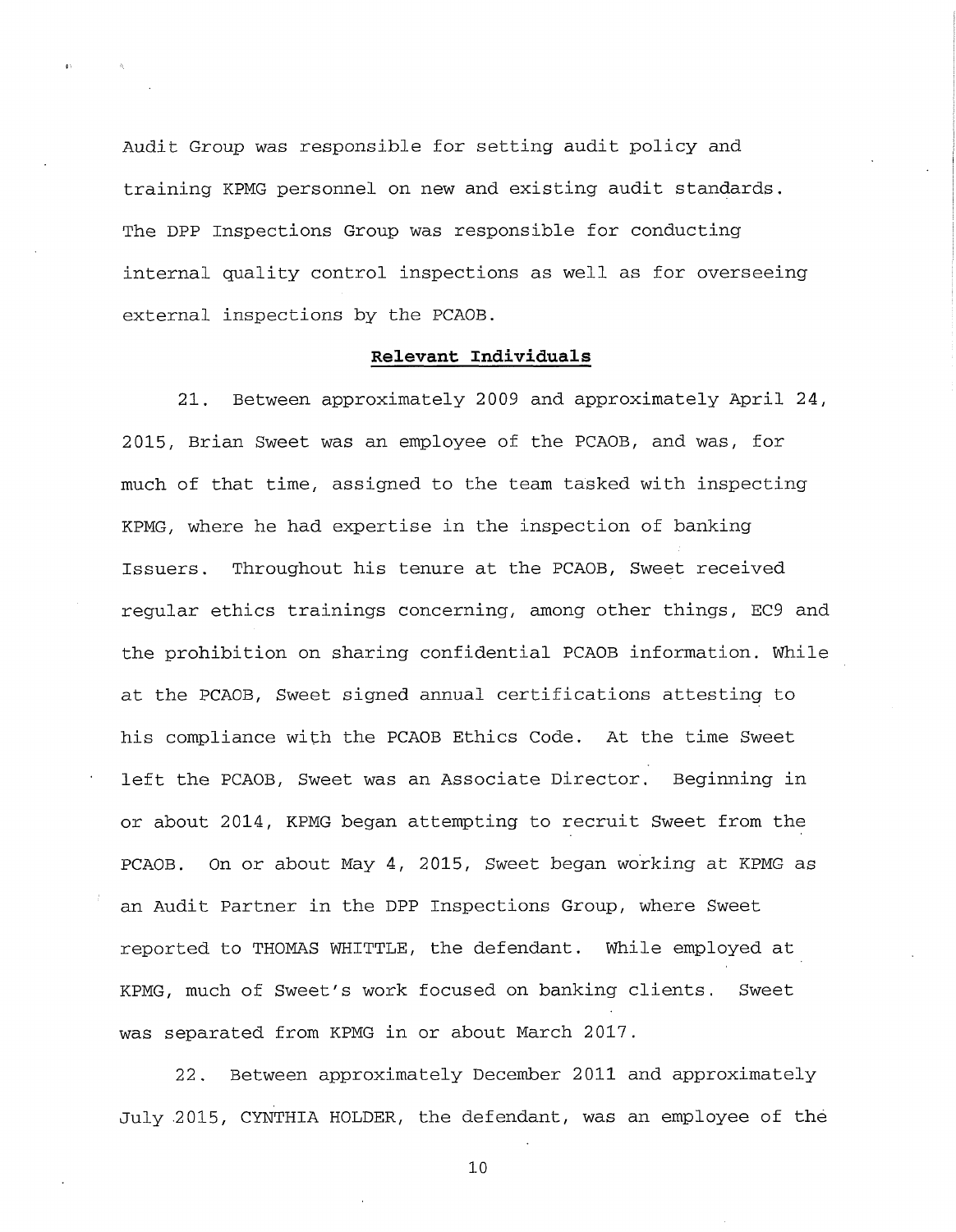PCAOB, and was, at times, assigned to the team tasked with inspecting KPMG, where she too had expertise in the inspection of banking Issuers. Throughout her tenure at the PCAOB, HOLDER received regular ethics trainings concerning, among other things, EC9 and the prohibition on sharing confidential PCAOB information. While at the PCAOB, HOLDER signed annual certifications attesting to her compliance with the PCAOB Ethics Code. At the time HOLDER left the PCAOB, she was an Inspections Leader. On or about August 1, 2015, HOLDER began working at KPMG as an Executive Director in Risk and Regulatory, within the DPP Inspections Group, where she reported to Brian Sweet. While employed at KPMG, much of HOLDER'S work focused on banking clients. HOLDER was separated from KPMG in or about April 2017.

23. Between approximately 2004 and approximately March 2017, JEFFREY WADA, the defendant, was an employee of the PCAOB. Throughout his tenure at the PCAOB, WADA received regular ethics trainings concerning, among other things, EC9 and the prohibition on sharing confidential PCAOB information. While at the PCAOB, WADA signed annual certifications attesting to his compliance with the PCAOB Ethics Code. At the time WADA was separated from the PCAOB in or about March 2017, he was an Inspections Leader.

24. At all times relevant to this Indictment, DAVID MIDDENDORF, the defendant, was the head of DPP and the National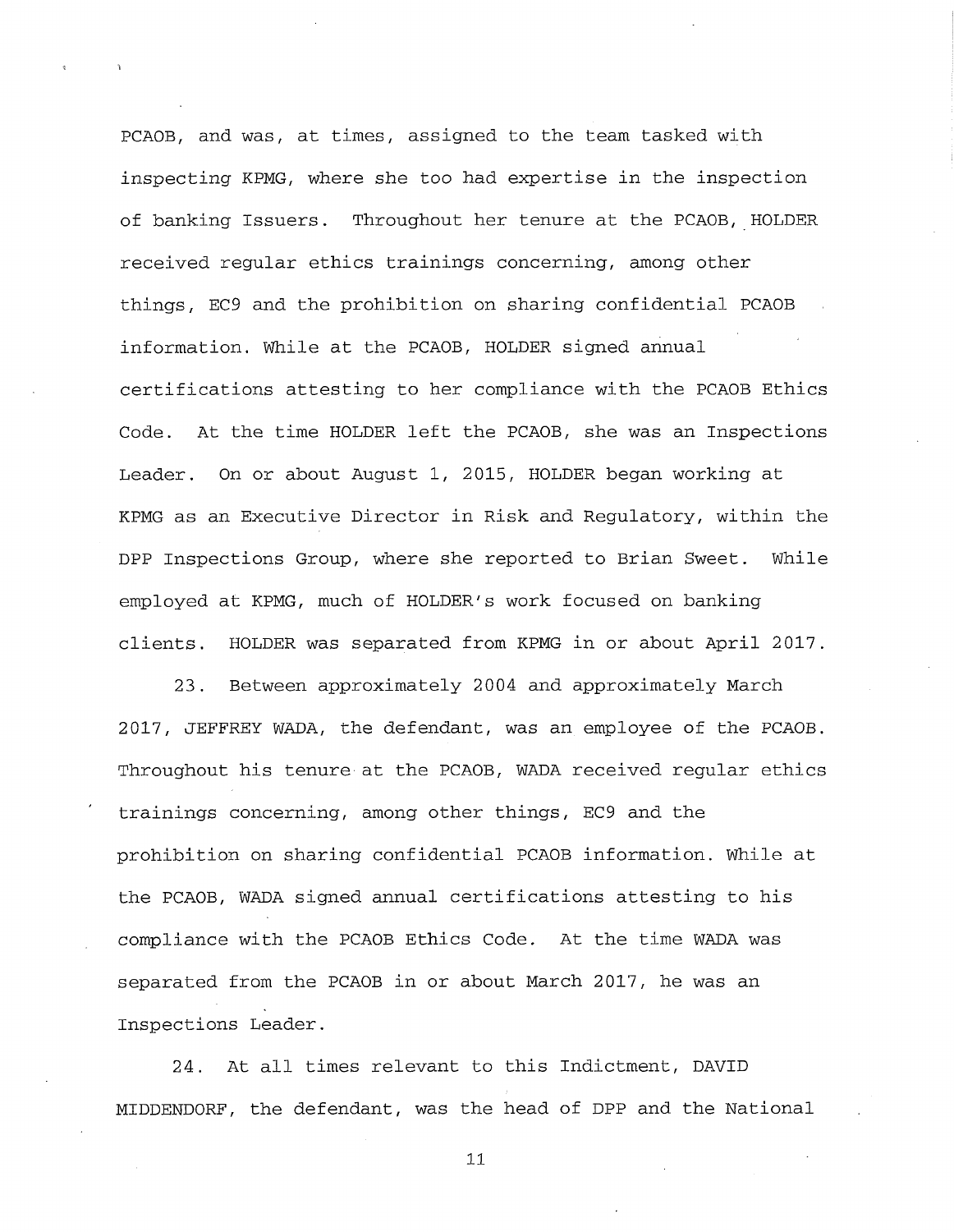Managing Partner for the Audit Quality and Professional Practice Group. MIDDENDORF was separated from KPMG in or about April 2017.

25. At all times relevant to this Indictment, THOMAS WHITTLE, the defendant, was a KPMG Audit Partner in DPP and was the National Partner-in-Charge for Quality. Measurement. WHITTLE reported to DAVID MIDDENDORF, the defendant. WHITTLE was separated from KPMG in or about April 2017.

26. At all times relevant to this Indictment, DAVID BRITT, the defendant, was an Audit Partner in DPP, Banking and Capital Markets. BRITT reported to KPMG's Chief Auditor, who reported to DAVID MIDDENDORF, the defendant. BRITT was separated from KPMG in or about April 2017.

### **Overview of the Conspiracy**

27. From at least in or about 2015 through in or about 2017, DAVID MIDDENDORF, THOMAS WHITTLE, DAVID BRITT, CYNTHIA HOLDER, and JEFFREY WADA, the defendants, Brian Sweet, and others known and unknown, conspired to defraud the SEC, by fraudulently attempting to affect the outcome of PCAOB inspection results, knowing that such results are reported to and utilized by the SEC to perform its oversight and regulatory functions. More specifically, the defendants participated in a scheme to acquire confidential PCAOB information from current and former PCAOB employees, in violation of the legal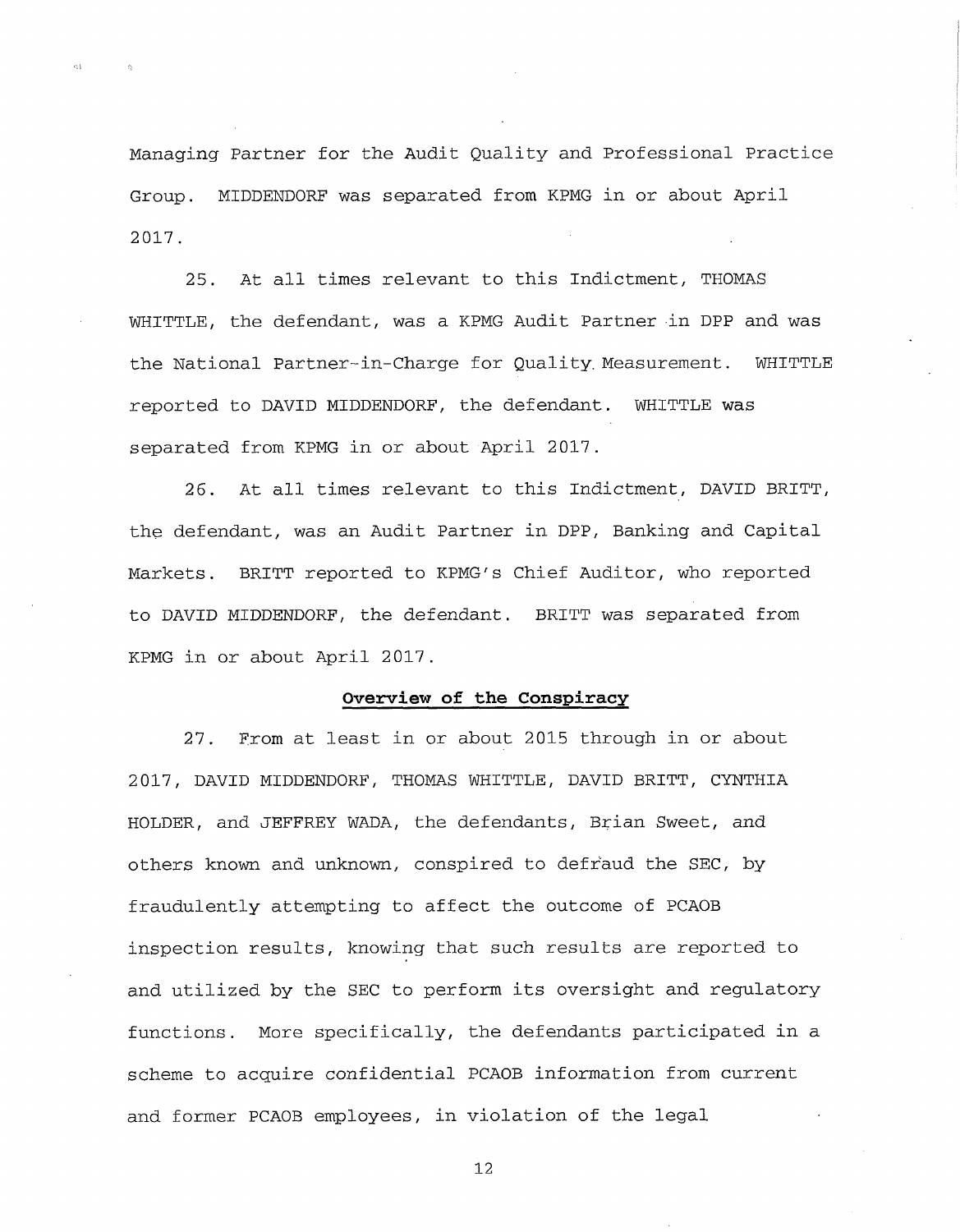obligations of those employees and former employees, principally concerning which KPMG Issuer audits the PCAOB planned to inspect in 2015, 2016, and 2017, and to then utilize that highly confidential PCAOB information to improve KPMG's inspection results.

# **Sweet is Recruited by KPMG and Takes Confidential PCAOB Information to KPMG**

28. Beginning in at least July 2014, KPMG - in an effort spearheaded by DAVID MIDDENDORF and THOMAS WHITTLE, the defendants, among others - initiated efforts to recruit Brian Sweet to leave the PCAOB and to join KPMG.

29. In or about April 2015, in response to those recruitment efforts, Brian Sweet traveled to New York to interview at KPMG. Sweet interviewed with DAVID MIDDENDORF and THOMAS WHITTLE, the defendants, and with MIDDENDORF's supervisor, the Vice Chair of Audit, among others. Following the interviews, Sweet was offered a position as a direct-entry partner at KPMG.

30. In or about late April 2015, shortly before Brian Sweet's last day of employment at the PCAOB, Sweet copied various confidential documents from the PCAOB internal network (the "Network Documents") to the hard drive of Sweet's PCAOB computer. Sweet then copied the Network Documents, as well as other confidential documents, from Sweet's PCAOB computer to a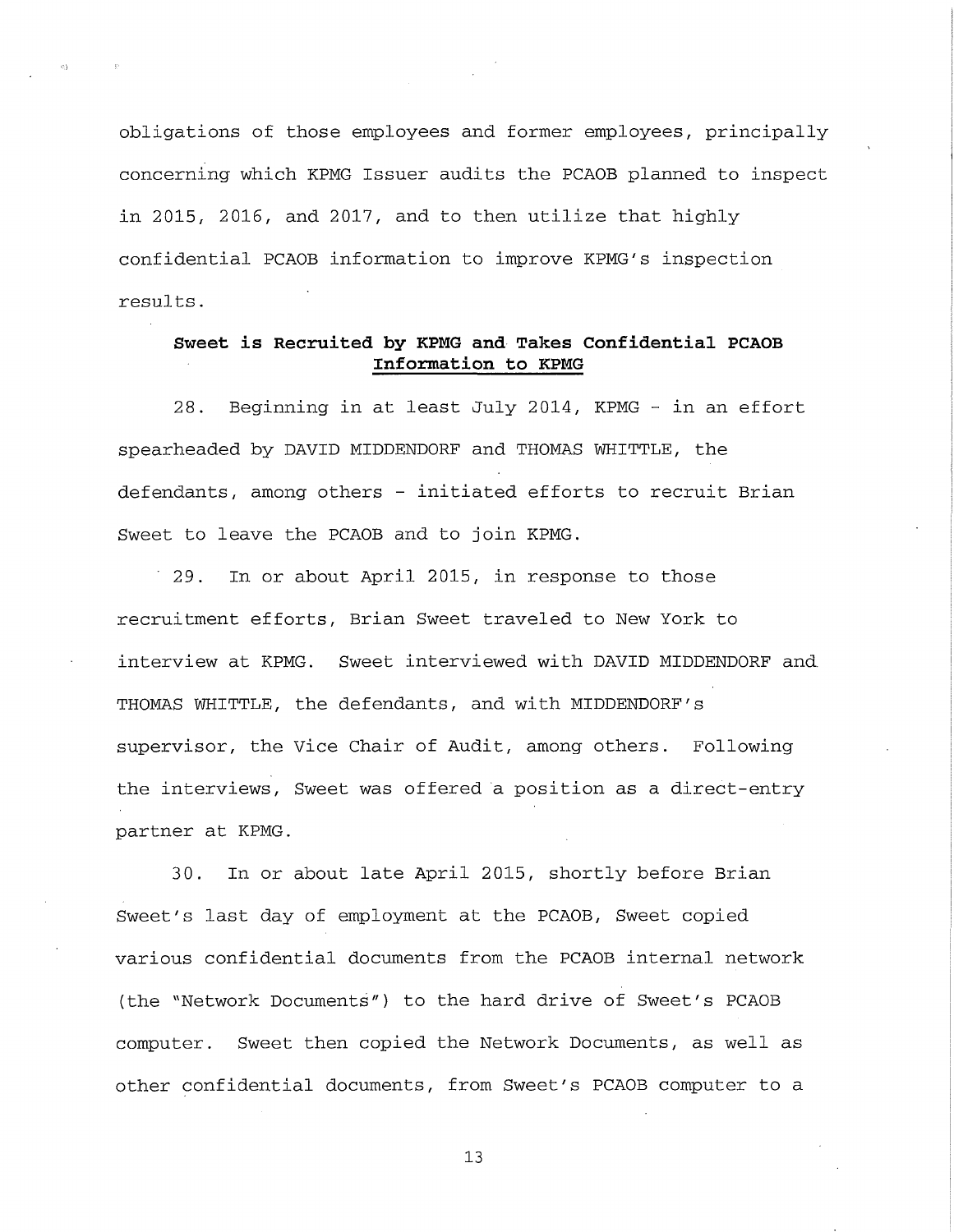personal hard drive. Sweet took the personal hard drive, as well as certain hard copy documents, with him when he left the PCAOB. The confidential electronic and hard copy documents taken by Sweet included, among other documents: (i) internal PCAOB manuals and guidance; (ii) comment forms issued in connection with inspections on which Sweet had worked; (iii) a list of KPMG engagements to be inspected by the PCAOB in 2015; and (iv) the 2015 GNF Planning Spreadsheet for KPMG.

31. Shortly before Brian Sweet had even begun employment at KPMG, THOMAS WHITTLE, the defendant, asked Sweet to prepare a list of other PCAOB personnel who could be recruited to work for KPMG.

### **Sweet is Asked for and Provides the 2015 Inspection List to MIDDENDORF, WHITTLE, BRITT, and Others**

32. On or about May 4, 2015, during Brian Sweet's first week of work at KPMG, Sweet attended a welcome lunch with DAVID MIDDENDORF and DAVID BRITT, the defendants, among others. During the lunch, MIDDENDORF asked Sweet (i) whether a particular Issuer would be the target of a PCAOB inspection; and (ii) more generally, which KPMG engagements would be subject to inspection that year. Sweet implicitly acknowledged that the audit of the identified Issuer would be inspected but did not respond to MIDDENDORF's request for other inspection targets.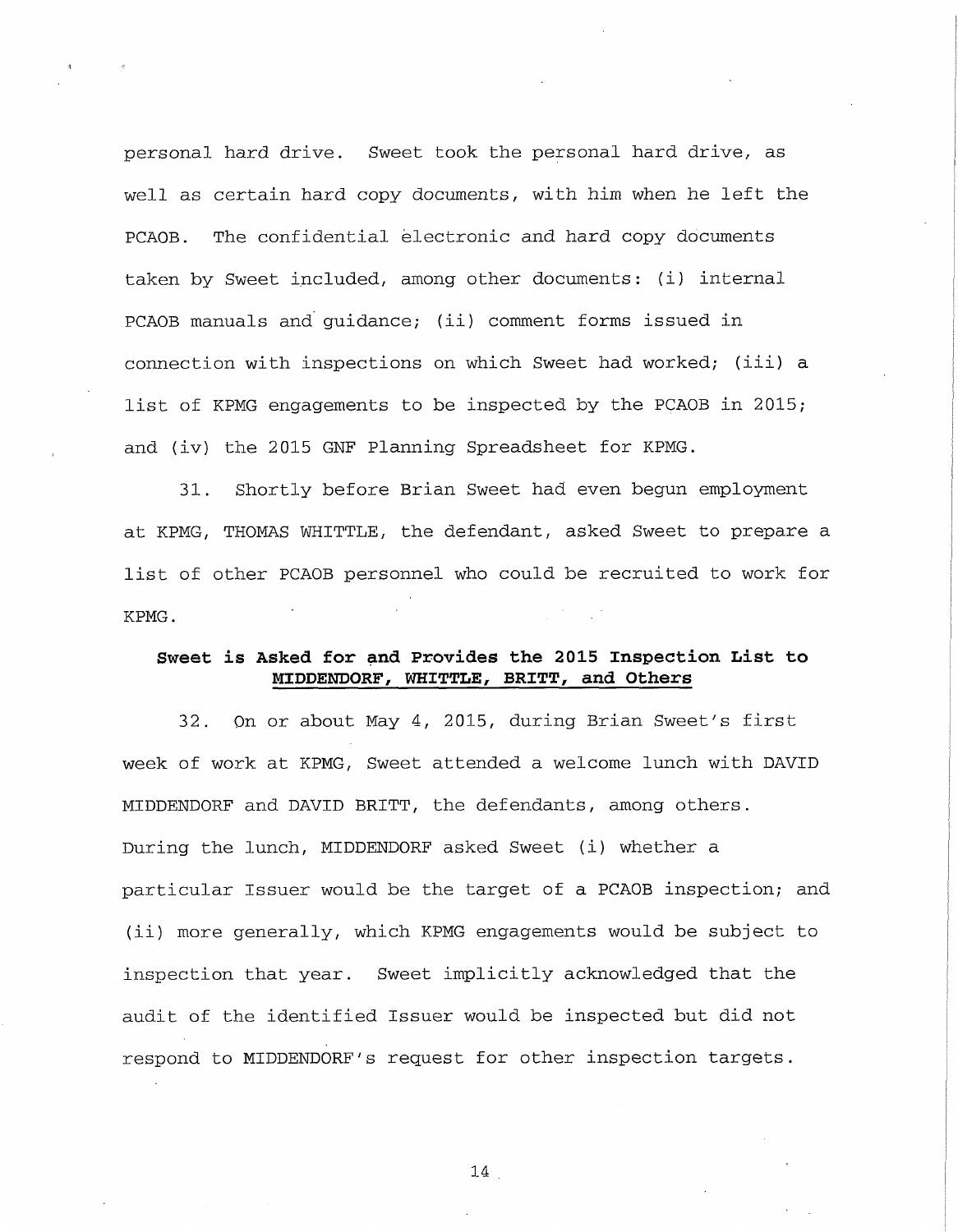33. Later that week, in a separate conversation, DAVID MIDDENDORF, the defendant, told Sweet to remember where Sweet's paycheck came from and to be loyal to KPMG.

34. On or about May 7, 2015, Brian Sweet attended a second welcome lunch with THOMAS WHITTLE, the defendant, and others. While walking back from lunch, and out of the earshot of anyone else, WHITTLE asked Sweet for the list of engagements to be inspected by the PCAOB in 2015, most of which had not yet been officially noticed for inspection by the PCAOB. WHITTLE told Sweet that Sweet was most valuable to KPMG at that moment and would soon be less valuable. Sweet acknowledged to WHITTLE that Sweet had the list of KPMG engagements to be inspected by the PCAOB in 2015 (the "2015 List").

35. Later that day, THOMAS WHITTLE, the defendant, came in person to Brian Sweet's office and asked to see the 2015 List. Sweet showed WHITTLE a hard copy of the list. After WHITTLE reviewed the confidential 2015 List, Sweet took back the copy.

36. The next day, on or about May 8, 2015, THOMAS WHITTLE, the defendant, emailed Brian Sweet asking Sweet to send WHITTLE the "banking inspection list." Sweet responded by email asking, "Just to clarify, are you referring to the expected PCAOB banking selections? If so I can email you something that may be easier to use (rather than a scanned version)." WHITTLE confirmed that he was talking about the "selection list." Sweet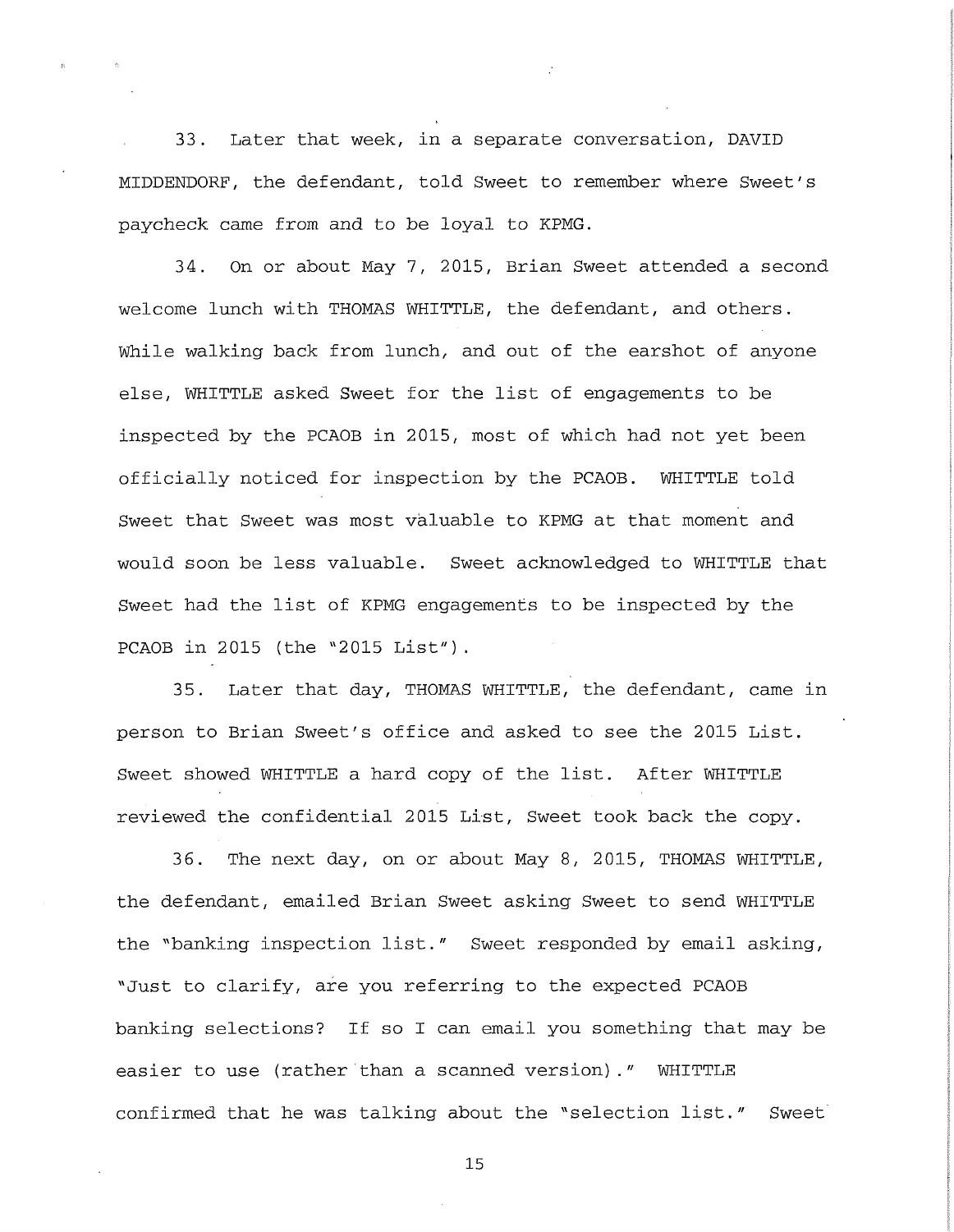then emailed a copy of the 2015 List. Sweet also emailed WHITTLE explaining: "Just so you know, it is actually the full list of anticipated inspections (including non-banks). I'd appreciate the team's discretion to make sure it isn't too widely disseminated." WHITTLE responded: "Got it and understand the sensitivity."

37. That same day, THOMAS WHITTLE, the defendant, forwarded the list to DAVID MIDDENDORF, the defendant, and said, "The complete list. Obviously, very sensitive. We will not be broadcasting this."

38. On or about June 15, 2015, Brian Sweet had a conversation with DAVID BRITT, the defendant, in which Sweet and BRITT discussed engagements on the 2015 List.

39. The following day, on or about June 16, 2015, DAVID BRITT, the defendant, emailed Brian Sweet thanking Sweet for their conversation the previous day and saying, "I thin[k] when we were going through the list of Bank selections, you couldn't recall the last 3 Bank names without your notes, would you be able to get me the last three for 2015." Sweet responded by providing the engagements on the 2015 List. In the email, Sweet wrote: "Please note there is some sensitivity with these, and some of the teams have not yet been officially notified by the PCAOB, so please, use your discretion with this info."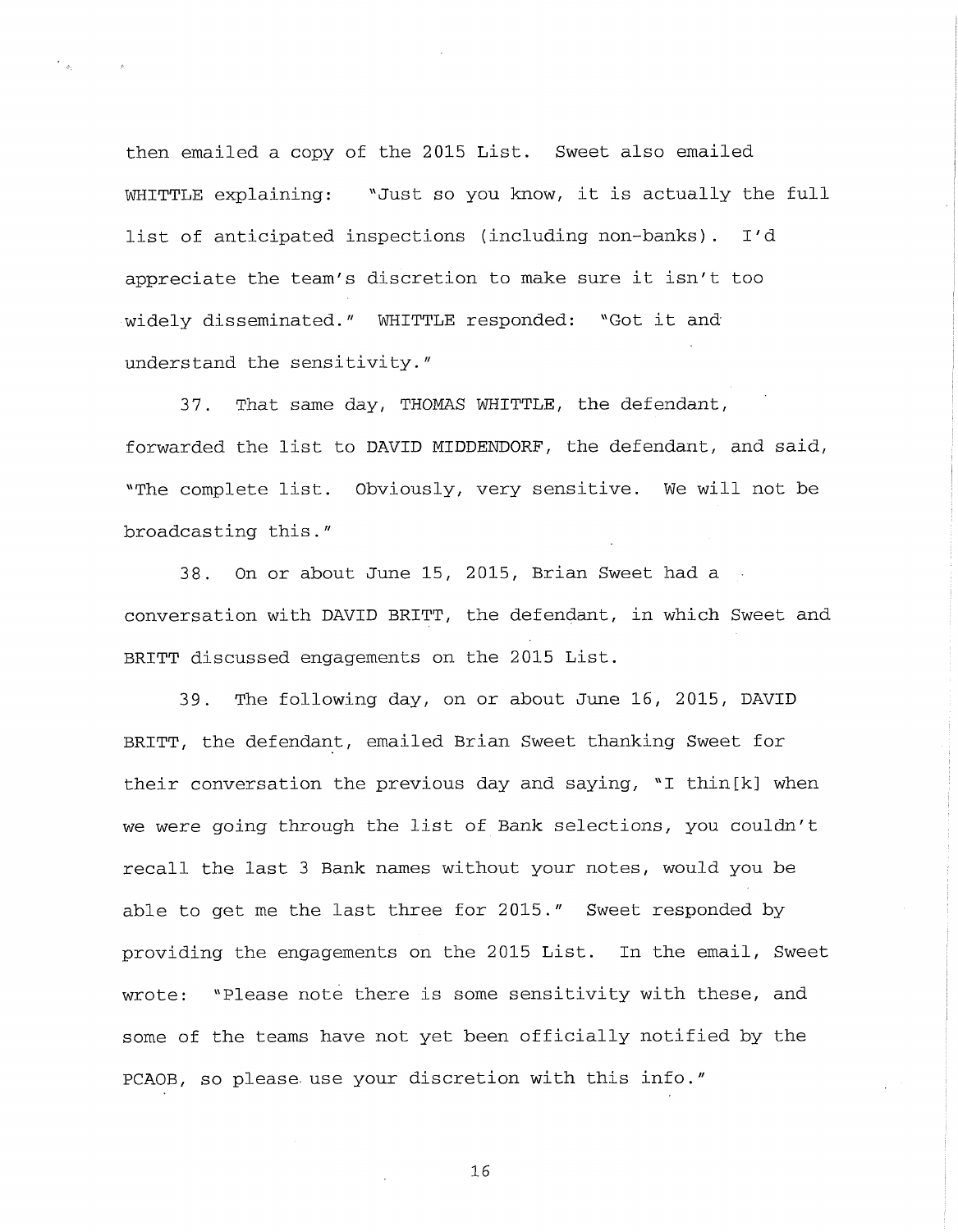40. In addition to sharing the 2015 List with DAVID MIDDENDORF, THOMAS WHITTLE, and DAVID BRITT, the defendants, Brian Sweet also (i) told at least one KPMG engagement partner who had not yet received notification from the PCAOB that the partner's engagement would be subject to inspection in 2015; and (ii) showed the 2015 GNF Planning Spreadsheet to certain KPMG partners and used it to explain why the PCAOB had selected certain engagements for inspection.

41. In May and June of 2015, when Brian Sweet shared confidential information about the 2015 List with DAVID MIDDENDORF, THOMAS WHITTLE, and DAVID BRITT, the defendants, among others, the audits selected for inspection in 2015 were already past the Documentation Period and the work papers had been archived. Accordingly, the confidential PCAOB information served the purpose of providing engagement partners extra time to prepare for the inspections of their audits, including preparing for their opening presentations to the PCAOB.

# **Sweet Shares Other Confidential PCAOB Information With KPMG Personnel in 2015**

42. Throughout 2015, Brian Sweet continued to share confidential PCAOB information with DAVID MIDDENDORF, THOMAS WHITTLE, and DAVID BRITT, the defendants, among other KPMG personnel. The confidential information consisted of both (i) information Sweet had taken from the PCAOB at the time of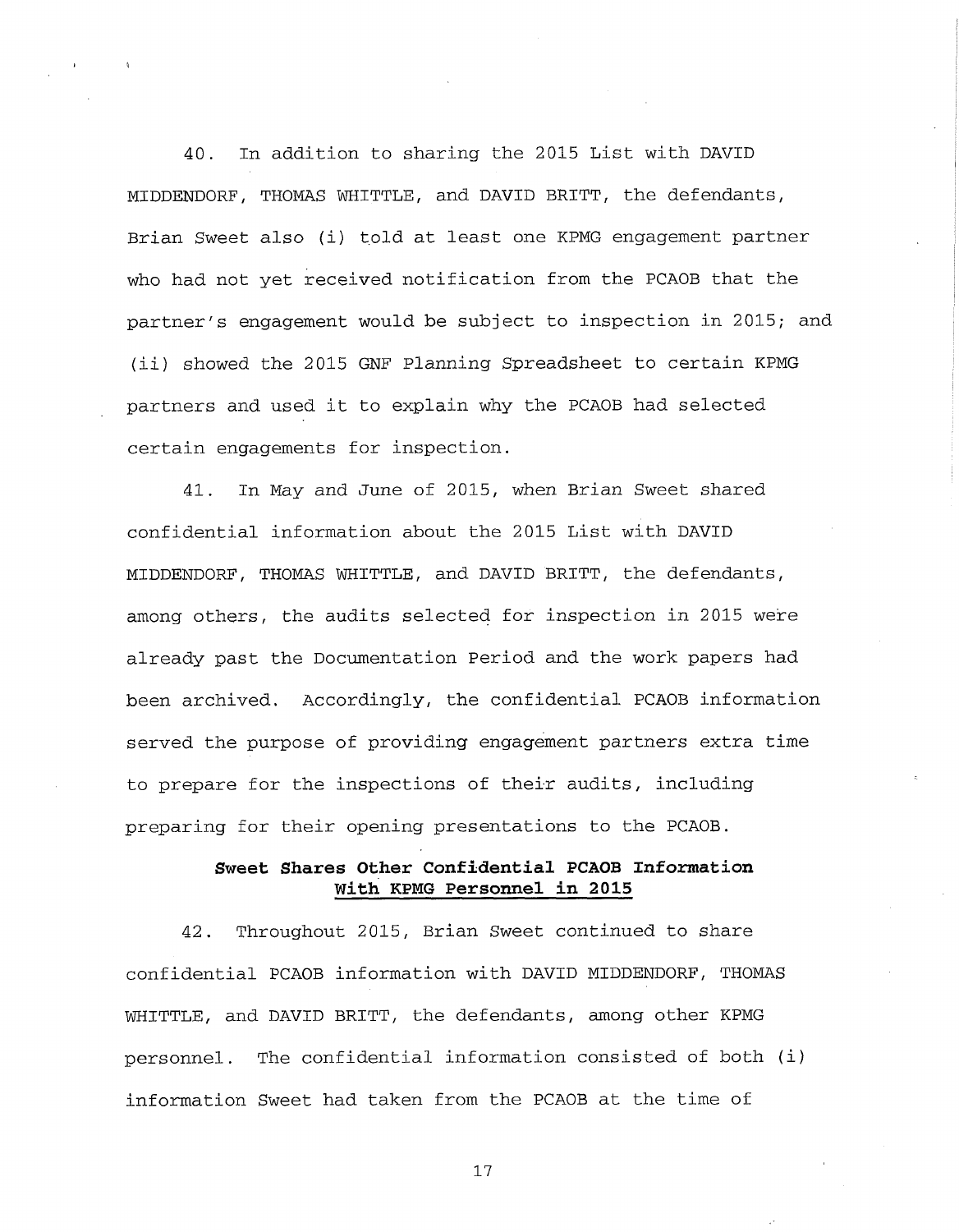Sweet's departure; and (ii) information Sweet learned after leaving the PCAOB through direct communications with PCAOB personnel. For example:

a. In or about August 2 015, Sweet had a conversation with another KPMG DPP Partner ("Partner-1") about whether the PCAOB would be inspecting FDIC-insured Issuers whose annual reports were submitted to the FDIC, rather than the SEC. Following that conversation, on or about August 5, 2015, Sweet emailed Partner-1, writing: "I checked my old planning notes and can confirm that [the issuers in question] are "NOT on the PCAOB's planning radar," and that because the Issuers had not been included in the Issuer count they had a "very remote chance of ever being evaluated for inspection." Partner-1 forwarded the email to DAVID BRITT, the defendant, among others.

b.. On or about October 20, 2015, Sweet emailed BRITT and other KPMG personnel, writing:

I got a call from an old colleague over the weekend and they let me know a decision has been made to inspect a 'big bank' in both [] Switzerland and Japan next year (so obviously [Swiss Bank-1] and [Japanese Bank-1]) . . . They weren't sure if that meant that Germany would not have a bank inspected due to resource constraints the PCAOB will have, but the likelihood is somewhat lower. The Board won't formally approve the inspection plan for KPMG globally until early February, so it is possible something could change, but I wanted to give you a heads up on this info as it may impact where we devote the most time and attention in the coming months.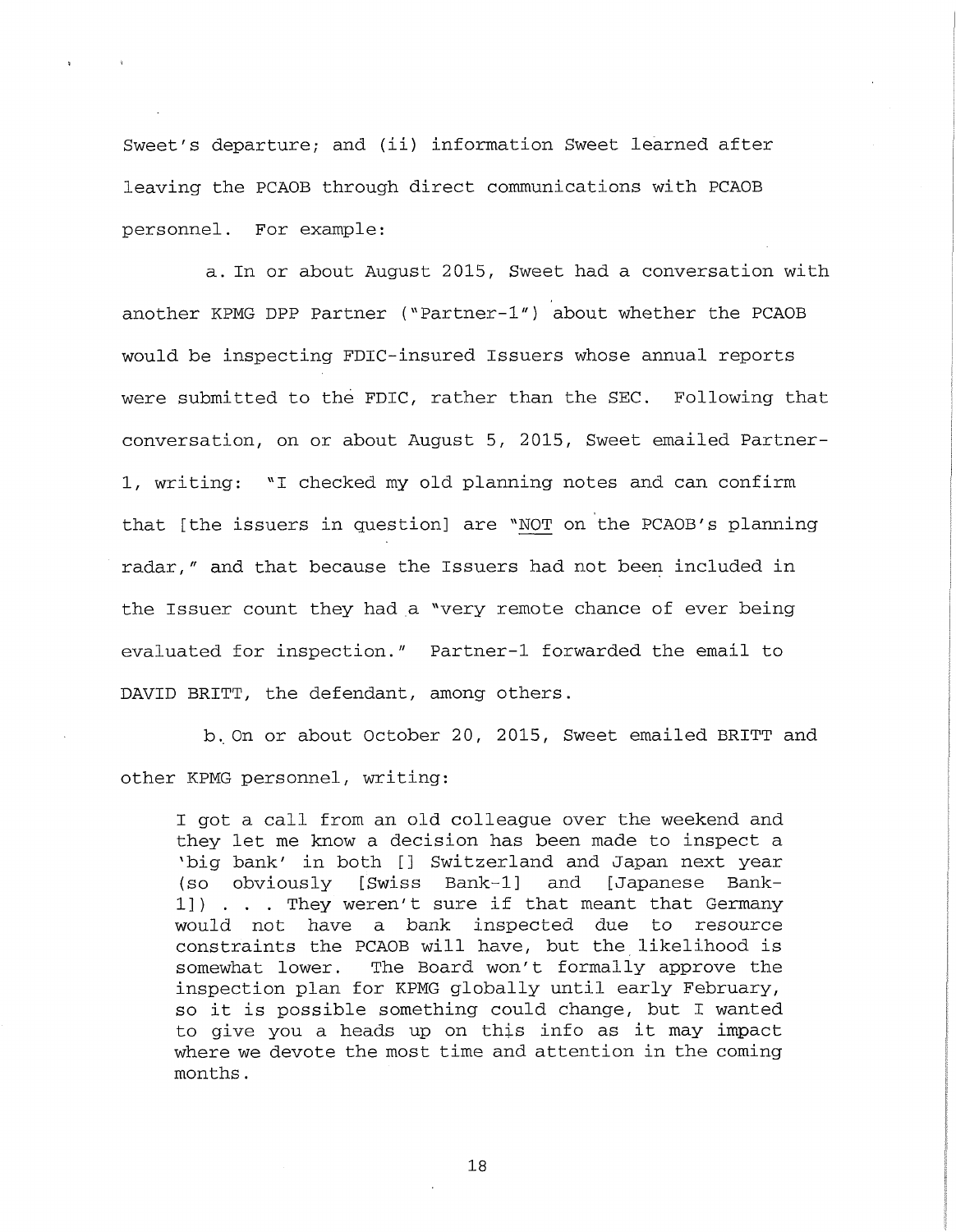c . On or about November 10, 2015, Sweet replied to the above email, adding THOMAS WHITTLE and DAVID MIDDENDORF, the defendants, among others, as recipients. In that email, Sweet said to BRITT, WHITTLE and MIDDENDORF:

The PCAOB has decided to move up its inspection of KPMG Japan forward to January 2016 (they just notified the firm). As a result of this timing, I've been told the PCAOB has decided NOT to look at a bank in Japan. Instead they are replacing it with a bank in Germany (so it looks like [German Bank] in lieu of [Japanese Bank-1] ) . Also, the PCAOB is also currently planning on doing a bank inspection in Col[o]mbia next year.

## **Sweet Provides Confidential PCAOB Information to KPMG Personnel to Assist the Data Firm in Predicting Engagements to be Inspected**

.43. In or about April 2015, prior to hiring Brian Sweet, KPMG retained the Data Firm pursuant to an approximately \$250,000 contract, contingent on a certain rate of success, to assist KPMG in predicting which of its engagements were likely to be inspected by the PCAOB.

44. In or about June 2015, DAVID MIDDENDORF, the defendant, asked Brian Sweet to get involved in the Data Firm project and to share with KPMG personnel working on the Data Firm project and with the Data Firm itself whatever information Sweet had.

45. Accordingly, on or about June 29, 2015, Brian Sweet spoke by telephone with the KPMG partner ("Partner-2") tasked with leading the project with the Data Firm. During the call,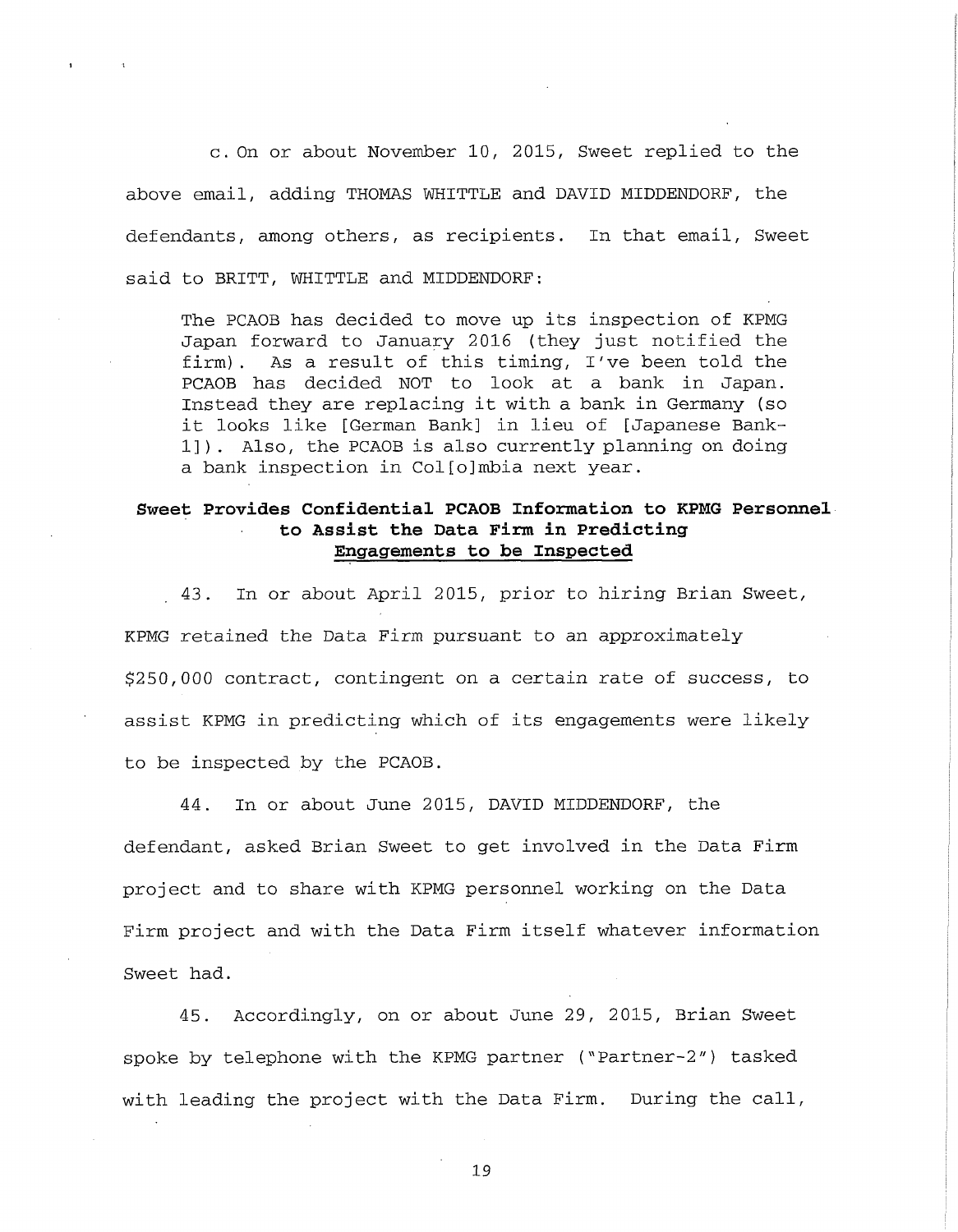Sweet read portions of a PCAOB planning document to Partner-2, specifically, a list of dozens of internal, confidential risk factors used by the PCAOB in making inspection selections. Partner-2, in turn, provided these risk factors to the Data Firm for use in its work.

46. On or about September 3, 2015, Partner-2, Brian Sweet, and others met with the Data Firm. Following the meeting, Partner-2 emailed Sweet reminding him that Partner-2 and the Data Firm were still waiting for Sweet to provide, among other information,, the "2015 random selections." The information sought was the identification of which engagements on the 2015 List had been chosen at random as opposed to those selected based on risk factors. The requested information was useful to the Data Firm, and thus to KPMG, because engagements that had been chosen at random were of little utility in predicting future inspection selections and so should be given limited value in any Data Firm model. The requested information was also treated as highly confidential by the PCAOB, reflected the deliberative process of the PCAOB, and was never disclosed to KPMG by the PCAOB even after KPMG was notified that those audits would be inspected. Sweet provided Partner-2 with the requested information.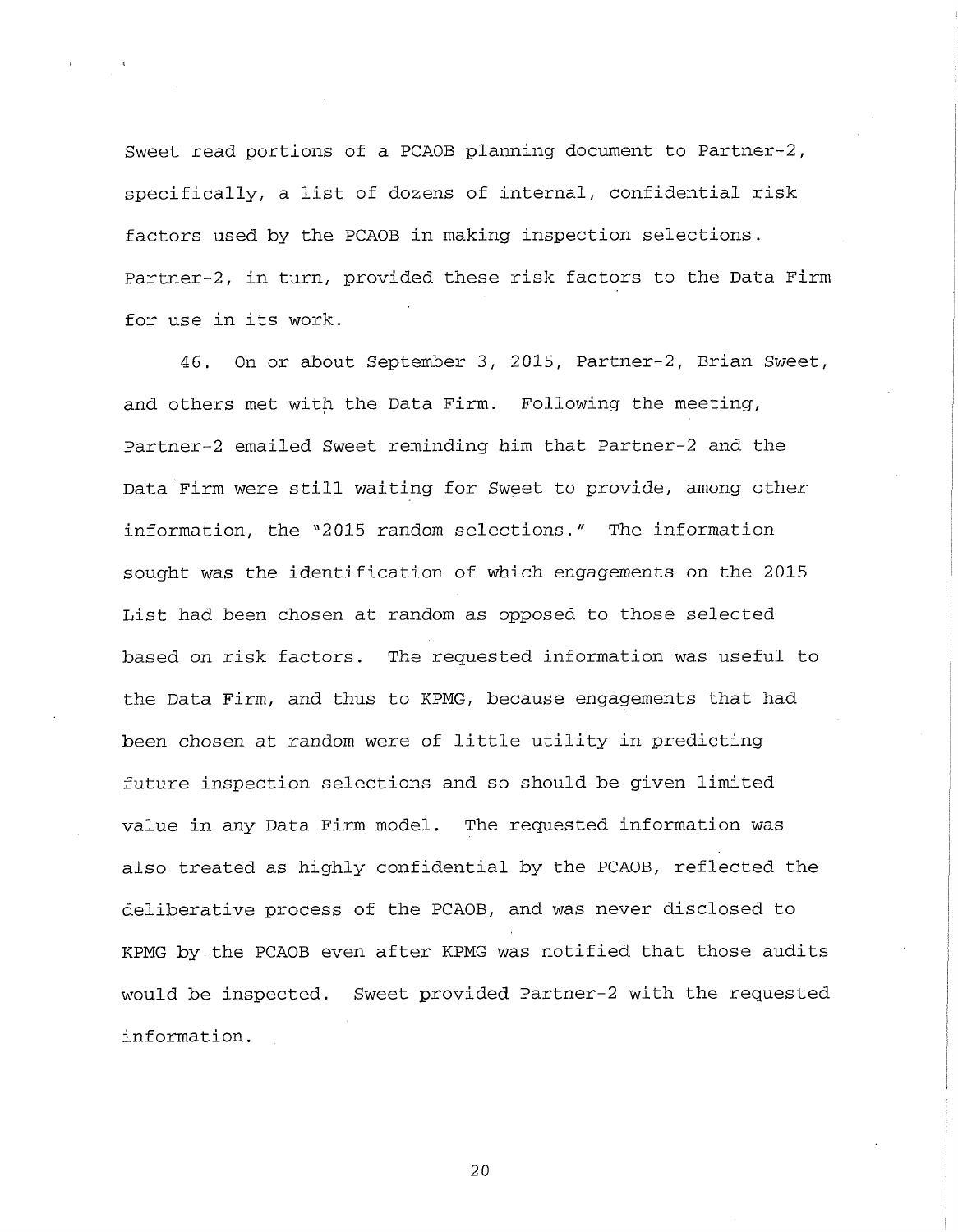# **HOLDER Provides Confidential PCAOB Information to Sweet While Seeking Employment at KPMG**

47. In or about April 2015, while still employed at the PCAOB and assigned to the KPMG inspection team, CYNTHIA HOLDER, the defendant, and Brian Sweet (who had accepted an offer of employment at KPMG but had not yet left the PCAOB) began discussing the possibility of Sweet assisting HOLDER in obtaining employment at KPMG. For example, on or about April 16, 2015, Sweet emailed HOLDER a copy of Sweet's resume to use as an example in preparing HOLDER'S resume to apply to KPMG.

48. After Brian Sweet commenced employment at KPMG, Sweet continued to work to assist CYNTHIA HOLDER, the defendant, in obtaining employment at KPMG. For example:

a. On or about May 4, 2015, Sweet's first day of employment at KPMG, HOLDER emailed Sweet to wish Sweet well and wrote: "Please let me know how it goes (and what else you might need from me) ???????" Sweet responded to HOLDER: "I've got a meeting set up with the head of the group tomorrow, and pulled together a list of potential hires  $\ldots$  and put you as the #1 target!!!!) I really think we can make this work, and am very optimistic. I'll fill you in after the convo tomorrow."

b. On or about May 9, 2015, HOLDER emailed Sweet a copy of her resume, which incorporated comments previously provided by Sweet. HOLDER said that she had been unable to open the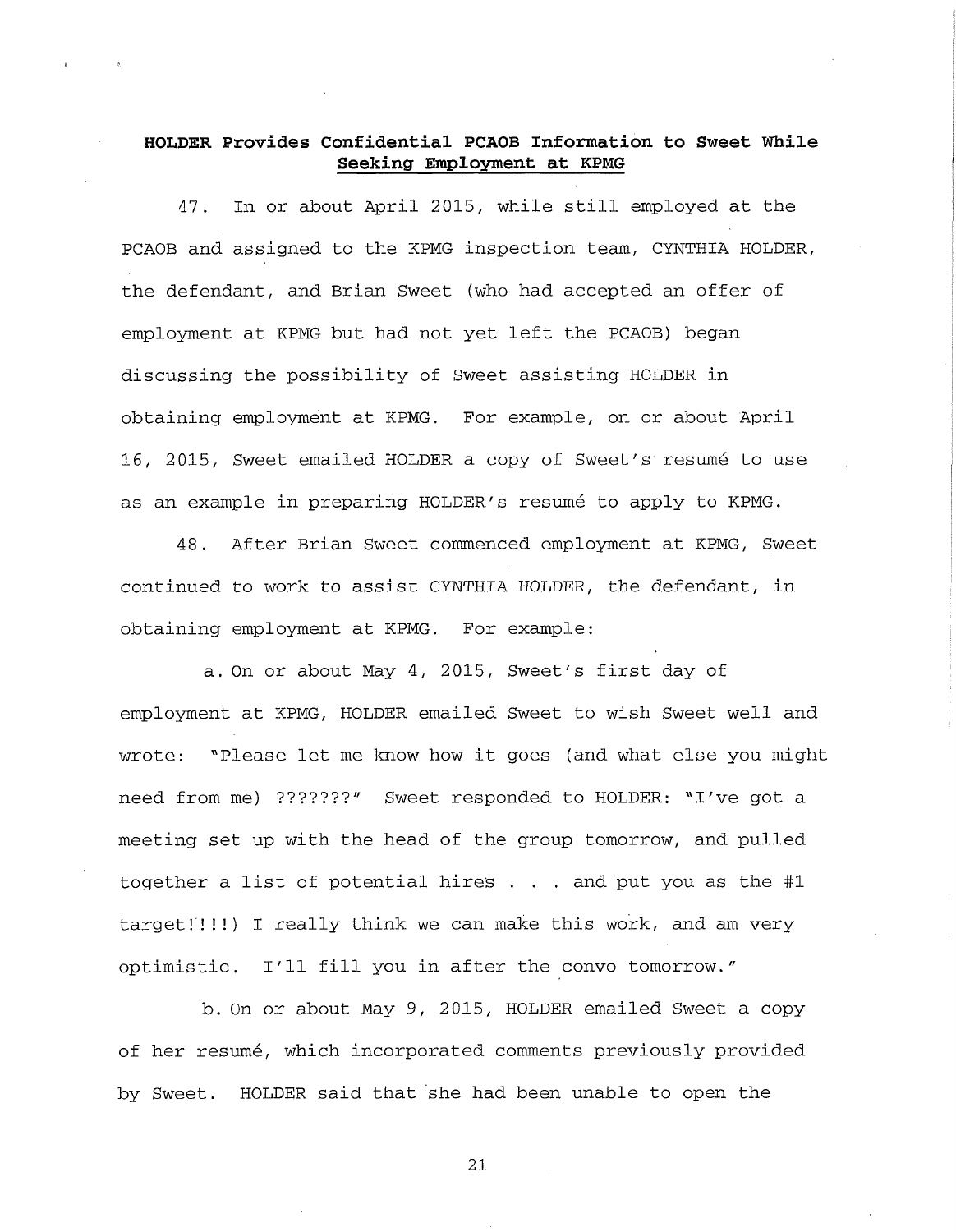resume earlier because she was traveling for work and did not want to open the document on her PCAOB computer.

c . On or about Monday, May 11, 2015, Sweet emailed HOLDER to tell her that he would give her resumé to THOMAS WHITTLE, the defendant, on Wednesday because WHITTLE was out the next day and Sweet wanted to "hand deliver" it and "make a sell again."

49. On or about May 20, 2015, CYNTHIA HOLDER, the defendant, emailed the PCAOB Ethics Office that she was "contacted today by a recruiter for KPMG asking if I would be interested in a job at the Firm. I told them that I was not interested . . ." Because HOLDER falsely indicated that she was not interested in pursuing employment at KPMG, the PCAOB Ethics Office told her that no further action was required. In truth and in fact, and as HOLDER well knew, HOLDER was actively pursuing employment at KPMG and was very interested in acquiring such employment. Had HOLDER made an accurate disclosure to the Ethics Office, the Ethics Office would have instructed her, among other things, that she had to immediately be removed from working on KPMG's matters.

50. Instead, while actively pursuing employment at KPMG, CYNTHIA HOLDER, the defendant, also remained actively employed on the PCAOB team tasked with inspecting KPMG, and used that position to acquire confidential PCAOB information concerning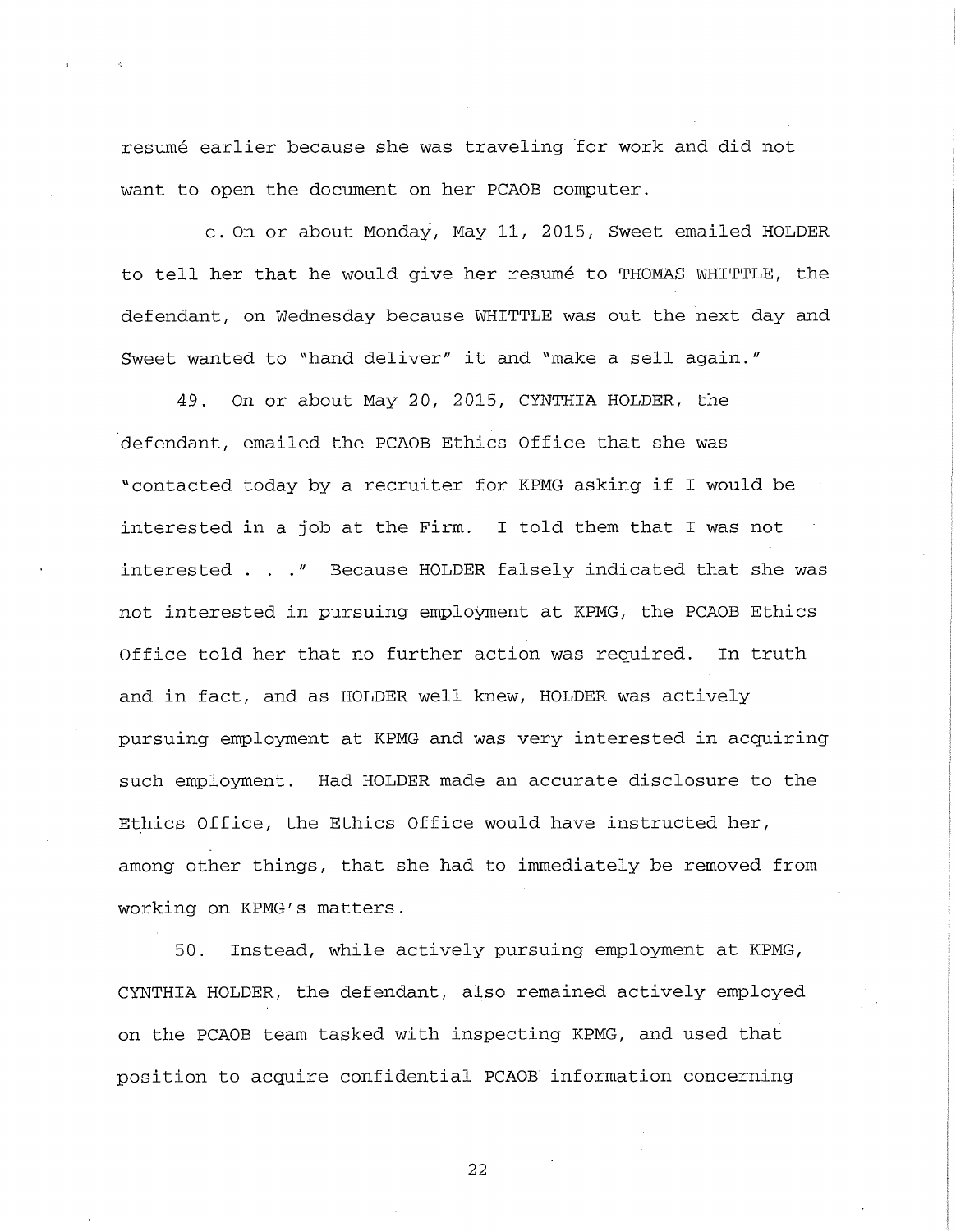KPMG, which she repeatedly shared with Brian Sweet. For example:

a. In or about May 2015, in preparation for a meeting with other KPMG personnel, Sweet asked HOLDER to provide Sweet with an internal, confidential PCAOB Part II deficiencies comment form. On or about May 12, 2015, HOLDER used her personal email address to email Sweet at his personal email address and provided the requested document. The subject line of the email read "Anonymous Email." The body of the email consisted solely of an image of a winking-smiley face, and attached the confidential document Sweet requested.

b. On another occasion in or about May 2015, HOLDER advised Sweet that KPMG should do a pre-review of a particular audit because it was likely to be inspected by the PCAOB.

c. On a third occasion in or about May 2015, HOLDER called Sweet while HOLDER was in the field working on a KPMG inspection. During the call, HOLDER asked Sweet if she could run a "technical issue" past Sweet and indicated that she was unsure as to whether to write a comment. Sweet suggested that HOLDER should not write a comment and pointed her towards other ostensibly similar situations in which no comment had been written. Sweet told THOMAS WHITTLE, the defendant, that a member of the PCAOB inspections team had sought his advice and that Sweet had suggested no comment be written. WHITTLE was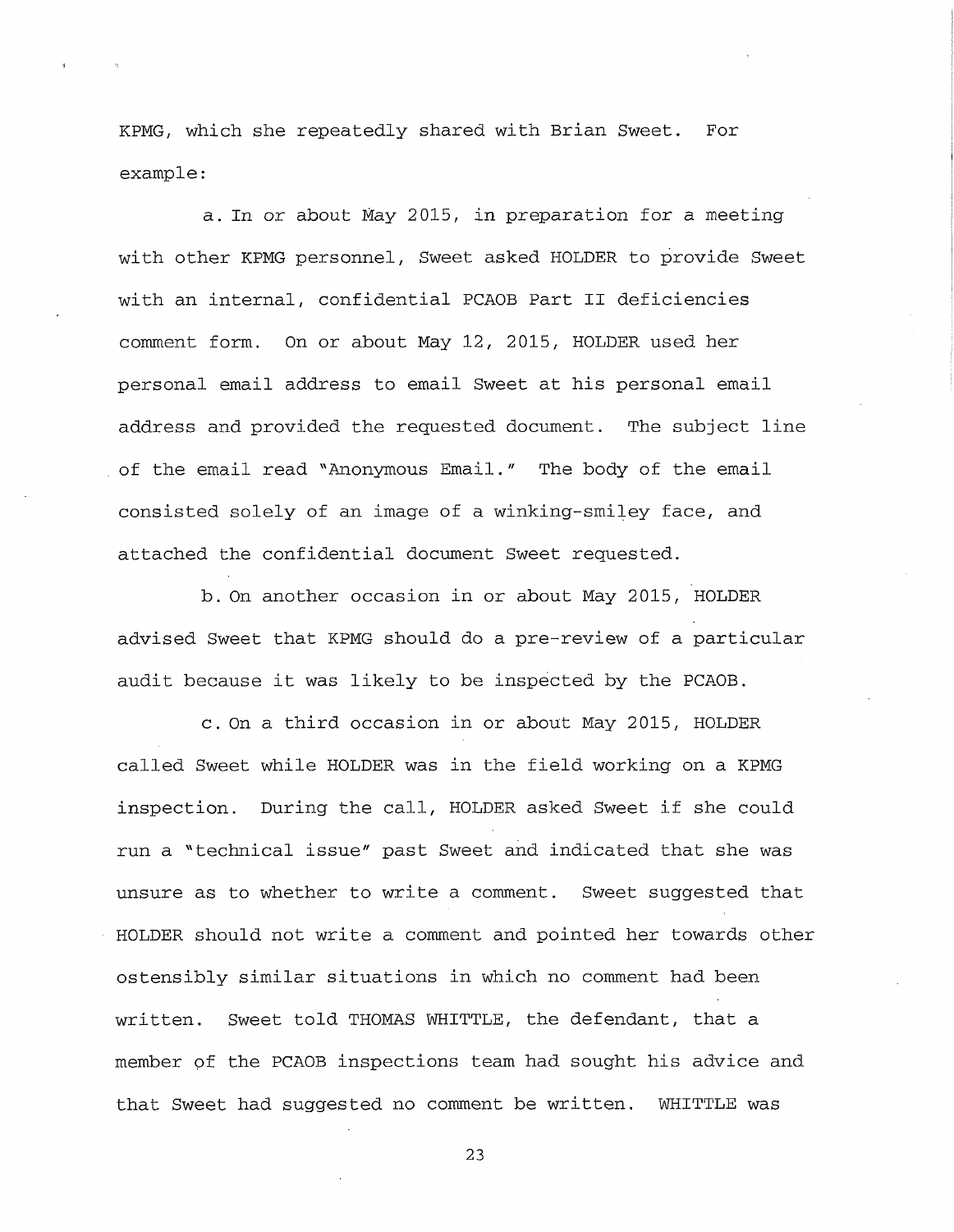pleased and asked whether Sweet had opened his drawer, seen where his paycheck came from, and then advised the PCAOB employee not to write a comment.

d. On a fourth occasion in or about May or June 2015, HOLDER told Sweet about internal PCAOB deliberations concerning an ongoing KPMG inspection. In particular, HOLDER told Sweet that a PCAOB IT inspector wanted to write a comment, but that HOLDER did not want to do so and that there was dissention on the PCAOB inspection team. Sweet told HOLDER that he would share the information with WHITTLE, which Sweet did.

51. On or about June 1, 2015, CYNTHIA HOLDER, the defendant, attended her first round of interviews at KPMG. One of the individuals with whom she interviewed was Brian Sweet.

52. In or about mid-June 2015, following her first round of interviews at KPMG, CYNTHIA HOLDER, the defendant, told Brian Sweet that the PCAOB would be cancelling the inspection of a particular Issuer ("Issuer-1") and would not be replacing it. On or about June 17, 2015, Sweet emailed THOMAS WHITTLE, the defendant, and shared the information provided by HOLDER. The PCAOB subsequently notified KPMG that' it would not inspect Issuer-1.

53. On or about June 29, 2015, CYNTHIA HOLDER, the defendant, received an email inviting her to participate in a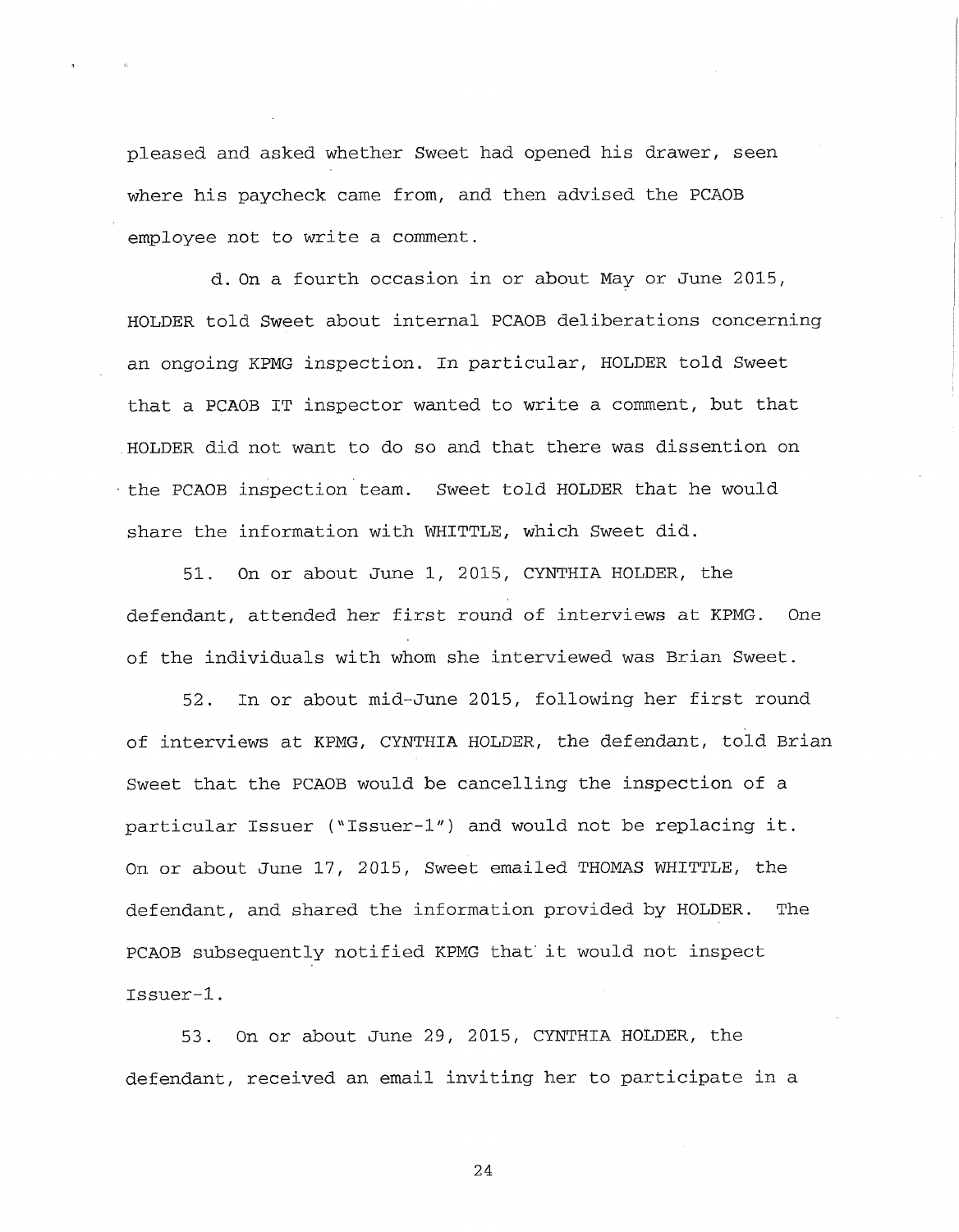second round of interviews with KPMG. HOLDER forwarded the email to Brian Sweet's personal email account.

54. During the pendency of CYNTHIA HOLDER'S, the defendant's, KPMG job application, Brian Sweet told THOMAS WHITTLE, the defendant, that HOLDER was the PCAOB employee who had provided Sweet with certain confidential PCAOB information. Sweet did so in order to encourage WHITTLE to hire HOLDER.

## **HOLDER is Hired by KPMG and Takes Confidential PCAOB Information When She Leaves the PCAOB**

55. In or about July 2015, CYNTHIA HOLDER, the defendant, was offered a non-partner position at KPMG as an Executive Director in DPP. Notwithstanding that non-partners in DPP were generally required to relocate to New York, HOLDER was permitted to commute from her home in Texas.

56. Prior to leaving the PCAOB, CYNTHIA HOLDER, the defendant, copied confidential PCAOB information onto a thumb drive. HOLDER later copied the contents of the thumb drive to her home computer. In order to avoid detection, HOLDER did not copy the contents of the thumb drive to her KPMG computer.

57. After commencing employment at KPMG, CYNTHIA HOLDER, the defendant, made Brian Sweet aware that she had taken and was in possession of confidential PCAOB information. For example, in or about June 2016, following a conversation between Sweet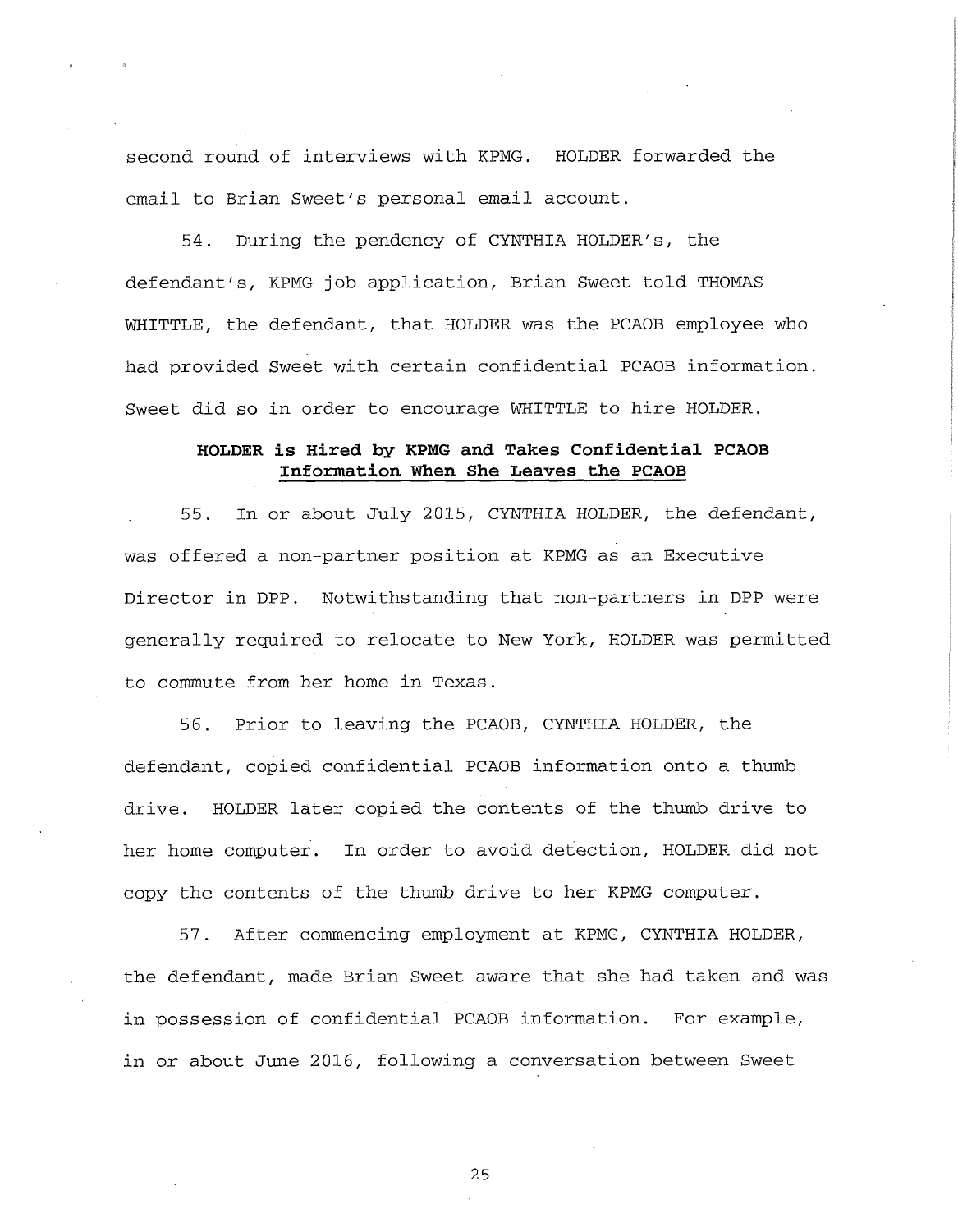and HOLDER about a particular PCAOB inspector, HOLDER emailed Sweet an internal PCAOB comment form written by that inspector.

## **Shortly After Joining KPMG, HOLDER Receives Confidential PCAOB Information from WADA**

58. After leaving the PCAOB for KPMG, CYNTHIA HOLDER, the defendant, remained in frequent contact with JEFFREY WADA, the defendant. On several occasions between approximately August 2015 and March 2016, WADA - who was still employed at the PCAOB - provided HOLDER with additional confidential PCAOB information. For example:

a. In or about November 2015, WADA told HOLDER that WADA would be the team leader on a KPMG inspection in Japan. WADA also provided HOLDER with the dates of the inspection. This information permitted HOLDER to identify the specific Issuer subject to inspection. HOLDER shared the information with Brian Sweet, who in turn shared it with relevant KPMG personnel.

b. On another occasion, prior to the inception of an inspection, WADA told HOLDER that a particular Issuer had an unidentified fraud risk. This was useful information because it permitted the engagement team to prepare a response concerning why they had not identified such a risk.

## **The SEC Initiates a Meeting with KPMG Concerning its Poor Inspection Results**

59. In or about early 2016, the SEC's OCA was frustrated with KPMG, especially in light of concerns about audit quality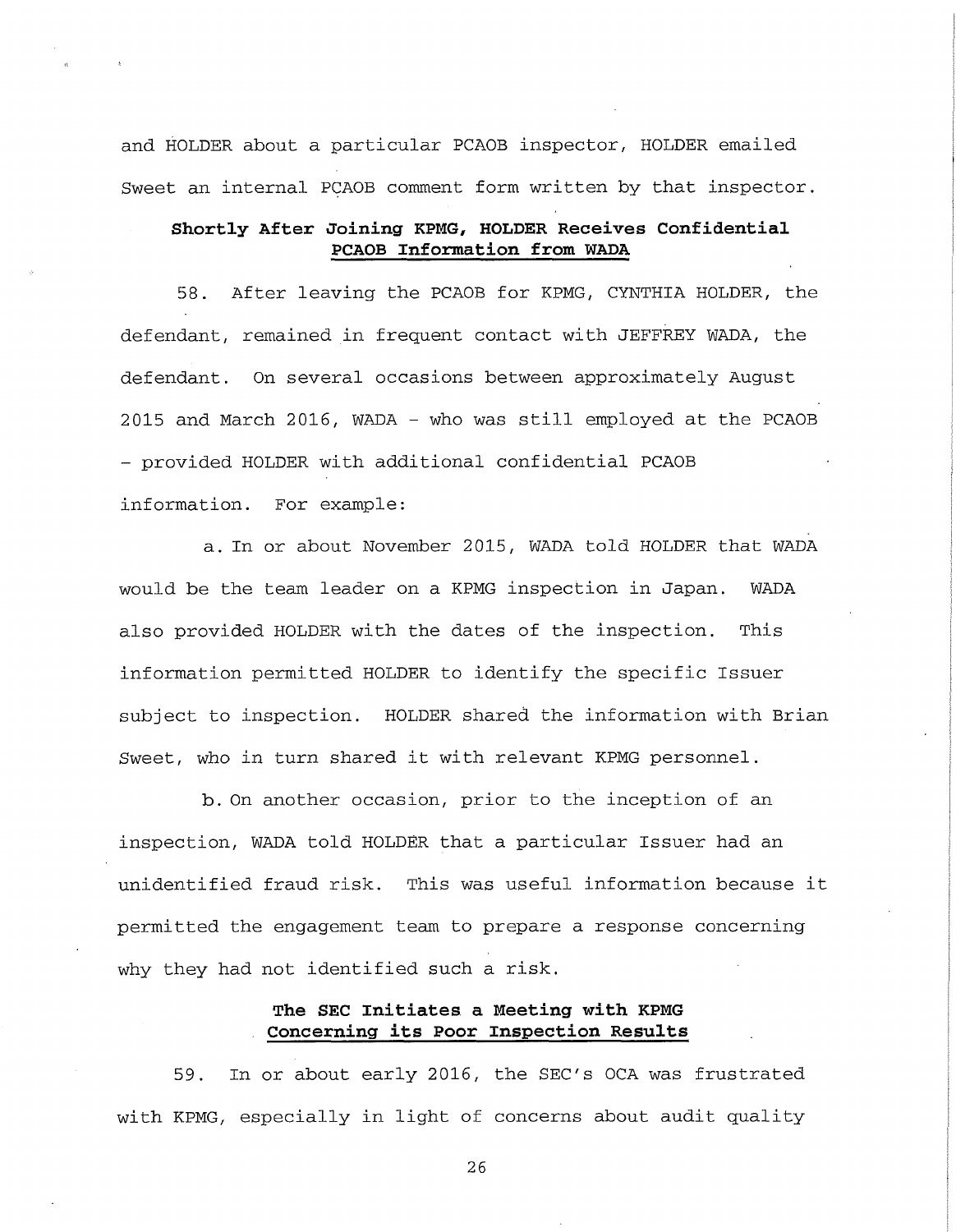stemming from KPMG's poor PCAOB inspection results, and KPMG's lack of communication, among other matters. Accordingly, OCA asked KPMG leadership to meet with the SEC's Chief Accountant (the "Chief Accountant") at the SEC's headquarters.

60. On or about February 9, 2016, KPMG's CEO, KPMG's Vice Chair of Audit, and DAVID MIDDENDORF, the defendant, attended a meeting with the Chief Accountant and other members of OCA. During the meeting, the Chief Accountant told KPMG that KPMG should be in more regular contact with OCA and laid out the SEC's concerns about audit quality at KPMG. The representatives of KPMG acknowledged the audit quality issues, and in particular the need to improve quality with respect to ALLL issues.

61. Following this initial meeting, OCA had additional meetings with KPMG personnel to discuss KPMG's treatment of ALLL. DAVID BRITT, the defendant, was among the KPMG personnel in attendance at these meetings.

## **WADA Becomes Increasingly Frustrated in His Job in 2016 and Provides Additional Confidential PCAOB Information to HOLDER**

62. In or about early 2016, JEFFREY WADA, the defendant, failed to obtain a promotion within the PCAOB. WADA communicated by email with CYNTHIA HOLDER, the defendant, and other PCAOB employees, among others, about his frustration with the lack of promotion. For example: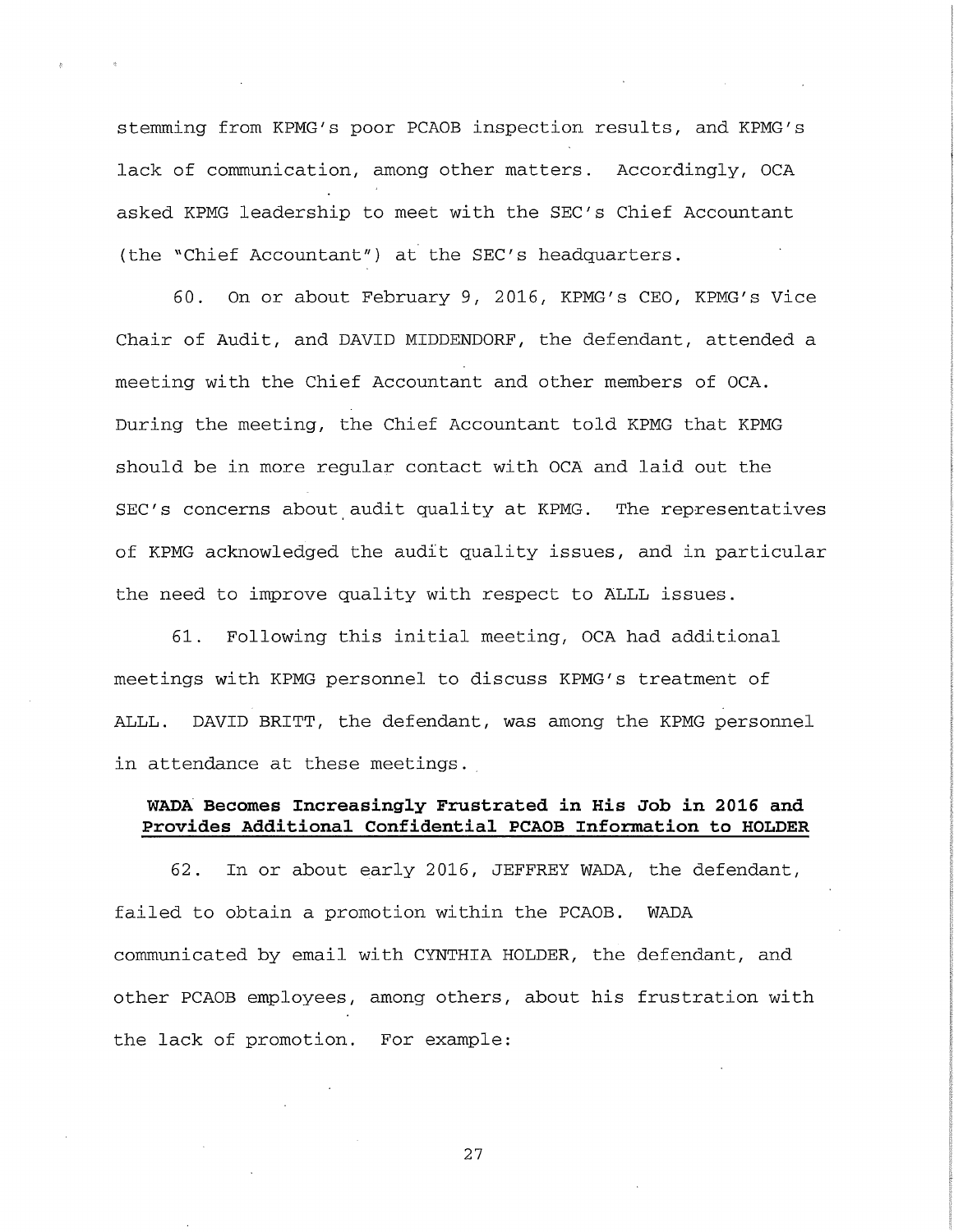a. On or about March 1, 2016, PCAOB's head of inspections sent a PCAOB-wide email congratulating.PCAOB personnel who had been promoted that year. WADA was not included among the individuals who had been promoted. WADA forwarded the email to HOLDER'S personal email account. HOLDER forwarded the email to Brian Sweet's personal email account.

b. On or about March 10, 2016, WADA emailed another PCAOB employee who had also failed to obtain a promotion and complained that "I can't believe we both got screwed last year." Included in the email was a cartoon depicting a man with a screw in his back.

c. On or about March 24, 2016, WADA emailed a second PCAOB employee and said, apparently in reference to himself, that "Jeff v.2.0 was a failure and it ended up getting my promotion delayed so I buried it and came up with v.3.0."

63. Also in or about March 2016, JEFFREY WADA and CYNTHIA HOLDER, the defendants, spoke by telephone. During the call, WADA provided HOLDER with a confidential list of 12 Issuers audited by KPMG, that would be inspected by the PCAOB in 2016 (the "2016 List"). The vast majority of the Issuers on the list were banks.

64. On or about March 28, 2016, CYNTHIA HOLDER, the defendant, spoke to Brian Sweet by telephone. During the call, HOLDER told Sweet that she had received a call from JEFFREY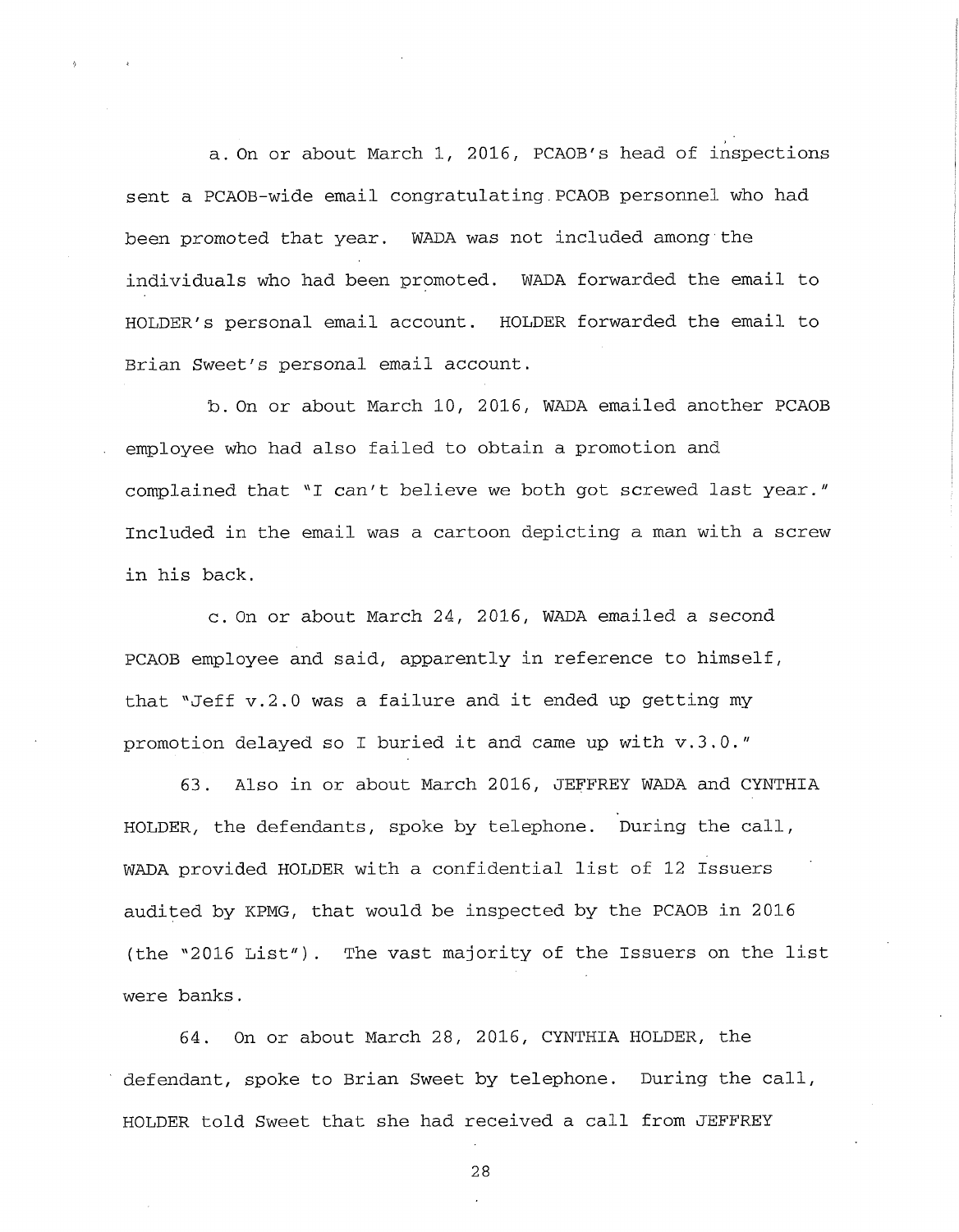WADA, the defendant, and that WADA had provided HOLDER with the 2016 List, which consisted of 10 banking Issuers, and two nonbanking Issuers.

65. In an effort to demonstrate the reliability of the 2016 List, both during the call and in subsequent conversations, CYNTHIA HOLDER, the defendant, told Brian Sweet that JEFREY WADA, the defendant, had read the list of Issuers on the 2016 List in the chronological order in which the Issuers would be inspected, which made it clear to HOLDER that WADA was reading aloud from the PCAOB's internal inspection schedule for KPMG. Because WADA was not on the KPMG inspections team, he had no legitimate reason to access the PCAOB's internal inspection schedule for KPMG.

## **MIDDENDORF, WHITTLE, BRITT and Sweet Initiate Stealth Re-Reviews Based On Confidential PCAOB Information Obtained from WADA**

66. On or about March 28, 2016, after speaking with CYNTHIA HOLDER, the defendant, Brian Sweet spoke individually to both THOMAS WHITTLE and DAVID BRITT, the defendants. Sweet told both WHITTLE and BRITT that Sweet had obtained the 2016 List from a former colleague at the PCAOB. WHITTLE proposed an immediate conference call with Sweet, BRITT, and DAVID MIDDENDORF, the defendant, and indeed, proposed pulling MIDDENDORF out of a meeting to set up the call.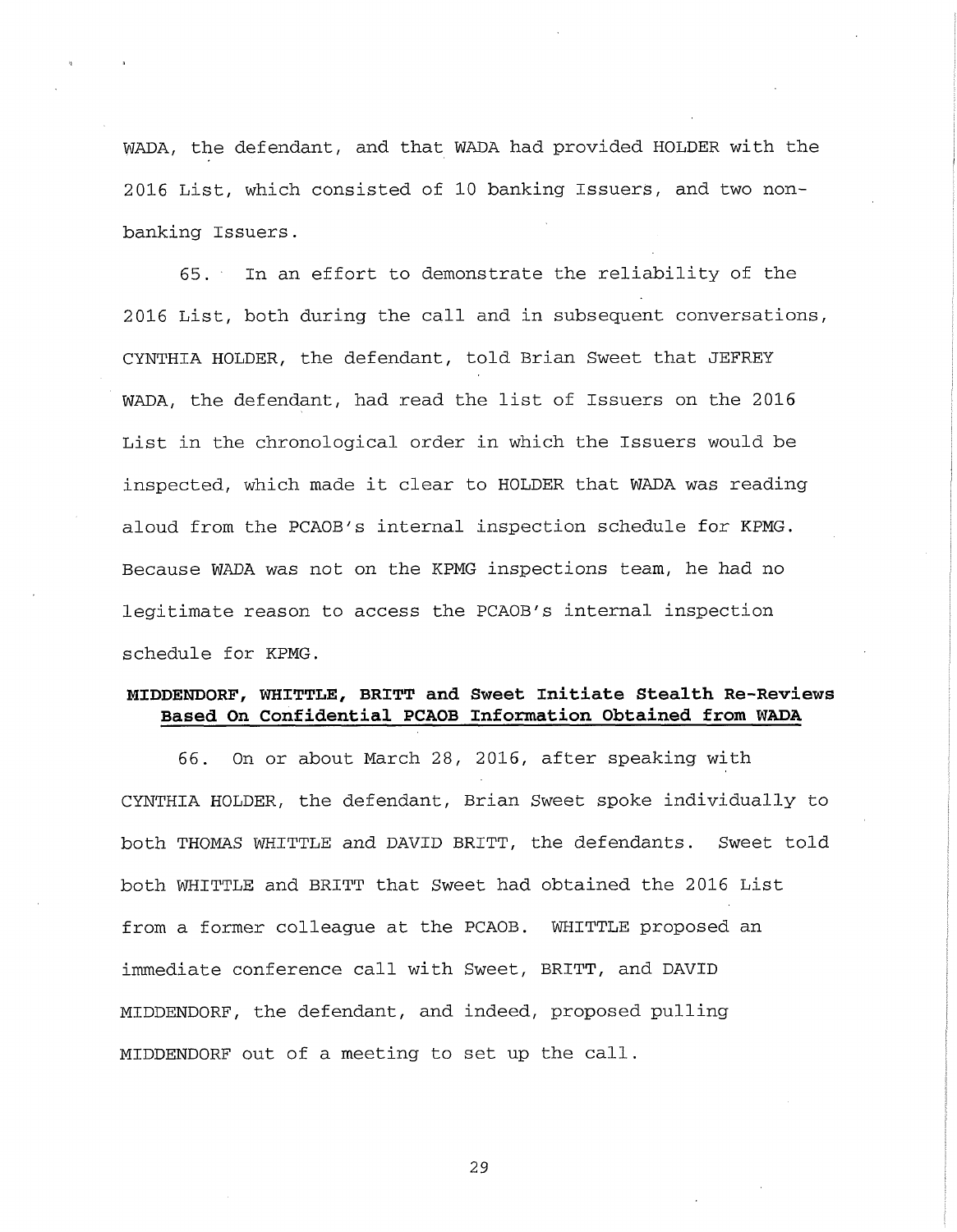67. Later that same day, Brian Sweet participated in a conference call with DAVID MIDDENDORF, THOMAS WHITTLE, and DAVID BRITT, the defendants. During the call, MIDDENDORF, WHITTLE, BRITT, and Sweet discussed the status of the audits on the 2016 List and the extent to which they were at risk of receiving comments. MIDDENDORF emphasized that the top priority was protecting KPMG's monitoring programs. This was because, while any failed inspection of a particular audit would be bad, a failed inspection for an audit subject to a monitoring program would demonstrate that the monitoring programs were not working and would represent a systemic failure. Accordingly, MIDDENDORF, WHITTLE, BRITT, and Sweet agreed to conduct "stealth reviews" to re-review the audits on the 2016 List. At the direction of MIDDENDORF,' WHITTLE, and BRITT, Sweet took charge of organizing a re-review of the audits on the 2016 List that were part of the existing ALLL monitoring program. Sweet also identified a small group of individuals, including Sweet and CYNTHIA HOLDER, the defendant, who would serve as the best rereviewers (the "Re-reviewers"). BRITT assumed responsibility for notifying engagement partners for audits on the 2016 List that were not subject to the ALLL monitoring program. Before the call ended, both MIDDENDORF and WHITTLE emphasized the need to keep the 2016 List and the nature and extent of the stealth re-reviews a secret.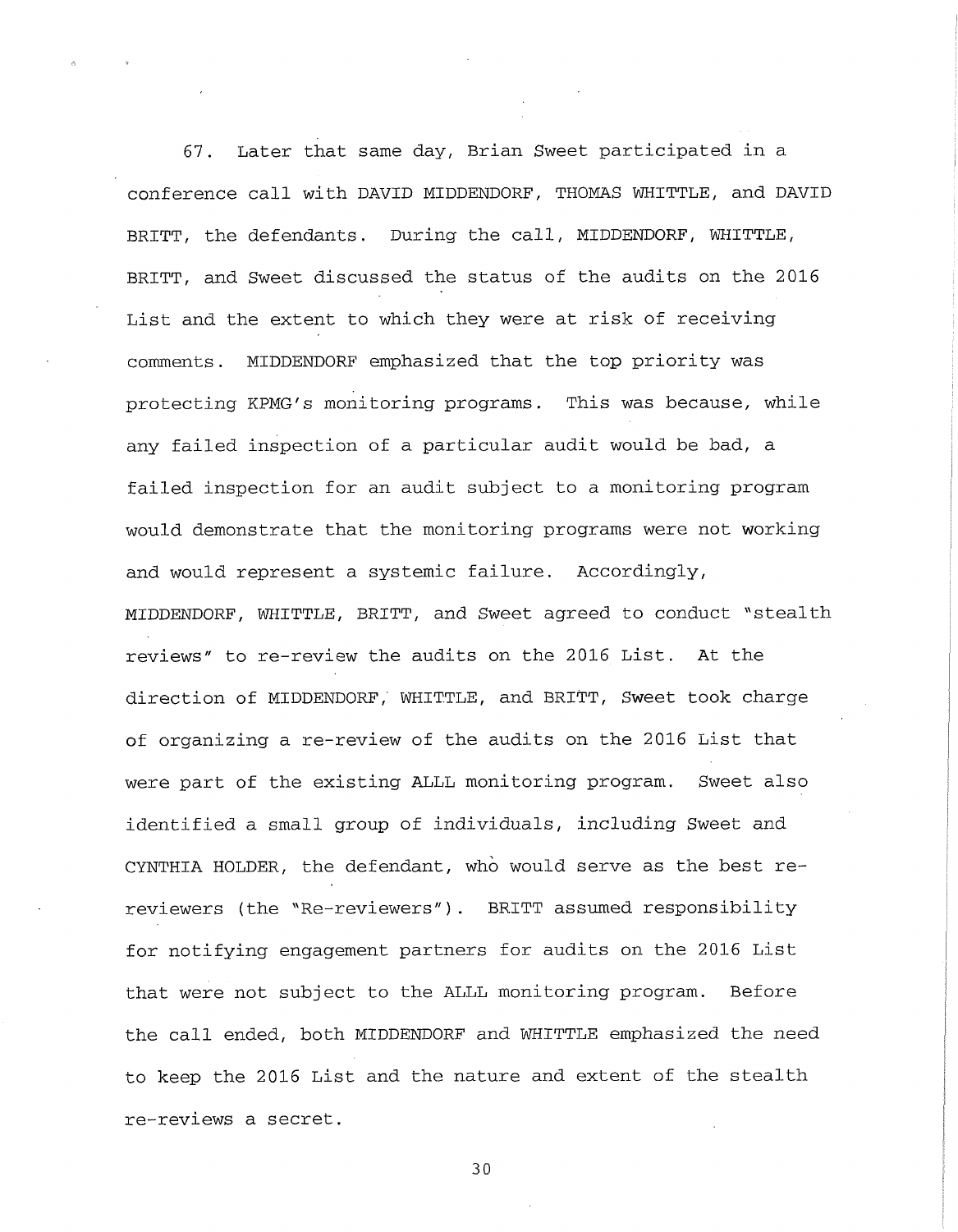68. That same day, DAVID BRITT, the defendant, had conversations with at least two additional individuals concerning the use of the 2016 List.

a. First, BRITT had a conversation with an engagement partner ("Partner-3") whose engagement was on the 2016 List but was not a part of any monitoring program. During that conversation, Britt told Partner-3 that Partner-3's engagement would be inspected and that BRITT could not tell Partner-3 the source of BRITT's knowledge. BRITT also told Partner-3 not to tell any other members of Partner-3's team. BRITT directed Partner-3 to participate in a call with Brian Sweet and other Re-reviewers the following day.

b. That same day, BRITT emailed Brian Sweet asking Sweet to include Partner-3 on Sweet's call with the Re-reviewers. Sweet asked if BRITT had already spoken to Partner-3 about the call and BRITT responded that he "told [Partner-3] that the others on the call did not know what I told him and he had to keep his mouth shut."

c. At a dinner later that same night, Partner-3 spoke to DAVID MIDDENDORF, the defendant. During the conversation, MIDDENDORF asked Partner-3 if BRITT had spoken to Partner-3 and reiterated that Partner-3's engagement would be inspected.

d. In addition to Partner-3, BRITT also spoke with Partner-1 about the 2016 List. BRITT provided Partner-1 with a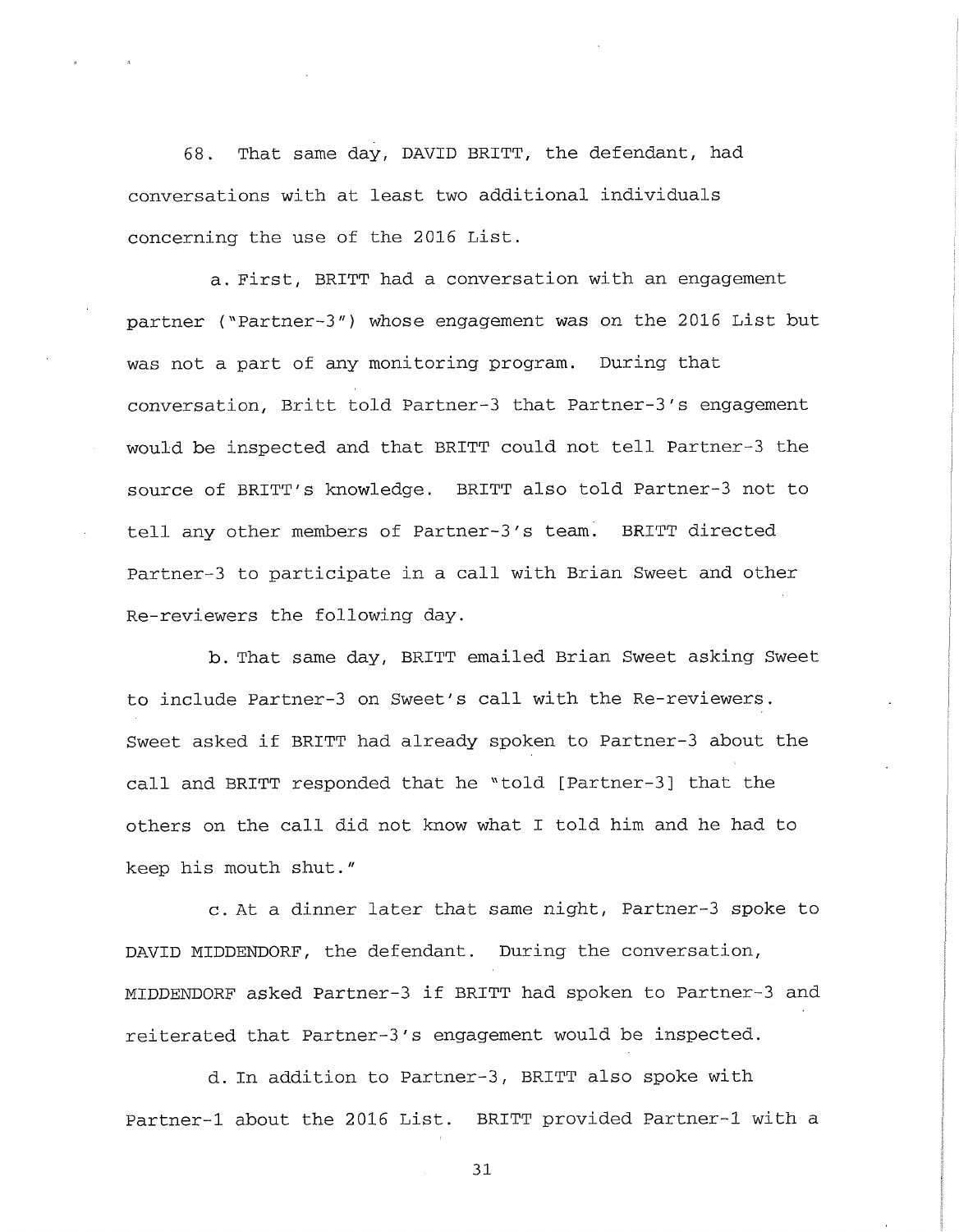false, reason for the re-reviews, namely that a review of all the engagements in the ALLL Monitoring program was going to be conducted to confirm that the comments being made by the monitors were being properly addressed. In reality, only the audits on the 2016 List were being re-reviewed. BRITT told t Partner-1 that BRITT wanted to include Partner-1 to consult as necessary in light of his significant institutional knowledge at KPMG. Partner-1 indicated that he had limited availability, but agreed to be available for consultations.

69. Also on March 28, 2016, DAVID BRITT, the defendant, sent an email to all KPMG partners whose audits were part of the ALLL monitoring program, and copied DAVID MIDDENDORF, the defendant, among others. In the email, BRITT wrote that "[a]s part of our wrap up and reporting of the results of the ALLL monitoring program" KPMG needed to gather additional information as soon as possible from eAudit (electronic audit program) files of engagements subject to the ALLL Monitoring Program and, accordingly, requested that the Re-reviewers, BRITT, and Partner-1 be given access to the audit files.

70. In truth and in fact, there was no intention to review each of the audits in the ALLL Monitoring Program. Nor was the extent of the re-reviews limited to the ALLL area. The request for access to all of the audits in the ALLL Monitoring Program was a method to cover up that only certain audits in the program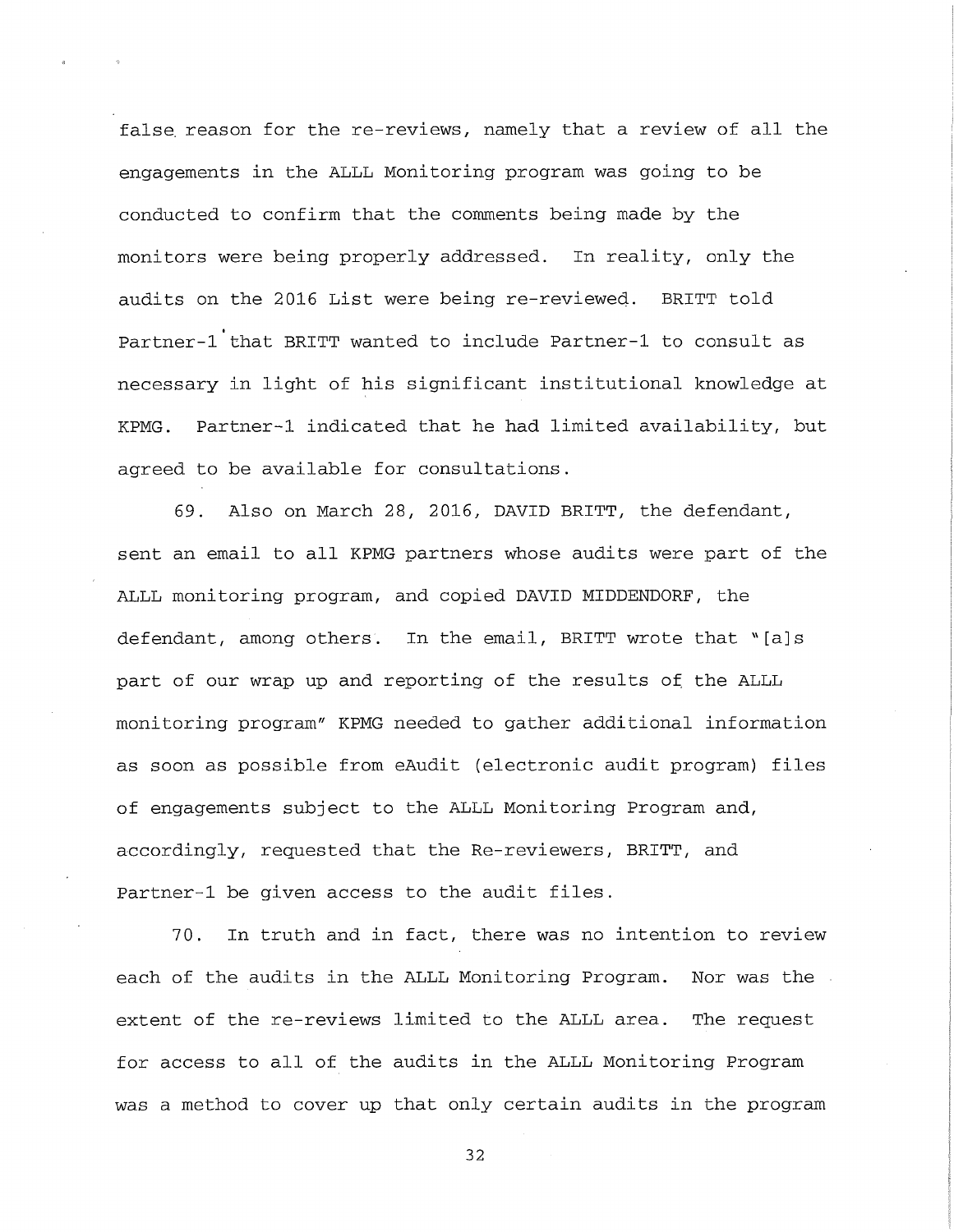- those on the 2016 List - were being re-reviewed and to hide the extent of the re-reviews. Nor did DAVID BRITT, the defendant, intend that he or Partner-1 would participate in the re-reviews. Their inclusion in the access request was merely an effort to make the re-reviews look legitimate. Partner-1 was never consulted during the stealth re-reviews.

71. Finally, in or about March or April 2016, THOMAS WHITTLE, the defendant, asked another KPMG partner ("Partner-4") t'o take a second look at the work papers of an Issuer ("Issuer-*2")* that was on the 2016 List but not subject to any monitoring.

## **Stealth Re-Reviews Identify Problems in Certain Audits and Result in Additional Audit Work**

72. At the time of the theft and conveyance of the 2016 List, the audits on the 2016 List were largely in the Documentation Period and applicable accounting standards prohibited new audit work except for in certain limited circumstances. Re-reviews of the audits on the 2016 List accordingly focused on improving the documentation of the audit work that had already taken place in an effort to avoid receiving any PCAOB comments. Notwithstanding the focus of the effort on documentation, the re-reviews occasionally uncovered significant problems with an audit on the 2016 List and/or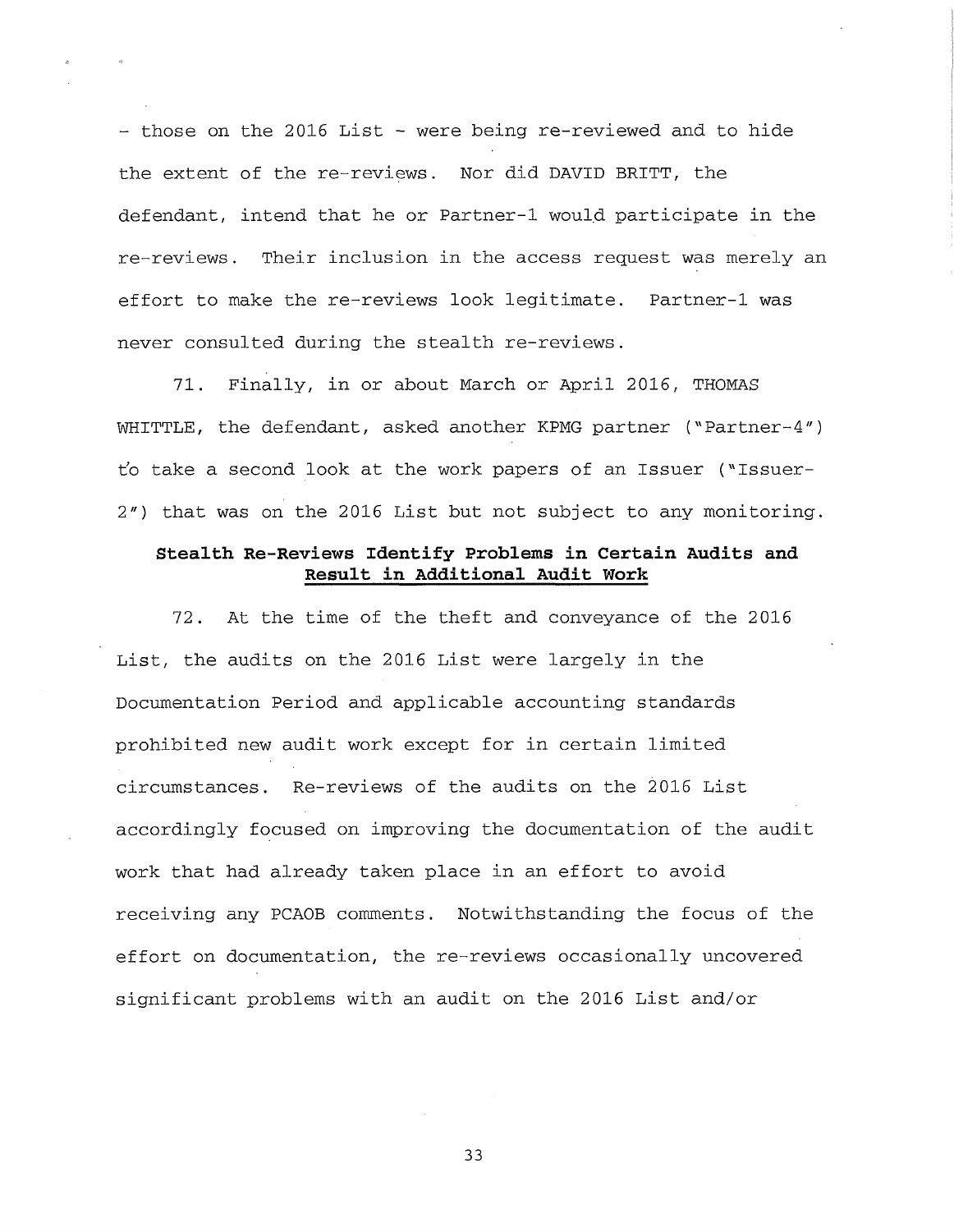resulted in the performance of additional audit work. For example:

a. The re-review of Issuer-2 revealed that Issuer-2 had failed to obtain required information from a third-party vendor concerning the vendor's own internal controls. KPMG had failed to identify this deficiency during the audit of.Issuer-2. As a result of the identification of this deficiency during the rereview, THOMAS WHITTLE, the defendant, and others, decided to withdraw KPMG's opinion with respect to Issuer-2's internal controls.

b. Shortly after the decision to withdraw its opinion with respect to Issuer-2, KPMG was formally notified by the PCAOB that Issuer-2 would be inspected.

c . WHITTLE directed Brian Sweet to attempt to convince the PCAOB team leader responsible for the inspection of KPMG (the "Team Leader") not to inspect Issuer-2. For reasons unrelated to this request, the audit of Issuer-2 was ultimately not inspected.

d. The re-review of the audit of another Issuer ("Issuers'') revealed that the engagement team had, in certain instances, used 2016, rather than 2015, information in conducting an audit of the 2015 financial statements of Issuer-3. As a result, KPMG personnel utilized the correct 2015 information to conduct additional substantive audit work during the Documentation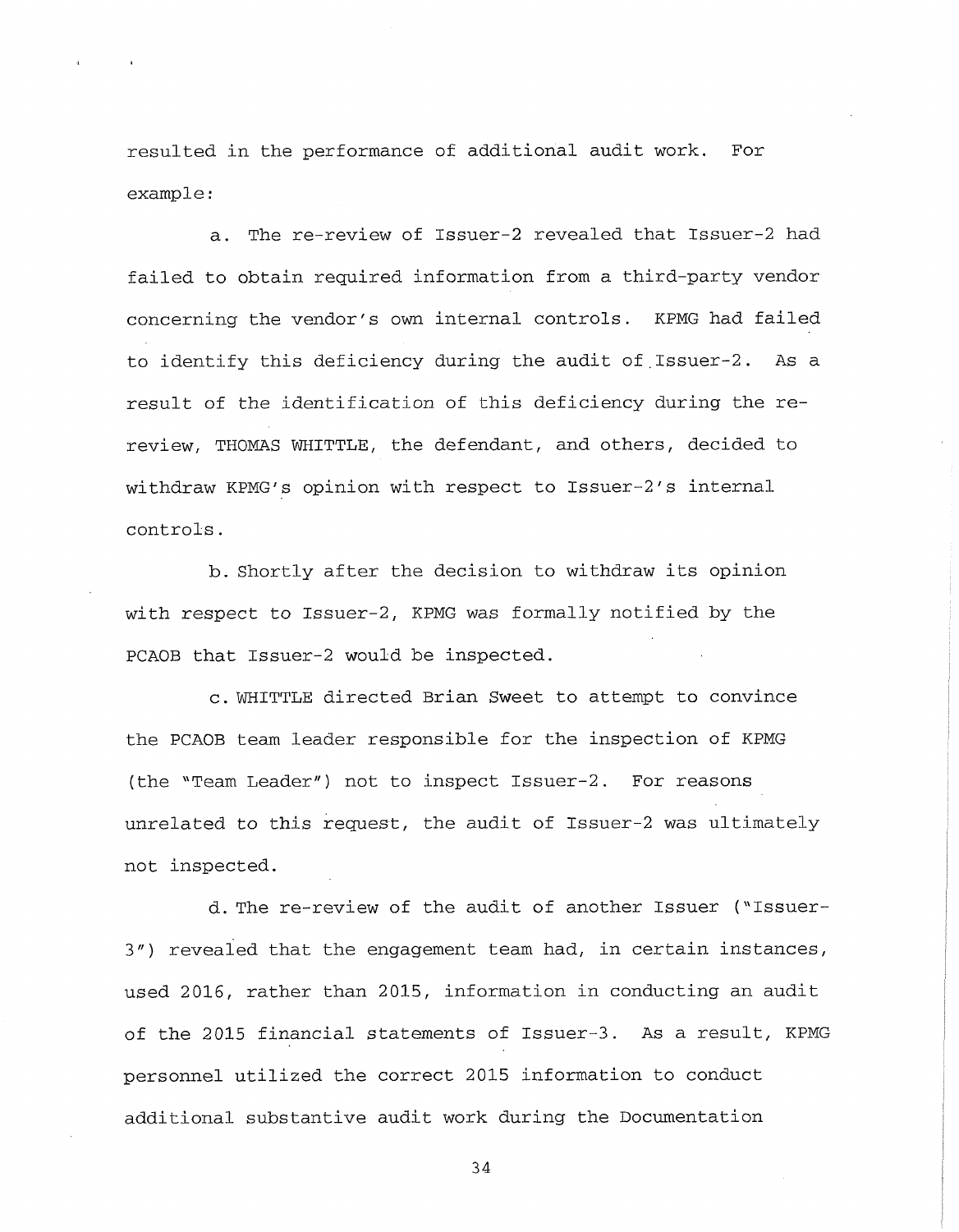Period. Although the fact of this additional audit work was documented, the documentation falsely stated that the error had been located "[d]uring the final review [conducted] in conjunction with the close-out" of the audit file.

e. During the re-review of the audit of another Issuer ("Issuer-4"), CYNTHIA HOLDER, the defendant, directed that the engagement team perform additional audit work with respect to the point at which certain stress tests would meet the materiality threshold. Although such procedures were performed after the issuance of the audit opinion and during the Documentation Period, the fact that new audit work had been performed was not documented as required by applicable auditing standards. Instead, KPMG personnel noted the additional work in an existing spreadsheet, concealing the fact that new audit work had been performed.

# **WADA Conveys Confidential PCAOB Information About the PCAOB's Preliminary Inspection Selections for 2017**

73. On or about January 9, 2017, JEFFREY WADA and CYNTHIA HOLDER, the defendants, spoke by telephone. During that conversation, WADA read HOLDER a confidential list of Issuers likely to be subject to inspection by the PCAOB in 2017 (the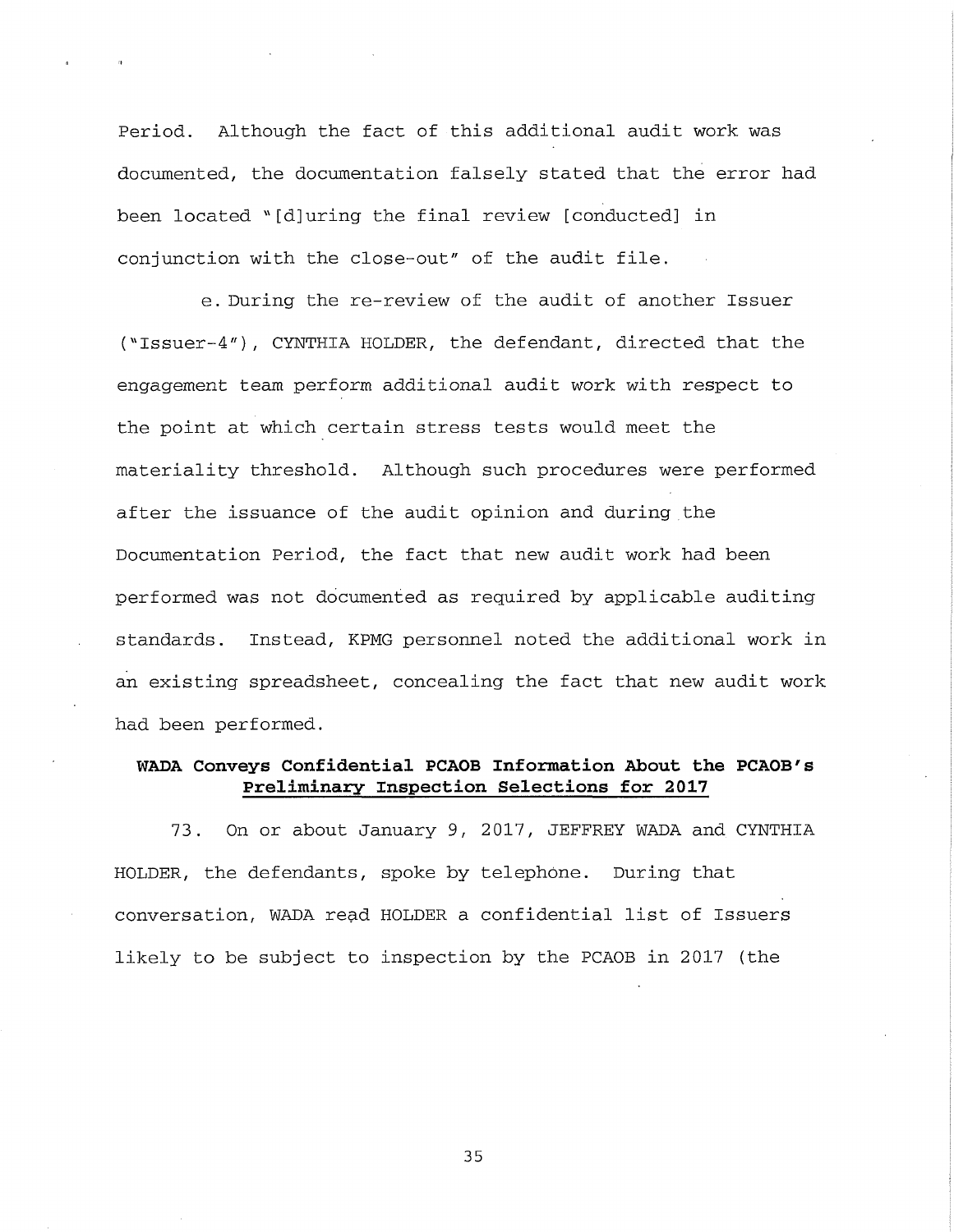"2017 Preliminary List"). HOLDER copied down the 2017 Preliminary List into a notebook.

74. On or about January 9, 2017, CYNTHIA HOLDER, the defendant, spoke to Brian Sweet in person in KPMG's New York office and told Sweet that she had received the 2017 Preliminary List from JEFFREY WADA, the defendant.

75. Later that day, Brian Sweet met in person with THOMAS WHITTLE and DAVID BRITT, the defendants, and told WHITTLE and BRITT that Sweet had received a preliminary list of Issuers likely to be subject to inspection from a former colleague at the PCAOB. WHITTLE, BRITT, and Sweet discussed how to make use of the information - which pertained to live audits for which an audit opinion had not yet been issued - and agreed (i) to notify certain partners that their engagements were on the 2017 Preliminary List; and (ii) to assign additional personnel to review the audits of each of the banks on the 2017 Preliminary List. In order to disguise these efforts, WHITTLE directed Sweet to alter an internal inspection prediction list maintained by Sweet to add any banks that appeared on the 2017 Preliminary List but were not already on the internal list. Sweet did as WHITTLE directed.

76. During the conversation, Brian Sweet emphasized to THOMAS WHITTLE and'DAVID BRITT, the defendants, that the confidential 2017 Preliminary List was only preliminary and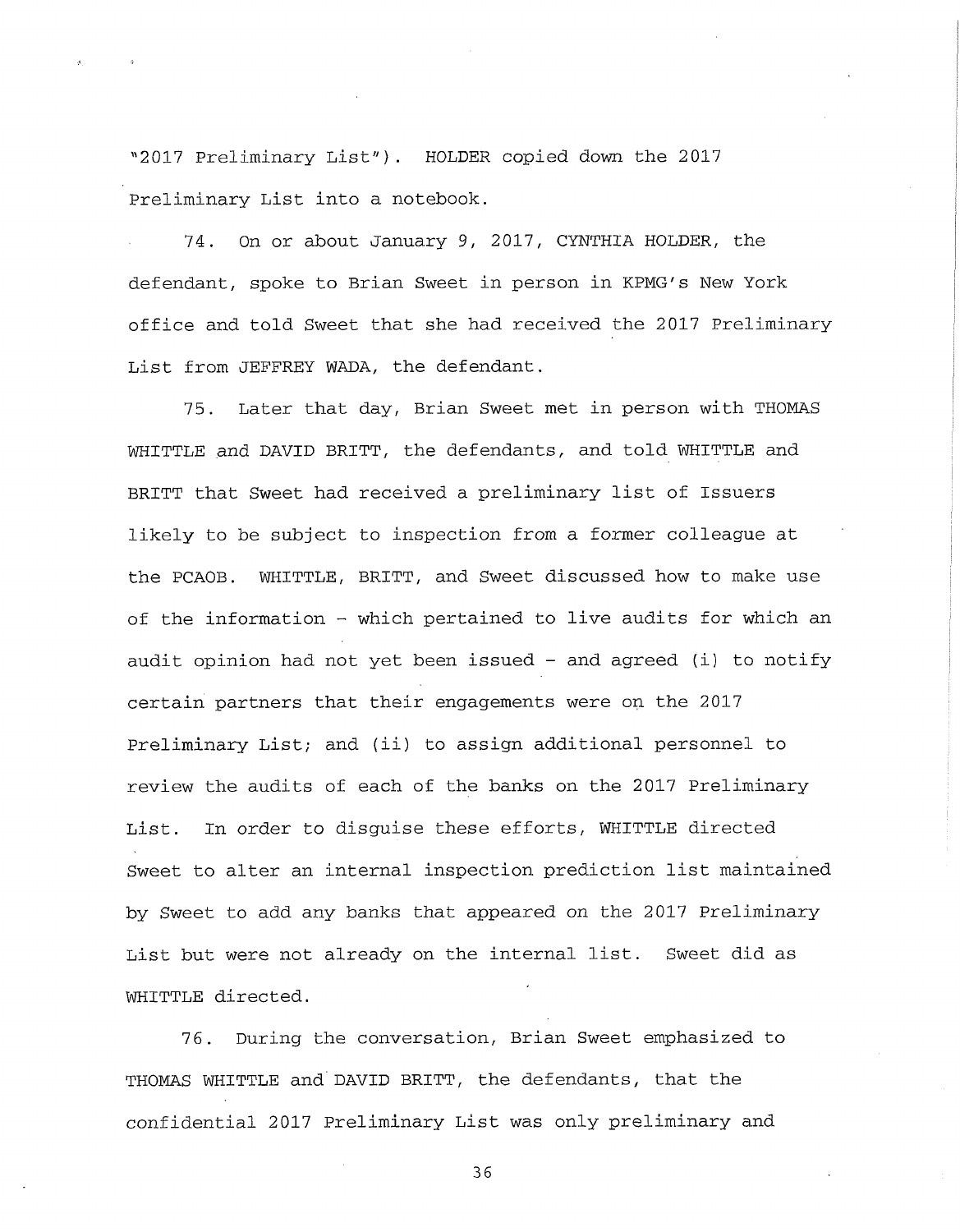could well be subject to change. WHITTLE responded, in sum and in substance, by asking Sweet to confirm that they would also get the final list. Sweet subsequently relayed WHITTLE'S comment to CYNTHIA HOLDER, the defendant, with the expectation that HOLDER would obtain the final confidential list from JEFFREY WADA, the defendant.

77. Shortly thereafter, THOMAS WHITTLE, the defendant, told DAVID MIDDENDORF, the defendant, about the existence of the 2017 Preliminary List and about the plan to assign additional personnel to review the engagements on the 2017 Preliminary List.

78. Following Brian Sweet's January 9, 2017 conversation with THOMAS WHITTLE and DAVID BRITT, the defendants, WHITTLE, BRITT, and DAVID MIDDENDORF, the defendant, variously participated in recruiting or assigning additional KPMG personnel to take an extra look at the engagements on the 2017 Preliminary List, the audits of which were still underway.

### **WADA Seeks Employment at KPMG**

79. Following his failure to obtain a promotion in March 2016, JEFFREY WADA, the defendant, continued to seek a promotion within the PCAOB and shared his frustration with CYNTHIA HOLDER, the defendant, among others. By at least January 2017, understanding that he would again fail to obtain a promotion,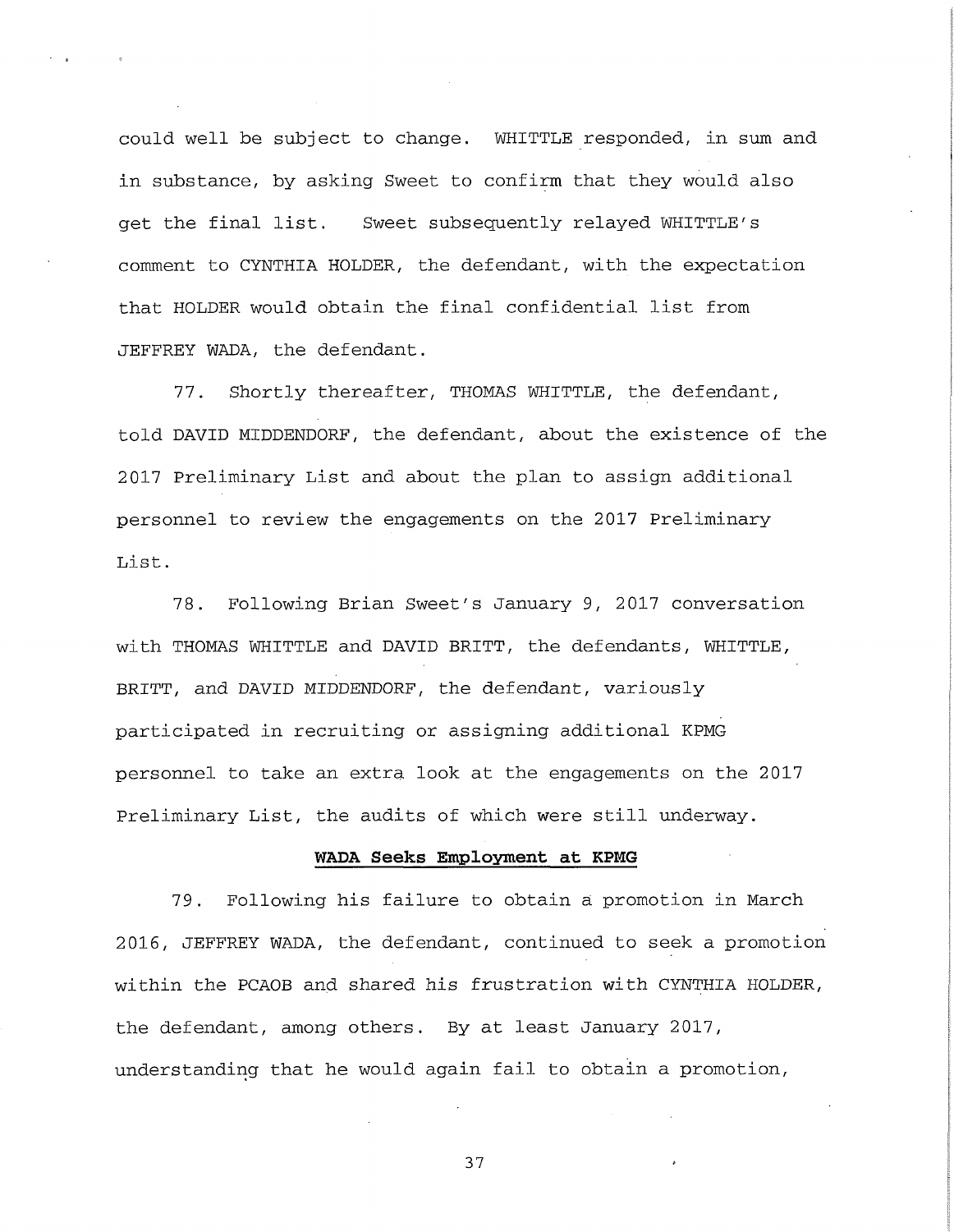WADA made efforts to obtain employment at KPMG, which he discussed with HOLDER, among others. For example:

a. On or about January 10, 2017, one day after providing HOLDER with the confidential 2017 Preliminary List, WADA emailed HOLDER on her personal email account, and wrote: "It's funny how I was on the fast track to partner and clearly recognized for my talents at [WADA's previous employer] and then I end up in this [expletive] place with all the [expletive] politicking that I loathe and now I can't get a [expletive] promotion to save my life just because I refuse to kiss people's [expletive] and spread the political rhetoric. God this place sucks. Please let me know what else you need from me." WADA attached his resumé to the email. HOLDER forwarded WADA's email to Brian Sweet.

b. That same day, WADA communicated via text message with HOLDER and said that he "had a vision he worked for KPMG."

c. On or about January 24, 2017, WADA communicated via text message with HOLDER, and asked if she "had a chance to unofficially ask around about a position?" and said that if the PCAOB was "so desperate to hold on to me they should have [expletive] promoted me."

d. On or about January 30, 2017, WADA again communicated via text message with HOLDER and asked if she had received his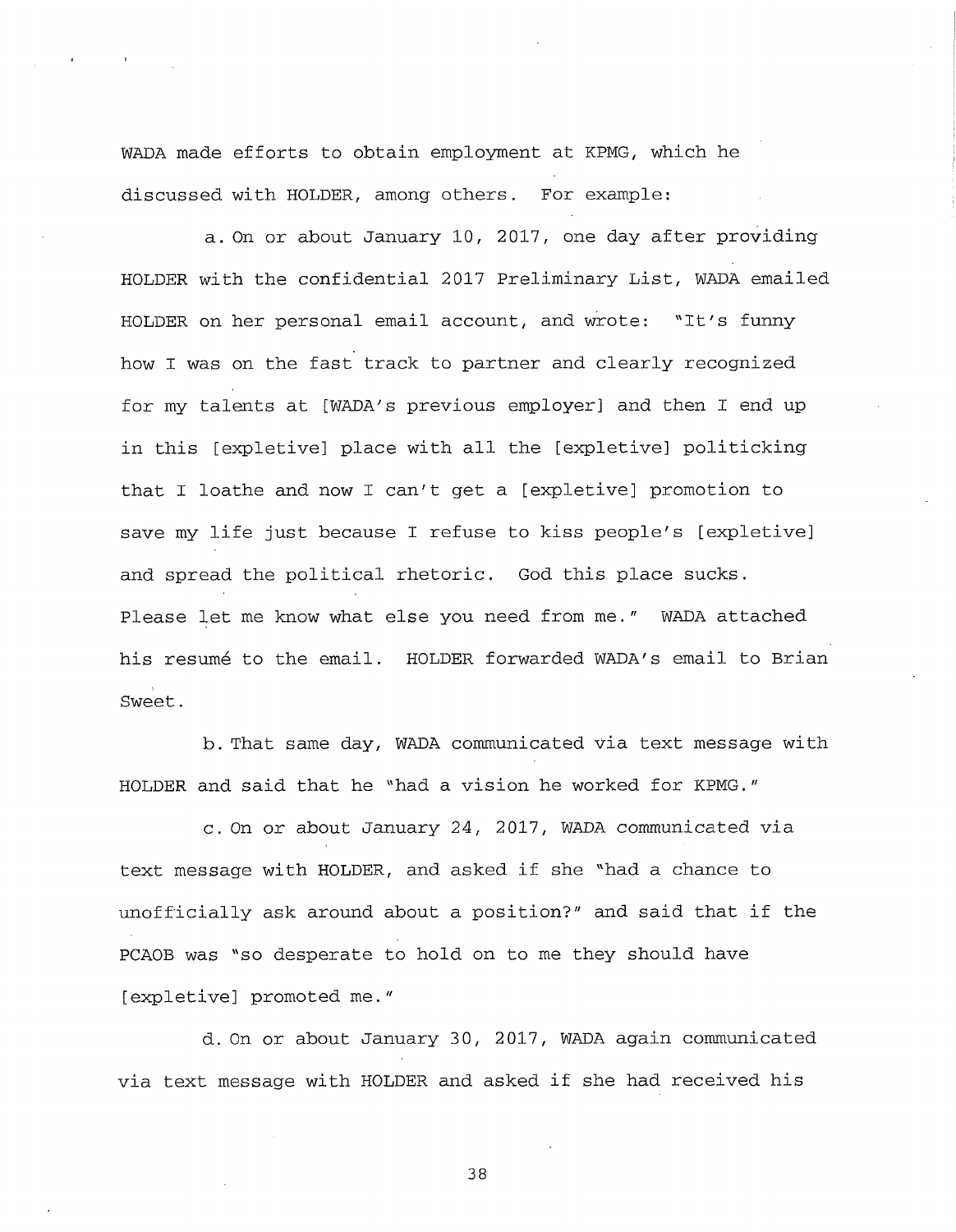revised resume, and said that he was "ready to turn a page in [his] career."

i.

## **WADA Conveys Confidential PCAOB Information About Engagements to Be Inspected in 2017**

80. On or about February 2, 2017, JEFFREY WADA, the defendant, sent two text messages to CYNTHIA HOLDER, the defendant, stating first, "Okay, I have the grocery list" and then, one minute later, "All the things you'll need for the year. *"*

81. The following day, on or about February 3, 2017, JEFFREY WADA and CYNTHIA HOLDER, the defendants, had an approximately 48-minute telephone conversation. During the conversation, WADA read HOLDER a list of approximately 50 stock ticker symbols, representing the full confidential list of KPMG clients to be inspected by the PCAOB in 2017 (the "2017 Final List"). WADA also provided HOLDER with the areas of focus for each engagement, in addition to other information.

82. That same day, CYNTHIA HOLDER, the defendant, called Brian Sweet and told him that she had received the confidential 2017 Final List from JEFFREY WADA, the defendant. HOLDER read the list to Sweet, together with the focus areas, while Sweet wrote the information down.

83. That day, and in the ensuing several days, Brian Sweet discussed the 2017 Final List on multiple occasions with DAVID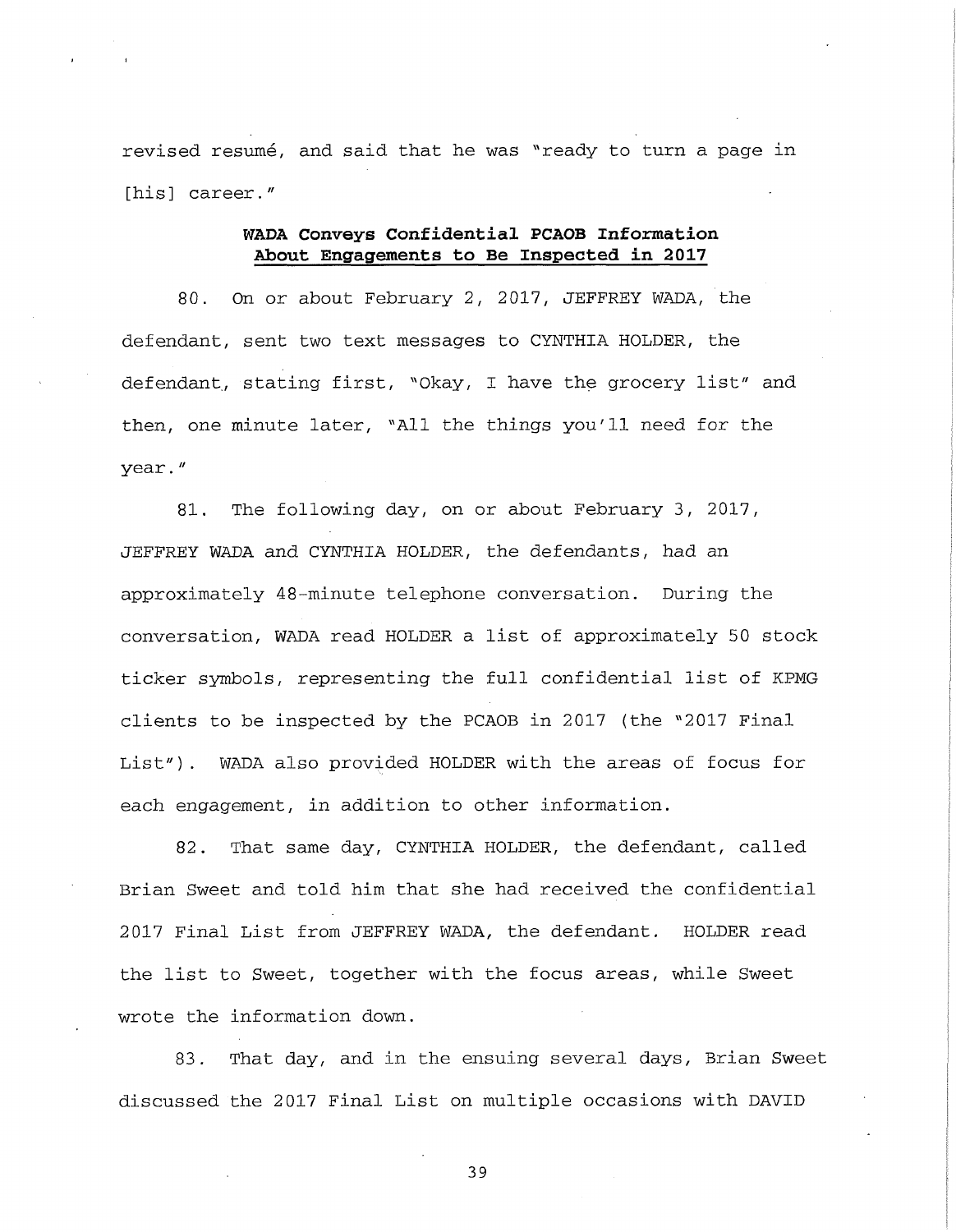MIDDENDORF, THOMAS WHITTLE, and DAVID BRITT, the defendants, among others. For example:

a. On or about February 3, 2017, Sweet spoke to WHITTLE, and provided WHITTLE with the 2017 Final List. WHITTLE and Sweet briefly discussed which engagement partners should be notified that their engagements had been selected for inspection. They agreed to convene a call to discuss the matter further on Monday, February 6, 2017.

b. Also on or about February 3, 2017, Sweet spoke to BRITT and provided BRITT with the 2017 Final List and the focus areas. BRITT copied down portions of the 2017 Final List and the focus areas.

c. Between approximately February 3, 2017 and February 6, 2017, and at WHITTLE'S direction, Sweet notified several engagement partners whose engagements were on the 2017 Final List that their engagements were going to be inspected.

d. On or about February 6, 2017, BRITT and Sweet spoke on the telephone and discussed the import of the focus areas for the Issuers on the 2017 Final List, among other matters. BRITT expressed regret that he was unavailable to join the conference call scheduled later that day.

e. That same day, MIDDENDORF, WHITTLE, and Sweet participated in an approximately 90-minute call to discuss the 2017 Final List. Sweet again read through the list of Issuers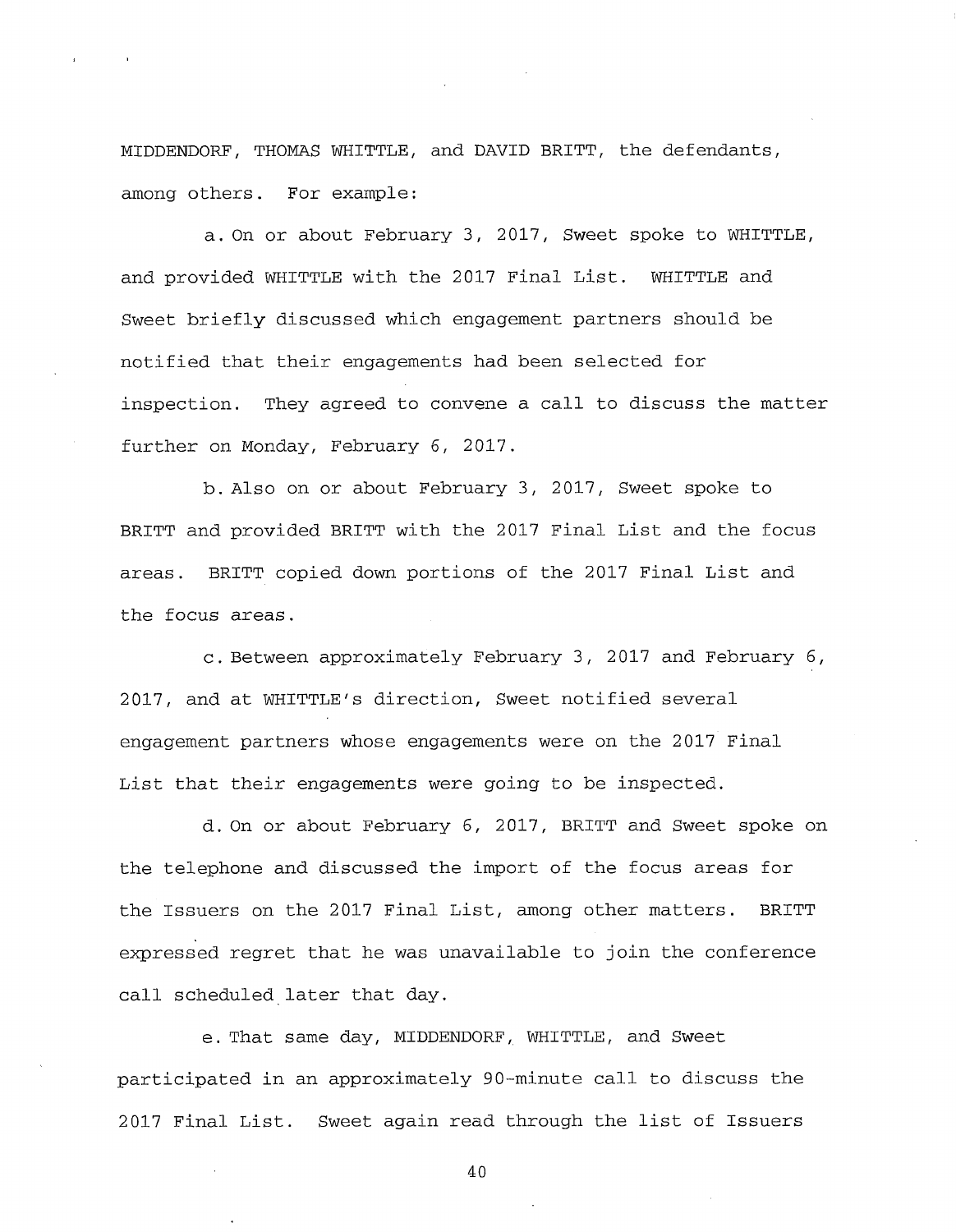and focus areas. MIDDENDORF copied down the list in the notes function of his cellular telephone. During the call, MIDDENDORF, WHITTLE, and Sweet again discussed the notification of engagement partners and the need to keep secret their possession of the 2017 Final List. For example, with respect to a particular engagement, WHITTLE noted that the inspection of that particular engagement had been cancelled the prior year as the result of concerns about the Zika virus and that the cancellation could be used as a pretext for their belief that the engagement would be inspected in 2017. At one point in the call, MIDDENDORF said, in sum and substance, that the information was simply too good to pass up.

# **The Existence of the 2017 Final List is Reported to KPMG's General Counsel; HOLDER and Sweet Attempt a Cover Up**

84. On or about February 6, 2017, an engagement partner ("Partner-5")/ who had been informed by Brian Sweet that Partner-5's engagements would be inspected by the PCAOB, reported the conversation to Partner-5's supervisor. Partner-5's supervisor reported the matter further and by February 13, 2017, the matter had been reported to KPMG's General Counsel. Shortly thereafter, members of KPMG's Office of the General Counsel ("OGC") reached out to speak to both Sweet and CYNTHIA HOLDER, the defendant.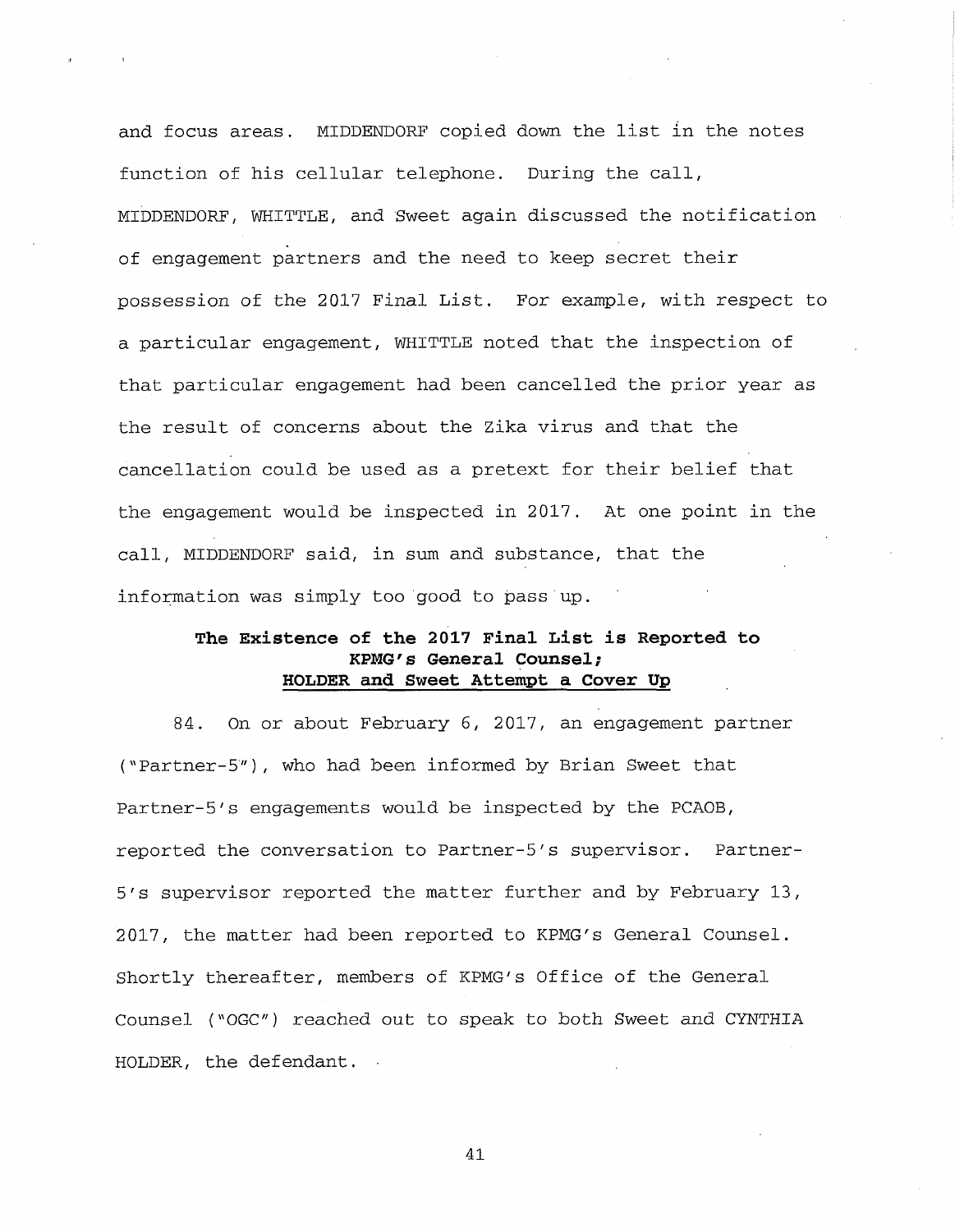85. Prior to speaking to OGC, CYNTHIA HOLDER, the defendant, spoke to Brian Sweet. During the conversation, HOLDER told Sweet that she intended to tell OGC that she had received the 2017 Final List anonymously in the mail and that she would reveal only that she had received the list of Issuers, but would not admit she had also received the focus areas. HOLDER further stated that she had promised JEFFREY WADA, the defendant, that she would not reveal his involvement. HOLDER asked Sweet to tell the same lies to OGC. Holder also counseled Sweet on how to handle questioning from OGC personnel.

86. In approximately mid-February 2017, Brian Sweet spoke to OGC personnel. During the conversation, OGC personnel asked Sweet for his handwritten copy of the 2017 Final List. Sweet's copy of the 2017 Final List, however, contained both the Issuers and the focus areas, which was inconsistent with the lies CYNTHIA HOLDER, the defendant, and Sweet had agreed to tell. In order to maintain the lies, Sweet created a second copy of the 2017 Final List containing only the Issuer names and deliberately omitting the focus areas, and provided this fake list to OGC personnel. In doing so, Sweet falsely represented that this was the list Sweet had originally created when he i received the information. Sweet then burned the true copy of the 2017 Final List. Sweet told HOLDER that Sweet had burned the original list and provided a false list to OGC. HOLDER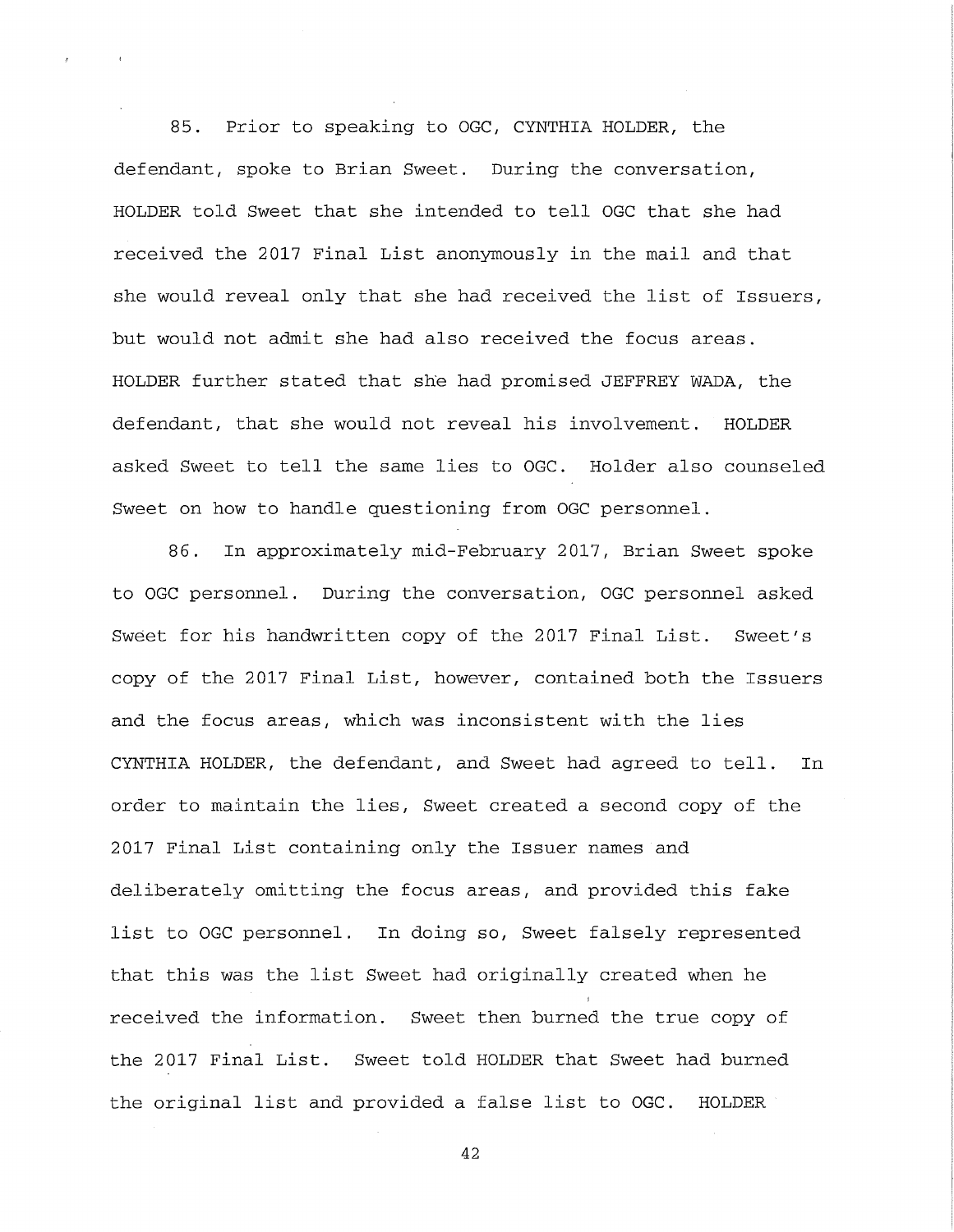responded that OGC personnel had similarly asked her for her copy of the 2017 Final List but that she had falsely told OGC that she had shredded it.

87. Shortly thereafter, CYNTHIA HOLDER, the defendant, contacted Brian Sweet and told him that HOLDER had become aware that OGC was monitoring their email communications. Sweet worried that Sweet had saved confidential PCAOB information to Sweet's KPMG computer. HOLDER told Sweet that it was a mistake to have saved confidential PCAOB information to Sweet's KPMG computer and that she had maintained the confidential PCAOB information she had stolen on a flash drive in her residence. HOLDER advised that Sweet should delete some of the illicit information on his KPMG computer but not all of it, as that would appear suspicious. In light of HOLDER'S advice, Sweet deleted only some of the confidential PCAOB information from Sweet's KPMG computer. HOLDER later reminded Sweet that HOLDER had emailed Sweet confidential PCAOB Part II comments and directed Sweet to delete that email as well.

88. In or about the end of February 2017, OGC personnel requested that CYNTHIA HOLDER, the defendant, and Sweet, among others, provide their cellular telephones to OGC. In response, HOLDER deleted all of her text messages with JEFFREY WADA, the defendant. HOLDER and Sweet discussed the request and HOLDER told Sweet that she had deleted her communications with WADA,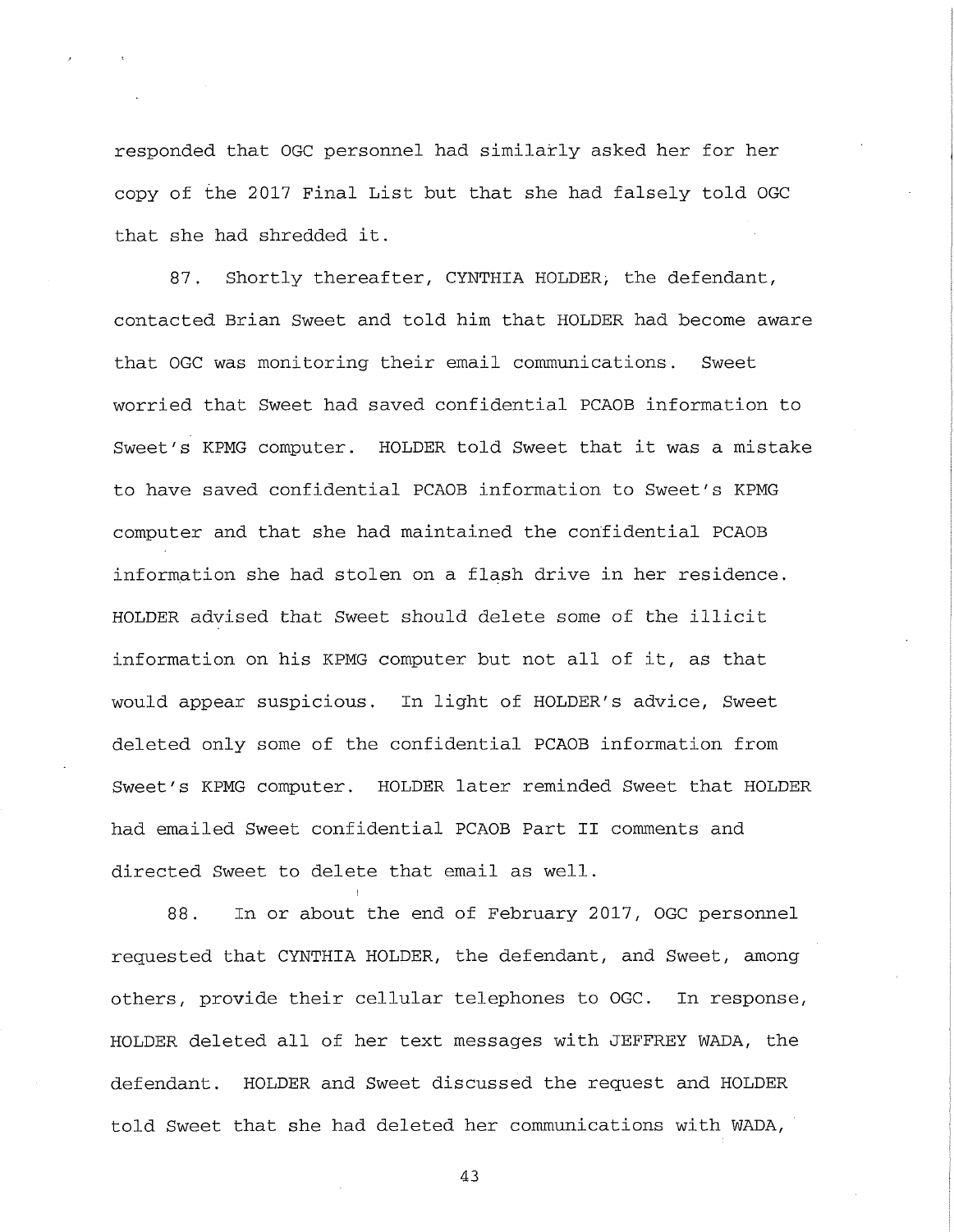and directed Sweet to similarly delete any text messages concerning WADA.

89. In a further effort to hide their ongoing communications, CYNTHIA HOLDER, the defendant, suggested that she and Brian Sweet obtain "burner telephones," that is, prepaid cellular telephones that could not be traced to HOLDER or Sweet. HOLDER also suggested that she and Sweet could communicate through their spouses' cellular telephones to avoid detection. Finally, HOLDER suggested that she and Sweet use a code to communicate. HOLDER and Sweet agreed that either one could communicate by posting a photo relating to a specified college football team on Instagram, following which they would each dial in to a designated KPMG conference call number.

### **Statutory Allegations**

90. From at least in or about April 2015, up to and including in or about February 2017, in the Southern District of New York and elsewhere, DAVID MIDDENDORF, THOMAS WHITTLE, DAVID BRITT, CYNTHIA HOLDER, and JEFFREY WADA, the defendants, and others known and unknown, willfully and knowingly combined, conspired, confederated, and agreed together and with each other to defraud the United States and an agency thereof, to wit, the SEC, in violation of Title 18, United States Code, Section 371.

91. It was a part and an object of the conspiracy that DAVID MIDDENDORF, THOMAS WHITTLE, DAVID BRITT, CYNTHIA HOLDER,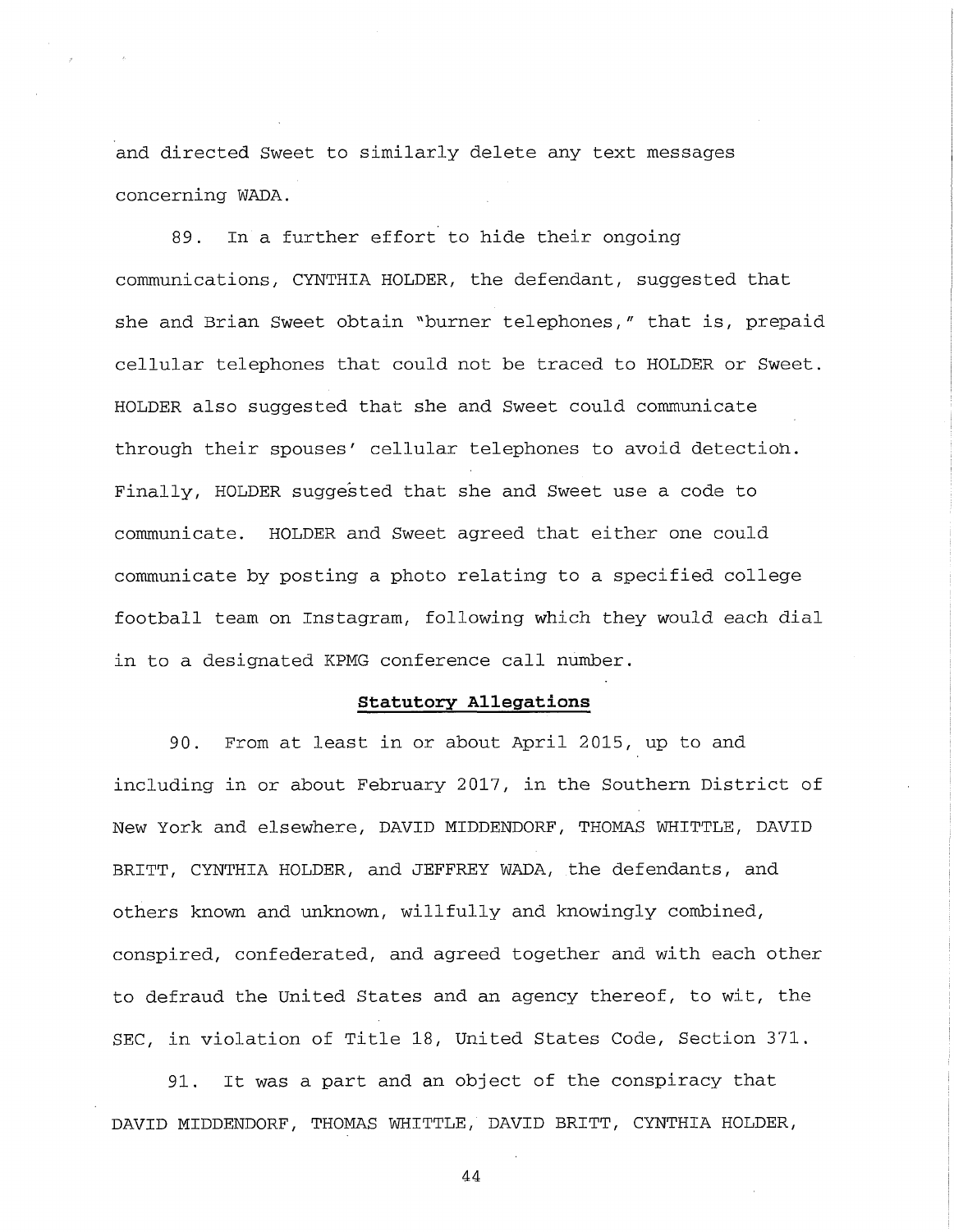and JEFFREY WADA, the defendants, and others known and unknown, willfully and knowingly, using deceit, craft, trickery and dishonest means, would and did defraud the United States and an agency thereof, to wit, the SEC, by misappropriating, embezzling, obtaining, sharing, and using confidential information from the PCAOB in order to fraudulently affect PCAOB inspection outcomes, the results of which the defendants knew were reported to the SEC and utilized by the SEC to carry out its regulatory and enforcement functions, thereby impeding, impairing, defeating, and obstructing the lawful function of the SEC, in violation of Title 18, United States Code, Section 371.

#### **Overt Acts**

92. In furtherance of said conspiracy and to effect the illegal object thereof, the following overt acts, among others, were committed in the Southern District of New York and elsewhere:

a. In or about May 2015, THOMAS WHITTLE, the defendant, sent an email from KPMG's Manhattan office, soliciting confidential PCAOB information concerning which of KPMG's engagements would be subject to inspection by the PCAOB in 2015.

b. In or about June 2015, DAVID BRITT, the defendant, sent an email from KPMG's Manhattan office, soliciting confidential PCAOB information concerning which of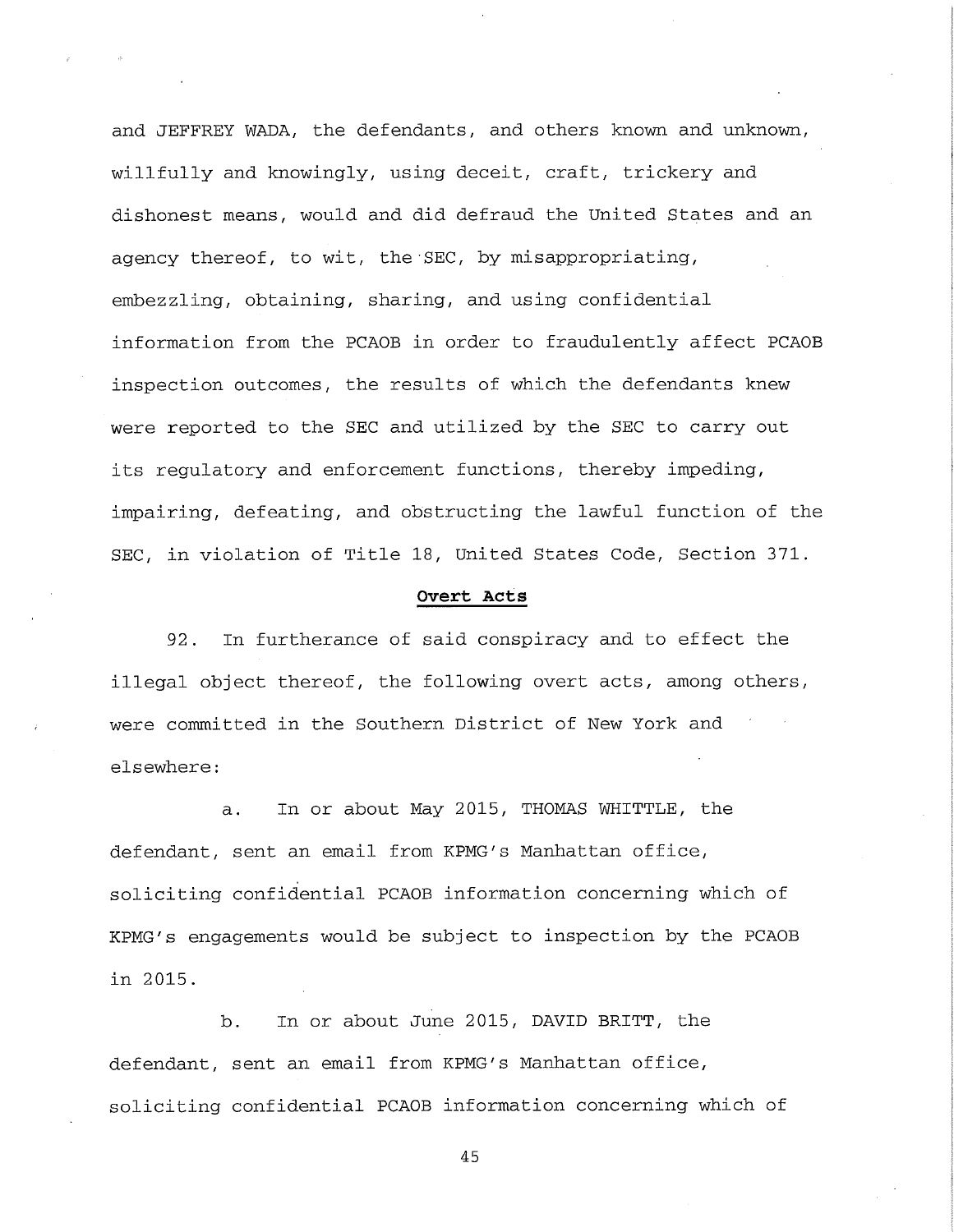KPMG's engagements would be subject to inspection by the PCAOB in 2015.

c. In or about March 2016, JEFFREY WADA, the defendant, called CYNTHIA HOLDER, the defendant, and provided confidential PCAOB information concerning the identity of certain of KPMG's engagements that would be subject to inspection by the PCAOB in 2016.

d. On or about March 28, 2016, during the Documentation Period for most of the engagements at issue, DAVID MIDDENDORF, the defendant, WHITTLE, BRITT, and others, participated in a conference call in KPMG's Manhattan office during which they discussed the utilization of valuable confidential PCAOB information concerning the identity of certain of KPMG's engagements that would be inspected by the PCAOB in 2016.

e. On or about March 28, 2016, BRITT sent an email from KPMG's Manhattan office directing that access be given to various audit files in order to allow secret re-reviews to occur.

f. In or about January 2017, WADA and HOLDER spoke on the telephone, during which conversation WADA shared valuable confidential PCAOB information concerning the identity of KPMG's engagements that would likely be subject to inspection by the PCAOB in 2017.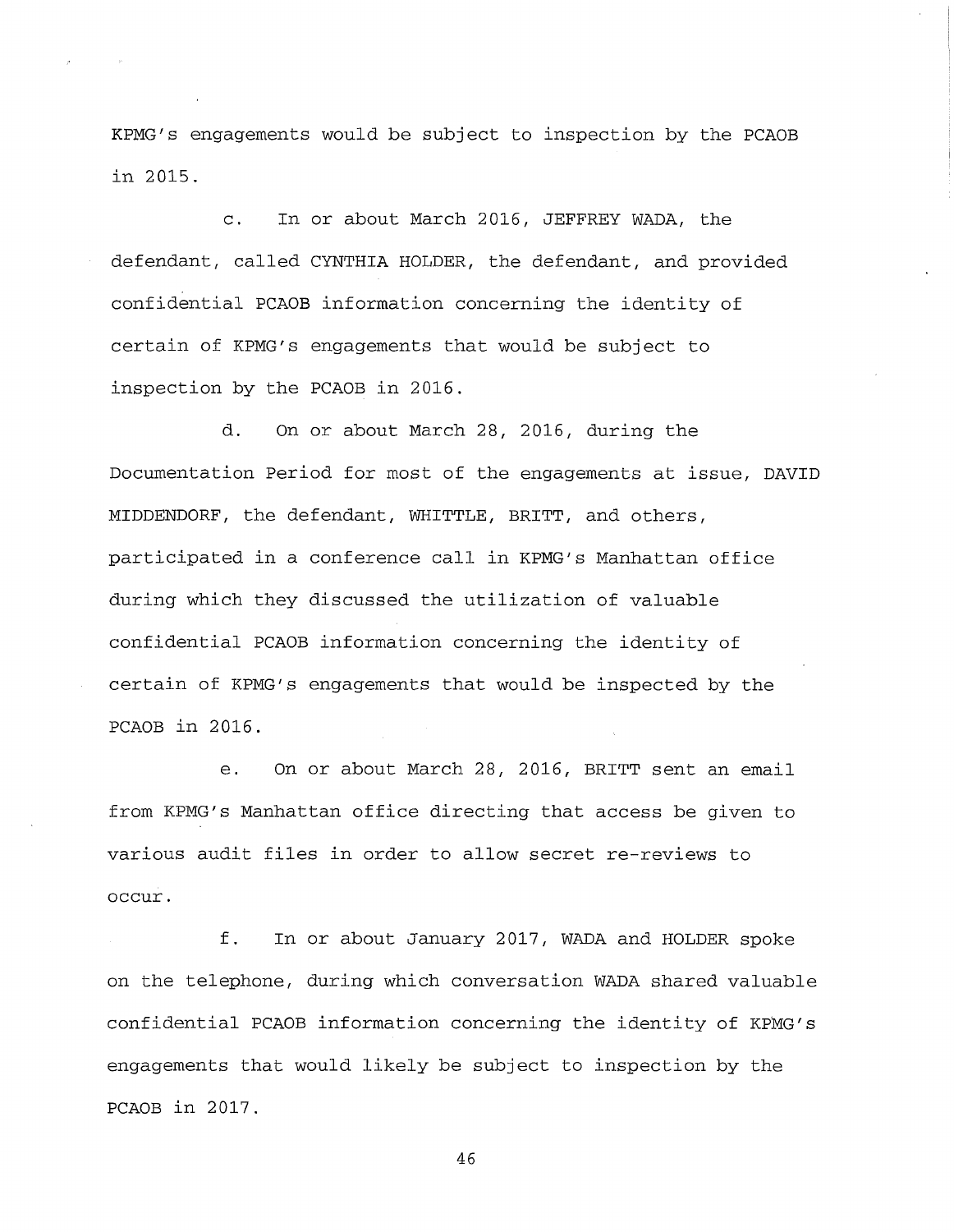g. In or about February 2017, WADA and HOLDER spoke on the telephone, during which conversation WADA shared valuable confidential PCAOB information concerning the identity of certain of KPMG's engagements that would be subject to inspection by the PCAOB in 2017.

h. In or about February 2017, MIDDENDORF, WHITTLE, and others participated in a conference call in KPMG's Manhattan office during which they acquired and discussed the utilization of valuable confidential PCAOB information concerning the identity of certain of KPMG's engagements that would be subject to inspection by the PCAOB in 2017.

(Title 18, United States Code, Section 371.)

## **COUNT TWO (Conspiracy to Commit Wire Fraud)**

The Grand Jury further charges:

93. The allegations contained in paragraphs 1 through 89 and 92 of this Indictment are repeated and realleged as if fully set forth herein.

94. From at least in or about April 2015, up to and including in or about February 2017, in the Southern District of New York and elsewhere, DAVID MIDDENDORF, THOMAS WHITTLE, DAVID BRITT, CYNTHIA HOLDER, and JEFFREY WADA, the defendants, and others known and unknown, willfully and knowingly combined, conspired, confederated, and agreed together and with each other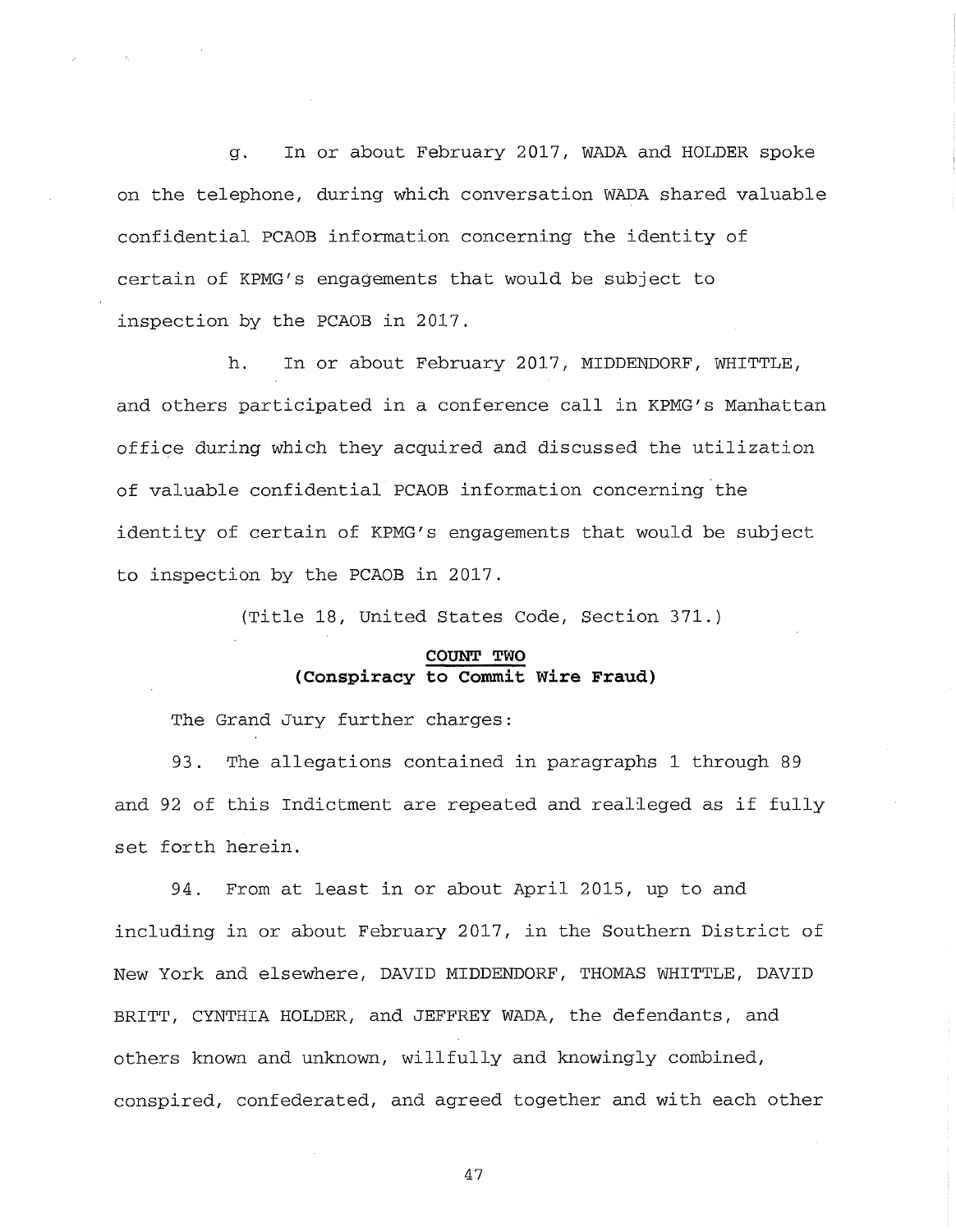to commit wire fraud in violation of Title 18, United States Code, Section 1343.

95. It was a part and an object of the conspiracy that ' DAVID MIDDENDORF, THOMAS WHITTLE, DAVID BRITT, CYNTHIA HOLDER, and JEFFREY WADA, the defendants, and others known and unknown, willfully and knowingly, having devised and intending to devise a scheme and artifice to defraud, and for obtaining money and property by means of false and fraudulent pretenses, representations, and promises, would and did transmit and cause to be transmitted by means of wire, radio, and television communication in interstate and foreign commerce, writings, signs, signals, pictures, and sounds for the purpose of executing such scheme and artifice, in violation of Title 18, United States Code, Section 1343.

(Title 18, United States Code, Section 1349.)

### **COUNT THREE (Wire Fraud - 2015)**

The Grand Jury further charges:

96.- The allegations contained in paragraphs 1 through 89 and 92 of this Indictment are repeated and realleged as if fully set forth herein.

97. From at least in or about April 2015 through at least in or about May 2015, in the Southern District of New York and elsewhere, DAVID MIDDENDORF, THOMAS WHITTLE, and DAVID BRITT,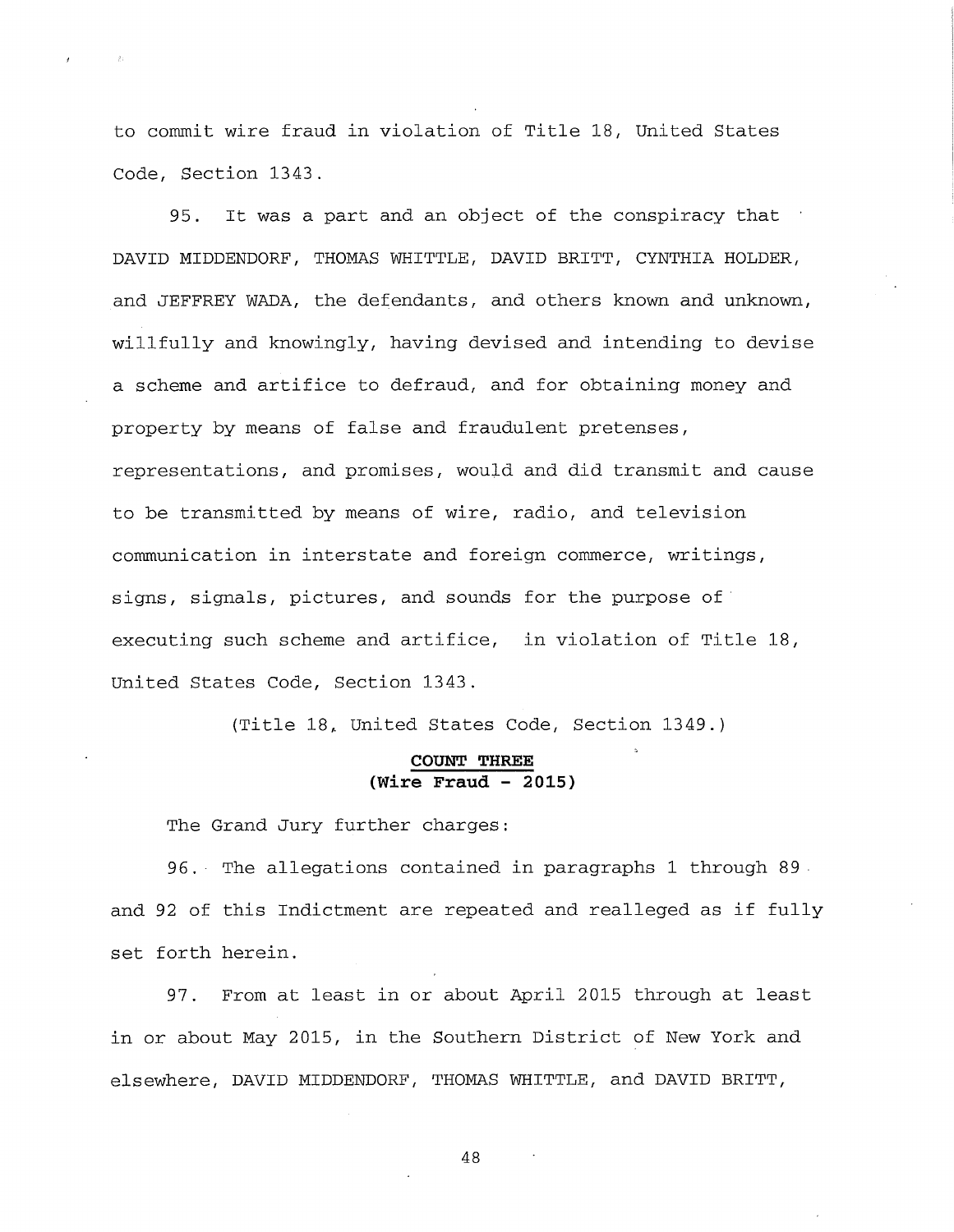the defendants, willfully and knowingly, having devised and intending to devise a scheme and artifice to defraud, and for obtaining money and property by means of false and fraudulent pretenses, representations, and promises, transmitted and caused to be transmitted by means of wire, radio, and television communication in interstate and foreign commerce, writings, signs, signals, pictures, and sounds for the purpose of executing such scheme and artifice, to wit, MIDDENDORF, WHITTLE, and BRITT participated in a scheme to defraud the PCAOB by misappropriating, embezzling, obtaining, sharing, and using the PCAOB's property in the form of valuable confidential information and documents concerning planned PCAOB inspections in 2015, and by transmitting such information by email, all in breach of duties of confidentiality and other duties owed by former or current PCAOB employees to the PCAOB.

(Title 18, United States Code, Sections 1343 and 2.)

### **COUNT FOUR (Wire Fraud - 2016)**

The Grand Jury further charges:

98. The allegations contained in paragraphs 1 through 89 and 92 of this Indictment are repeated and realleged as if fully set forth herein.

99. From at least in or about March 2016 through at least in or about May 2016, in the Southern District of New York and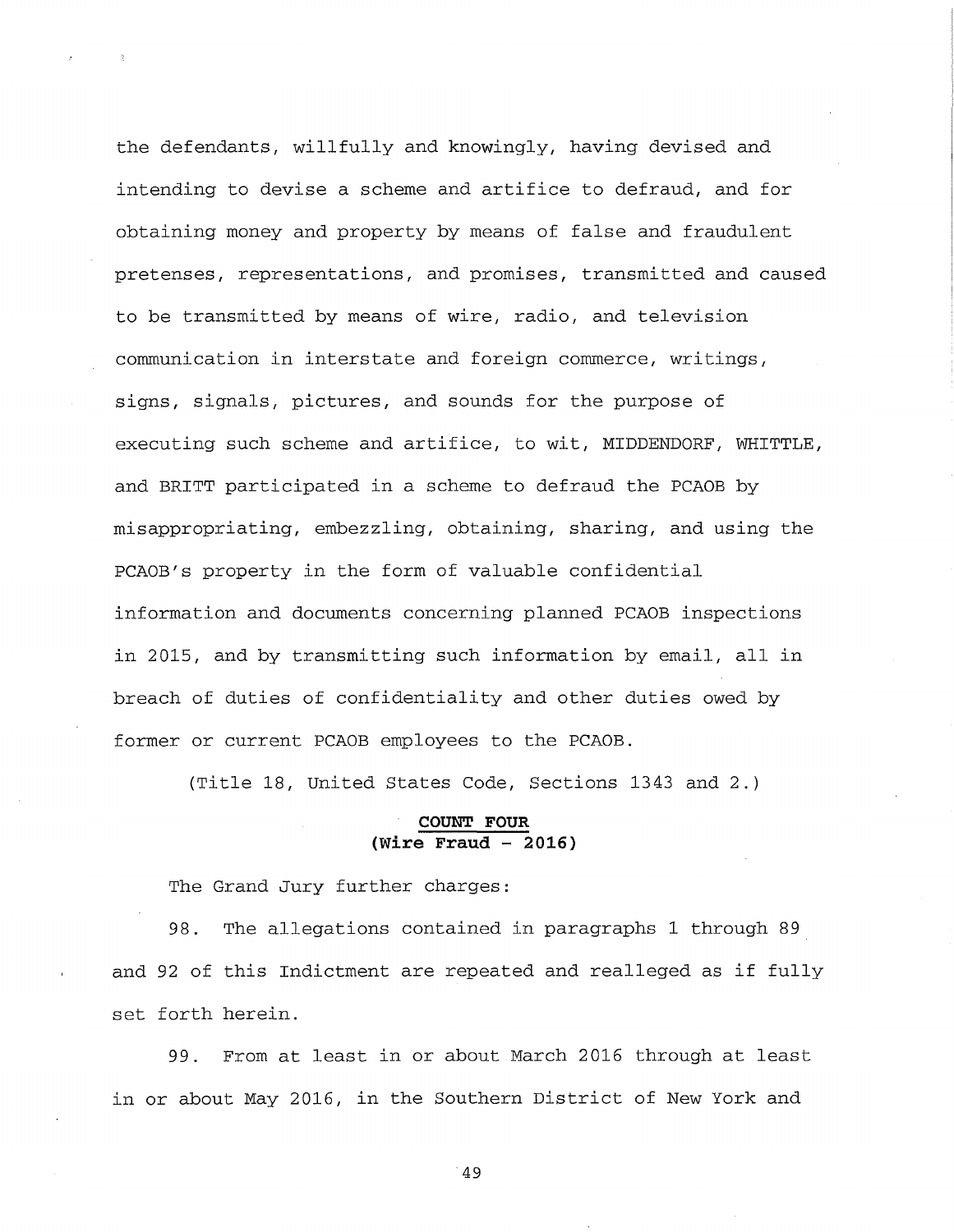elsewhere, DAVID MIDDENDORF, THOMAS WHITTLE, DAVID BRITT, CYNTHIA HOLDER, and JEFFREY WADA, the defendants, willfully and knowingly, having devised and intending to devise a scheme and artifice to defraud, and for obtaining money and property by means of false and fraudulent pretenses, representations, and promises, transmitted and caused to be transmitted by means of wire, radio, and television communication in interstate and foreign commerce, writings, signs, signals, pictures, and sounds for the purpose of executing such scheme and artifice, to wit, MIDDENDORF, WHITTLE, BRITT, HOLDER, and WADA participated in a scheme to defraud the PCAOB, by misappropriating, embezzling, obtaining, sharing, and using the PCAOB's property in the form of valuable confidential information and documents concerning planned PCAOB inspections in 2016, and by transmitting such information by email and telephone, all in breach of duties of confidentiality and other duties owed by former or current PCAOB employees to the PCAOB.

(Title 18, United States Code, Sections 1343 and 2.)

### **COUNT FIVE (Wire Fraud - 2017)**

The Grand Jury further charges:

100. The allegations contained in paragraphs 1 through 89 and 92 of this Indictment are repeated and realleged as if fully set forth herein.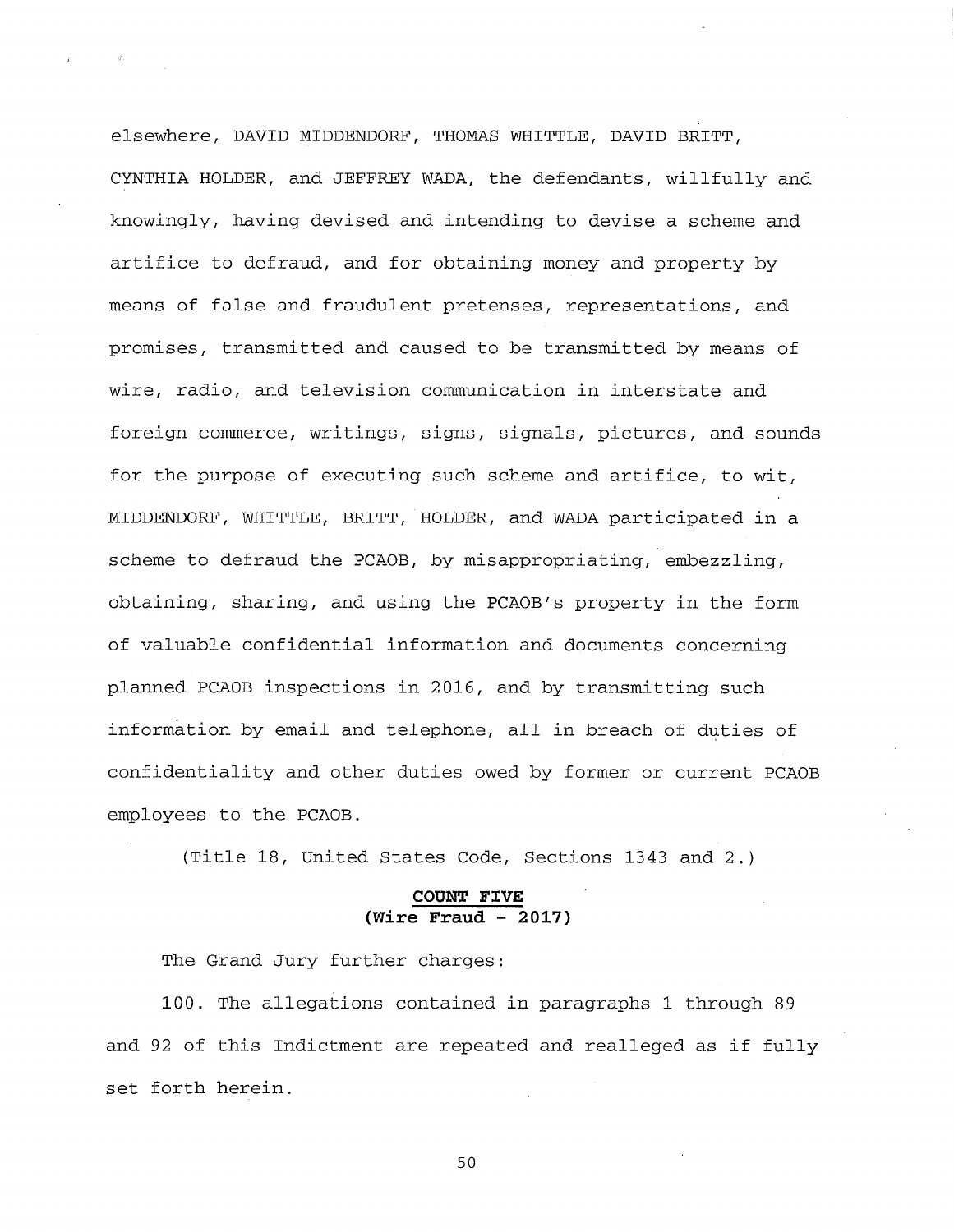101. From at least in or about January 2017 through at least in or about February 2017, in the Southern District of New York and elsewhere, DAVID MIDDENDORF, THOMAS WHITTLE, DAVID BRITT, CYNTHIA HOLDER, and JEFFREY WADA, the defendants, willfully and knowingly, having devised and intending to devise a scheme and artifice to defraud, and for obtaining money and property by means of false and fraudulent pretenses, representations, and promises, transmitted and caused to be transmitted by means of wire, radio, and television communication in interstate and foreign commerce, writings, signs, signals, pictures, and sounds for the purpose of executing such scheme and artifice, to wit, MIDDENDORF, WHITTLE, BRITT, HOLDER, and WADA participated in a scheme to defraud the PCAOB, by misappropriating, embezzling, obtaining, sharing, and using the PCAOB's property in the form of valuable confidential information and documents concerning planned PCAOB inspections in 2017, and by transmitting such information by email and telephone, all in breach of duties of confidentiality and other duties owed by former or current PCAOB employees to the PCAOB.

(Title 18, United States Code, Sections 1343 and 2.)

#### **FORFEITURE ALLEGATIONS AS TO** *COUNTS* **TWO THROUGH FIVE**

102. As a result of committing the offenses alleged in Counts Two through Five of this Indictment, DAVID MIDDENDORF, THOMAS WHITTLE, DAVID BRITT, CYNTHIA HOLDER, and JEFFREY WADA,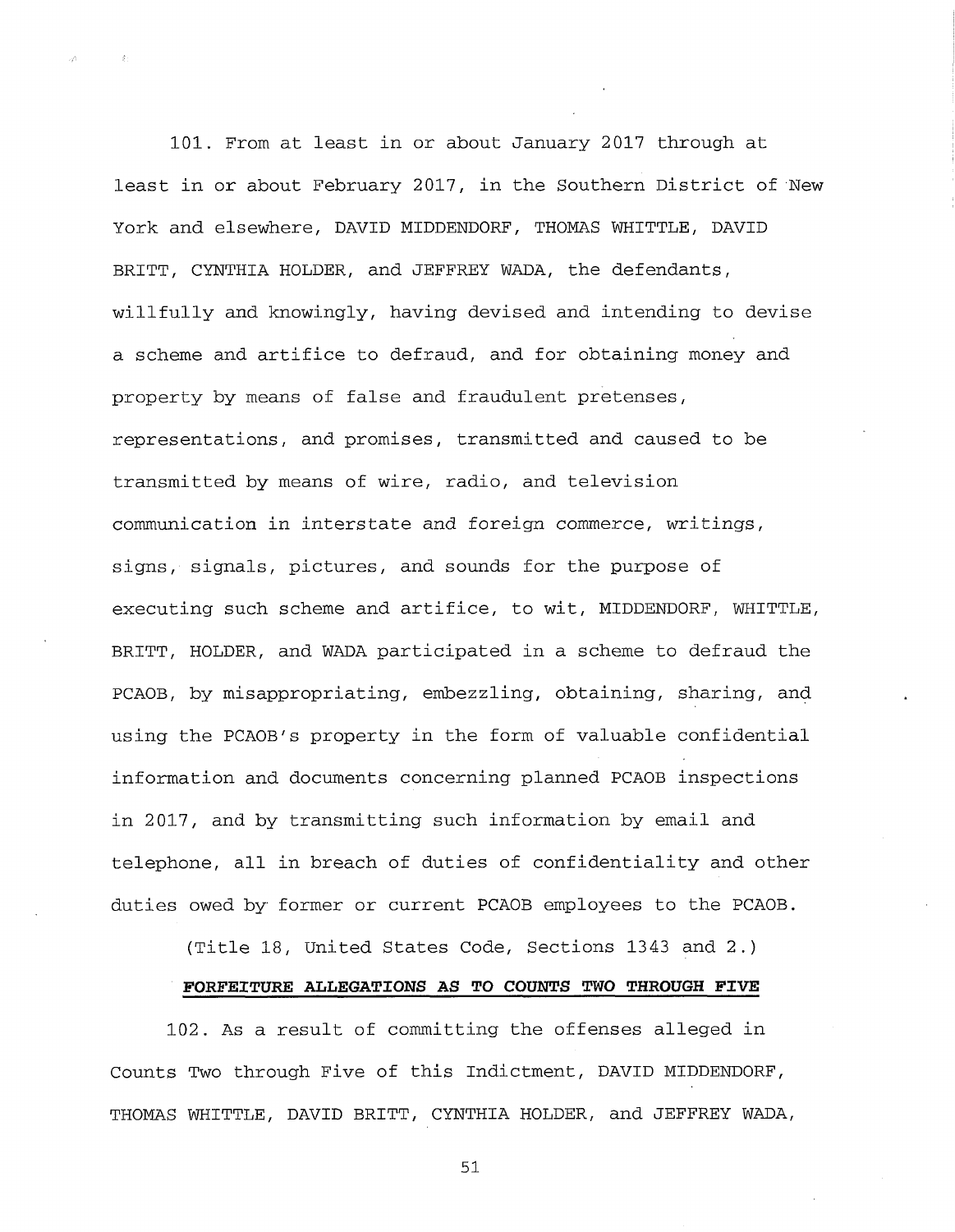the defendants, shall forfeit to the United States pursuant to Title 18, United States Code, Section 981(a)(1)(C) and Title 28, United States Code Section 2461(c), any and all property, real and personal, that constitutes or is derived from proceeds traceable to the commission of said offenses, including but not limited to a sum of money in United States currency representing the amount of proceeds traceable to the commission of said offense that the defendants personally obtained.

### Substitute Assets Provision

103. If any of the above-described forfeitable property, as a result of any act or omission by any of the defendants:

a. cannot be located upon the exercise of due diligence;

b. has been transferred or sold to, or deposited with, a third person;

c. has been placed beyond the jurisdiction of the *r \* Court;

d. has been substantially diminished in value; or

e. has been commingled with other property which cannot be divided without difficulty;

it is the intent of the United States, pursuant to Title 21, United States Code, Section 853(p), and Title 28, United States Code Section 2461(c), to seek forfeiture of any other property of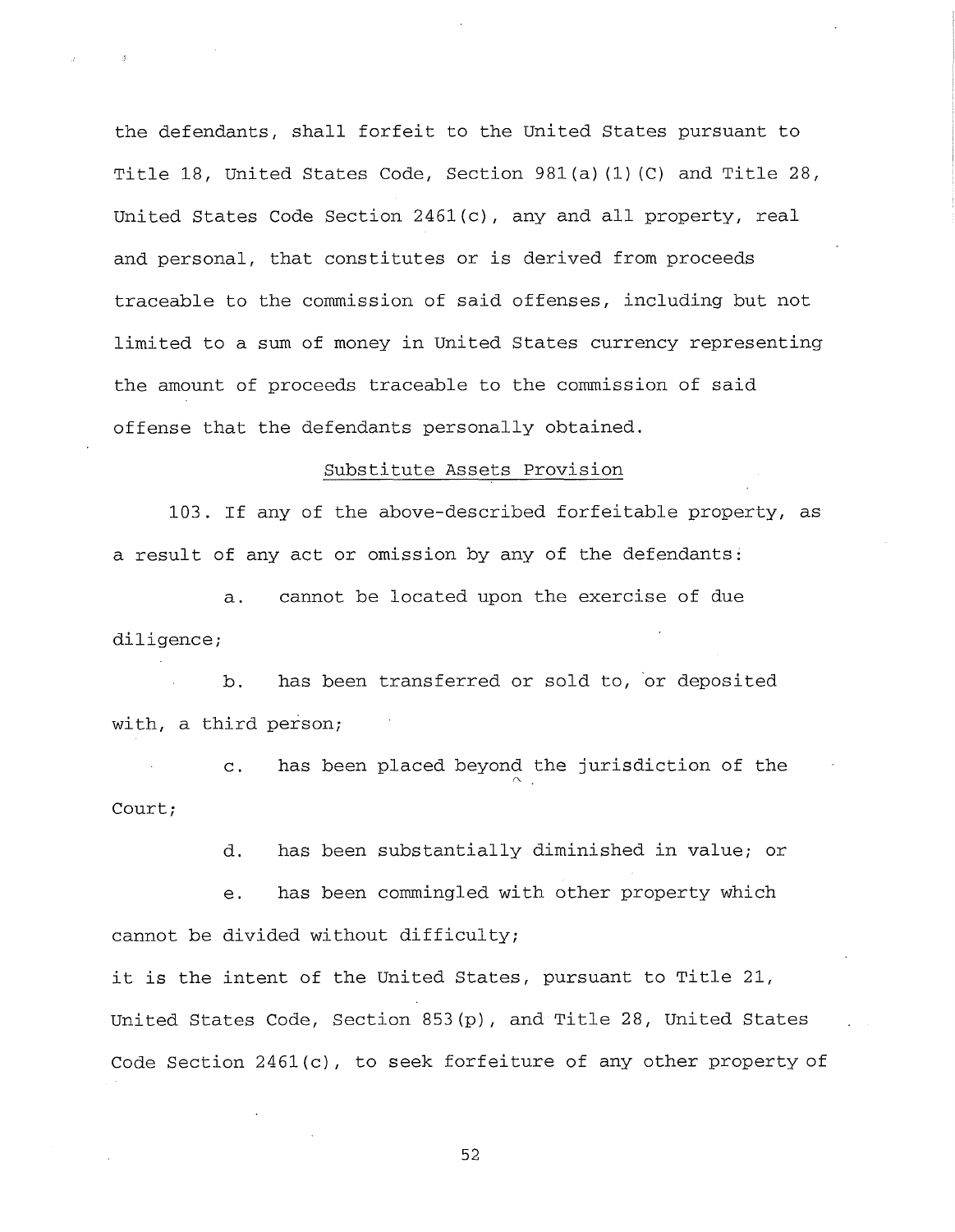the defendants up to the value of the above forfeitable property.

> (Title 18, United States Code, Section 981; Title 21, United States Code, Section 853; Title 28, United States Code, Section 2461.)

i <•-» */ ~ i / i~ " ''* '

GRAND JURY FOREPERSON

 $\Phi$ 

*•Zy?*

GEOFFREY S. BERMAN United States Attorney